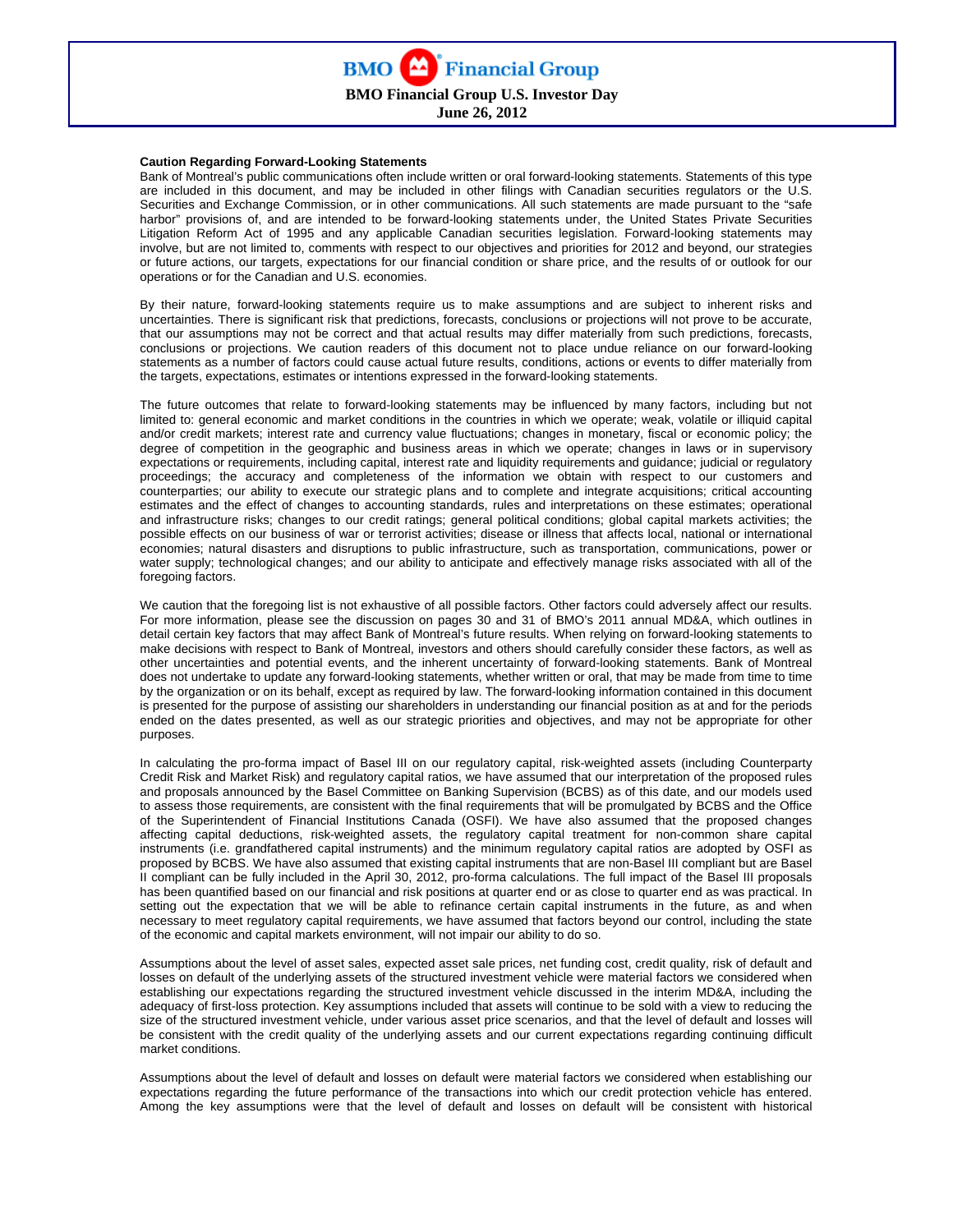experience. Material factors that were taken into account when establishing our expectations regarding the future risk of credit losses in our credit protection vehicle and risk of loss to BMO included industry diversification in the portfolio, initial credit quality by portfolio, the first-loss protection incorporated into the structure and the hedges that BMO has entered.

In determining the impact of reductions to interchange fees in the U.S. Legislative and Regulatory Developments section of the interim MD&A, we have assumed that business volumes remain consistent with our expectations and that certain management actions are implemented that will modestly reduce the impact of the rules on our revenues.

Assumptions about the performance of the Canadian and U.S. economies, as well as overall market conditions and their combined effect on our business, are material factors we consider when determining our strategic priorities, objectives and expectations for our business. In determining our expectations for economic growth, both broadly and in the financial services sector, we primarily consider historical economic data provided by the Canadian and U.S. governments and their agencies. See the Economic Outlook and Review section of the interim MD&A.

#### **Non-GAAP Measures**

Bank of Montreal uses both GAAP and non-GAAP measures to assess performance. Readers are cautioned that earnings and other measures adjusted to a basis other than GAAP do not have standardized meanings under GAAP and are unlikely to be comparable to similar measures used by other companies. Reconciliations of GAAP to non-GAAP measures as well as the rationale for their use can be found in Bank of Montreal's Second Quarter 2012 Report to Shareholders and Bank of Montreal's 2011 Management's Discussion and Analysis, all of which are available on our website at www.bmo.com/investorrelations.

Examples of non-GAAP amounts or measures include: productivity and leverage ratios; revenue and other measures presented on a taxable equivalent basis (teb); amounts presented net of applicable taxes; adjusted net income, revenues, provision for credit losses, expenses, earnings per share, ROE, productivity ratio and other adjusted measures which exclude the impact of certain items such as credit-related items on the acquired M&I performing loans, run-off structured credit activities, M&I integration costs, amortization of acquisition-related intangibles, decrease (increase) in collective allowance for credit losses and restructuring costs.

Bank of Montreal provides supplemental information on combined business segments to facilitate comparisons to peers.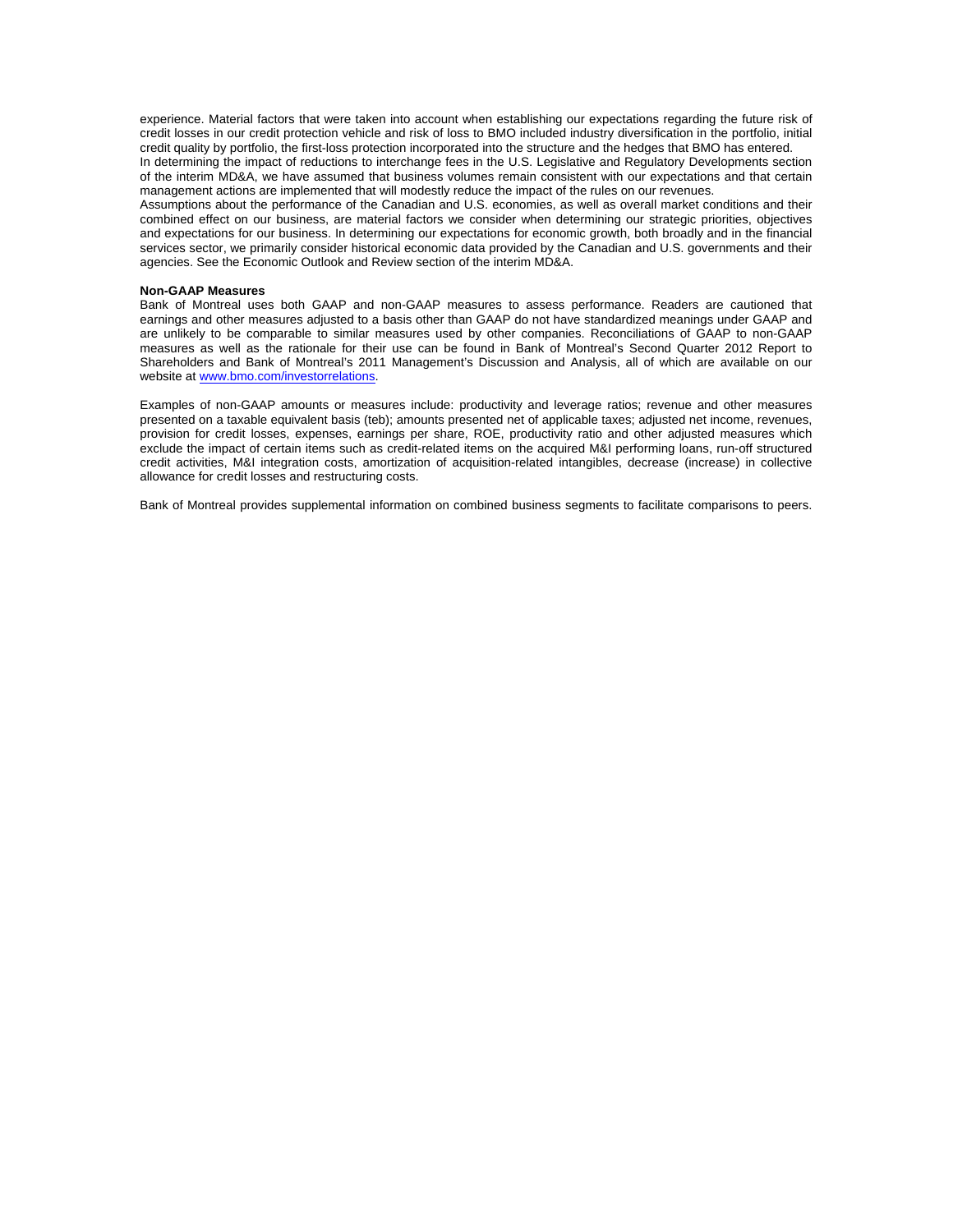#### **Sharon Haward-Laird - Head of Investor Relations - BMO Financial Group:**

Good morning everyone. I'm Sharon Haward-Laird - Head of Investor Relations - BMO Financial Group, Head of Investor Relations for BMO Financial Group. Welcome to Chicago. Thank you for joining us for BMO's U.S. Investor Day. We would like to welcome those of you joining us in person today in Chicago, as well as those of you who are joining us on the webcast.

At this time, I caution our listeners by stating the following on behalf of those speaking today. Forward-looking statements may be made during this presentation. They are subject to risks and uncertainties. Actual results could differ materially from forecasts, projections or conclusions in the forward-looking statements. Information about material factors that could cause results to differ and the material factors and assumptions underlying those forward-looking statements can be found in our annual MD&A and our second quarter report to shareholders.

Now let's turn to today's agenda. Bill Downe, BMO's CEO, will begin the presentation with some opening remarks. We will then have business group presentations led by BMO's business unit heads along with members of their U.S. management teams. We will start with Tom Milroy, CEO of BMO Capital Markets. We will then turn to our U.S. retail businesses with presentations from Gilles Ouellette, President and CEO of Private Client Group, and Mark Furlong, Head of Personal and Commercial Banking U.S. There will be a Q&A session with each of the three business groups after their presentations. To wrap up, Tom Flynn, BMO's Chief Financial Officer, will make some closing remarks.

I would also like to introduce other members of BMO's management team who are here with us today: Surjit Rajpal, our Chief Risk Officer; Jean-Michel Arès, head of Technology and Operations; Cecily Mistarz, who is heading up our integration effort; Doug Stotz, head of Marketing; and Frank Techar, Head of P&C Canada.

This event is being webcast live, so we ask those in the audience to please turn off their cell phones and to hold your questions until the Q&A sessions. During Q&A, we would ask that you speak into the microphone provided and state your name before asking your question. Finally, we want to make today as productive as possible for all of you. If you have any logistical questions or if there is anything we can help you with, please don't hesitate to speak to a member of the IR team.

# **Bill Downe - President and CEO - BMO Financial Group:**

So let me repeat Sharon's welcome to all of you here in Chicago and on the webcast, and to just say how much we appreciate you taking the time to spend two days with us, for those of you who are here in person.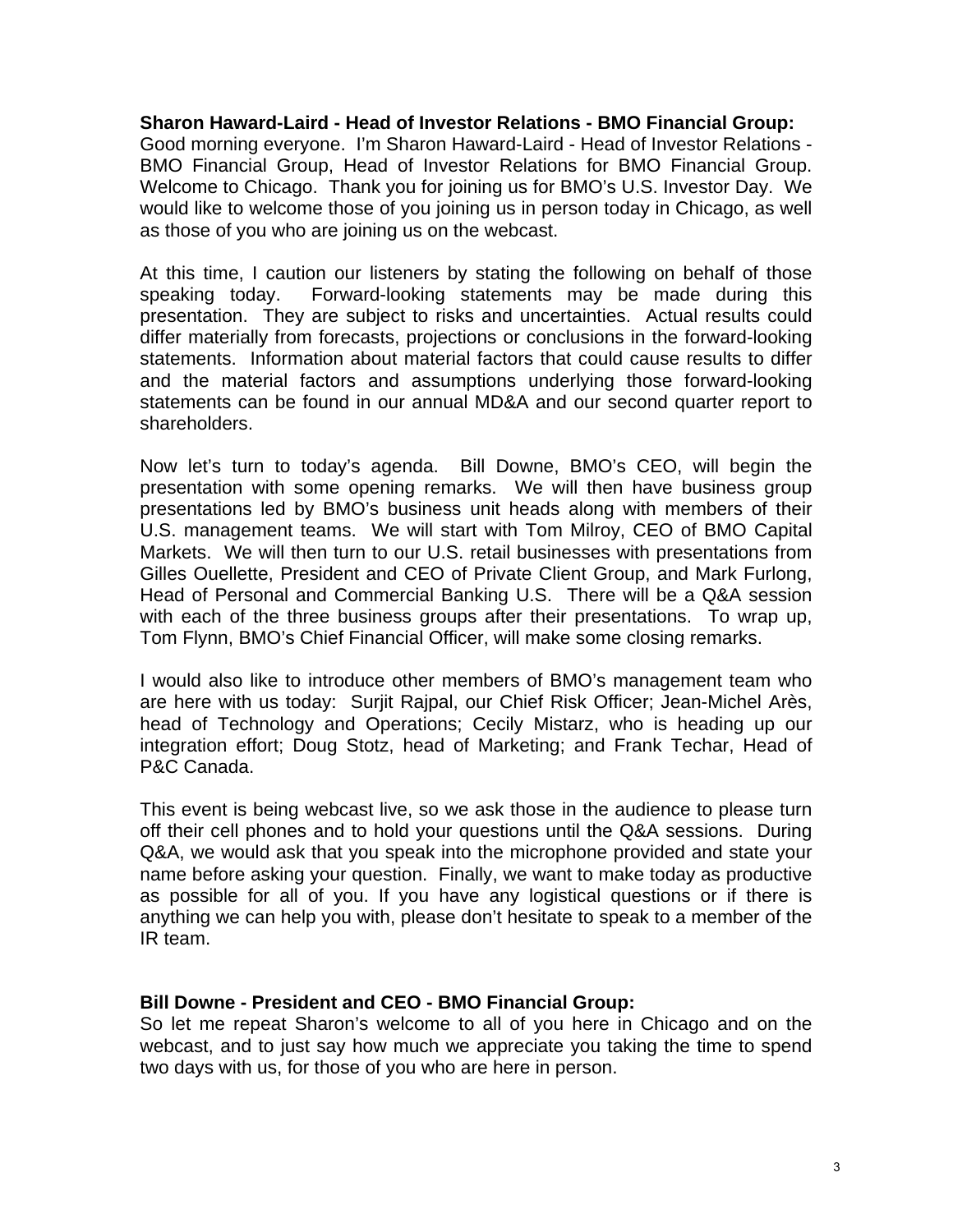Our last investor day in the U.S. was in June of 2005, and a great deal has changed both in market dynamics and the position of our bank in this market. Each one of our three principle operating groups is in a different competitive position and each one of them is positioned for future success.

Now, there are some things that haven't changed quite as much. Of the 33 analysts and investors who attended in person in 2005, 17 are still covering BMO and I'm happy to see that 10 of you who were here in 2005 are in the room this morning.

I hope everyone found the tours of Hinsdale, Oakbrook Terrace and the Trading Room here in Chicago to be productive, and as well those of you who missed the tours because you went to the Cubs game or played Whistling Straits, I hope you have an opportunity to visit a branch before you go home.

I think it's notable that of only five members of the 25 members of management who presented in 2005 are here today. I think that reflects both promotions and reassignments within the bank, but also the consequence of acquisitions and some very active recruitment into the business. Recall in 2005, there was a recurring question in the sessions about our willingness to pursue a large inmarket acquisition at a time when valuations were approaching three times book, and as well whether we'd consider vending our U.S. business into a minority interest in a much larger entity. In retrospect, the discipline we maintained has paid off.

One thing we did commit to was tripling the size of our business across a larger midwest footprint, and you might recall at the time we had 190 branches concentrated in Chicago. Today, we have about 660 branches and a number three market share across the six state area that has a GDP and population about the same size as Canada in aggregate. And in the period since 2005, the performance of the Bank of Montreal has materially strengthened. Wealth management is now a much larger proportion of BMO overall. Capital markets is now just under 25% of the total bank and is performing very well, and P&C Canada is showing good growth, both top line and net income, high customer loyalty, and a very clear, defined brand position in the Canadian market place.

When we announced the acquisition of Marshall & Ilsley in December of 2010, we provided very clear transparency around the BIII common equity ratio with 2019 rules fully implemented, and you might recall at the time the number at the end of 2010 was 7.8%. Since then, we've made a \$4.1 billion acquisition and at the end of the last quarter the common equity ratio had been restored to 7.6%. And you will recall, we had contemplated the possibility of raising up to \$800 million of equity and didn't do that. So the earning power of the bank itself, the ability to rebuild the capital very quickly post-acquisition is a sign of the overall strength of the organization. And I think as you listen to the discussions today about the dimensions of the three business groups that are going to talk to you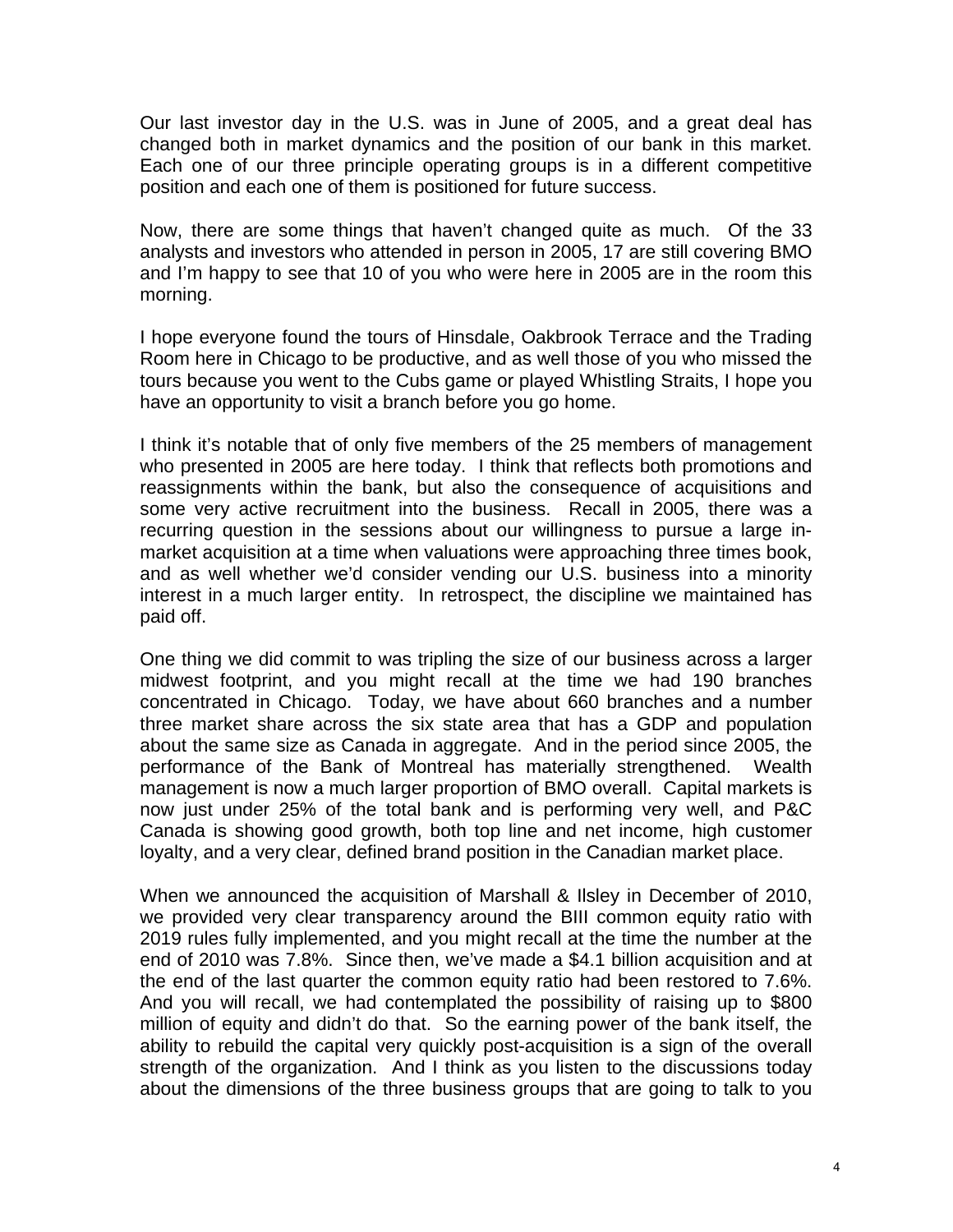about the business potential, I think you will gain an understanding of how much operating leverage there is in the business.

Today, we have a U.S. platform that provides strong opportunities for growth across all dimensions and most importantly we've delivered on what we said we were going to do, and we've done it in the way that we said we were going to do it.

The combination of the businesses looks more attractive today than it even did in December of 2010. The branch platform conversion is right on schedule. The overall integration schedule has been ahead all the way through the process. Synergies are ahead of schedule, as you'll hear, and most importantly platform capabilities have been enhanced. We have strengthened the combination in BMO Harris Bank well beyond what we originally contemplated when we approached the acquisition transaction, and you're going to hear quite a bit about that in the course of the morning.

We've rolled out the BMO Harris Bank brand. It's designed to reinforce customers' expectations around making sense of complexity and making a better choice, and having confidence. But what we haven't done is we haven't heavily promoted that brand pre-conversion of the Marshall & Ilsley branches, which will take place in late fall. And for the front-line employees and for the customers, the reinforcement of brand and brand position is going to be a critical element in future growth. It's something that I think is going to pay off very significantly, and we've seen it in Canada – just the weight of a brand focus in the market does enhance competitive position, and it enhances confidence with front-line employees.

We've done a great job around employees. The stability of the workforce has been remarkable. The way in which the teams are working together has been remarkable, and we just completed our annual employee survey bank-wide and in the U.S. in the midst of very significant conversion work, employee engagement, already at high levels, was up and commitment to the bank and the brand promise was up. So we're going into the period of post-conversion in a very strong position.

We're delighted to have the opportunity to showcase the businesses today. You're going to hear from Capital Markets, from Wealth Management, the Private Client Group, and from Personal and Commercial Banking in the U.S.; and each one of them, I think you're going to find both the quality of the management to be impressive. I certainly have a great deal of confidence in them, but the focus they have on growing the business in a quality way and the alignment between the businesses is something that I hope you'll recognize.

And in every dimension, our businesses now are aligned across a North American foundation. We're serving over 12 million customers. Our U.S.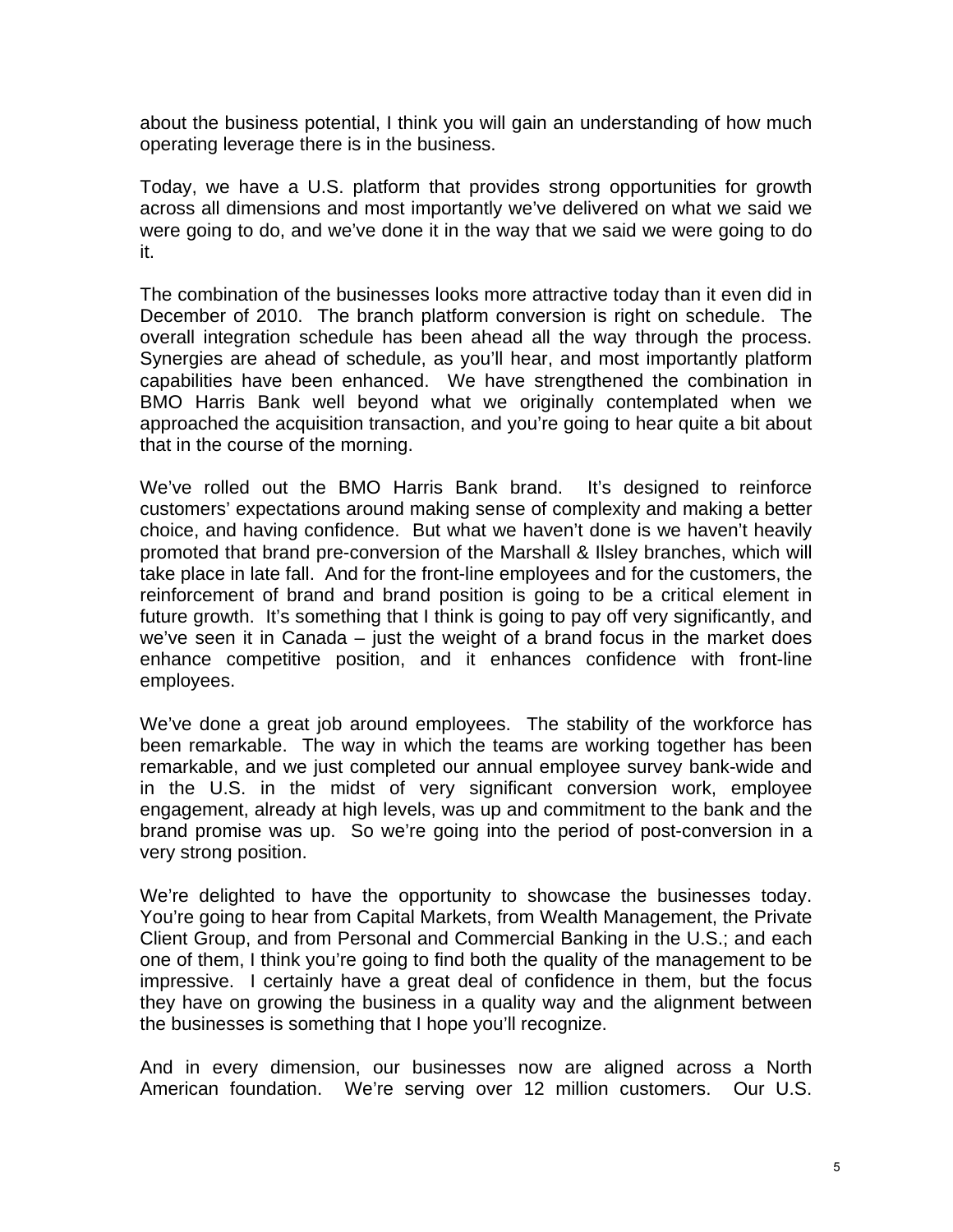business is integral to the long-term strategic objectives of the bank. Approximately a third of our revenues in the first half of 2012 came from the United States, and the work underway is going to continue to strengthen the profit contribution from all of the businesses that you're going to hear about.

I think it's most fitting that we have this U.S. investor day here in Chicago given the long relationship we have with this community. Our founding in Chicago dates back to 1861 when a group of Chicago grain merchants encouraged the bank to set up a permanent agency. At the time, we were a leading source of finance for Chicago's export trade, and had been described in local newspapers as one of the most reliable banking institutions in the United States.

One of our early competitors was NW Harris & Company, which was founded here in Chicago in 1882 and which as Harris Bank Corp. eventually became part of the Bank of Montreal group in 1984. Since then, we've had a consistent strategy of growing our U.S. businesses with an emphasis on the Midwest, and we've applied a disciplined approach to execution that's paid off.

The acquisition of M&I has in some sense transformed our U.S. operations by doubling the number of branches, and as I said, giving us a number three market share. Most importantly, it's given us extremely valuable infill opportunities within our footprint. It also has presented significant opportunities for growth in wealth management. It significantly increases the number of private banking locations, personal wealth accounts, and most importantly client assets. You're going to hear more about the impact on both Personal and Commercial and PCG in the presentations.

We intend to build a U.S. presence in the Midwest that's uncontested and to position ourselves to compete successfully everywhere that we do business. It means focusing on new customer relationships, deepening existing customer relationships, understanding our customers' relationship with money.

This is an attractive market based on size, wealth, the fragmentation of the market, and we think it's going to allow significantly higher growth rates going forward. In this sense, our strong market position in the U.S. Midwest is a source of competitive advantage.

As I previously have said, we have a goal of achieving \$1 billion in net income from our U.S. Personal, Commercial and Wealth businesses in the medium term, and I might note that that's about a five-fold increase from 2010. In our capital markets business, we've strategically invested in our midcap-focused U.S. business and expect a contribution of approximately 20% of our total U.S. earnings in the medium term. You're going to hear from each of the businesses how they're going to execute their strategy and how they're going to grow their business.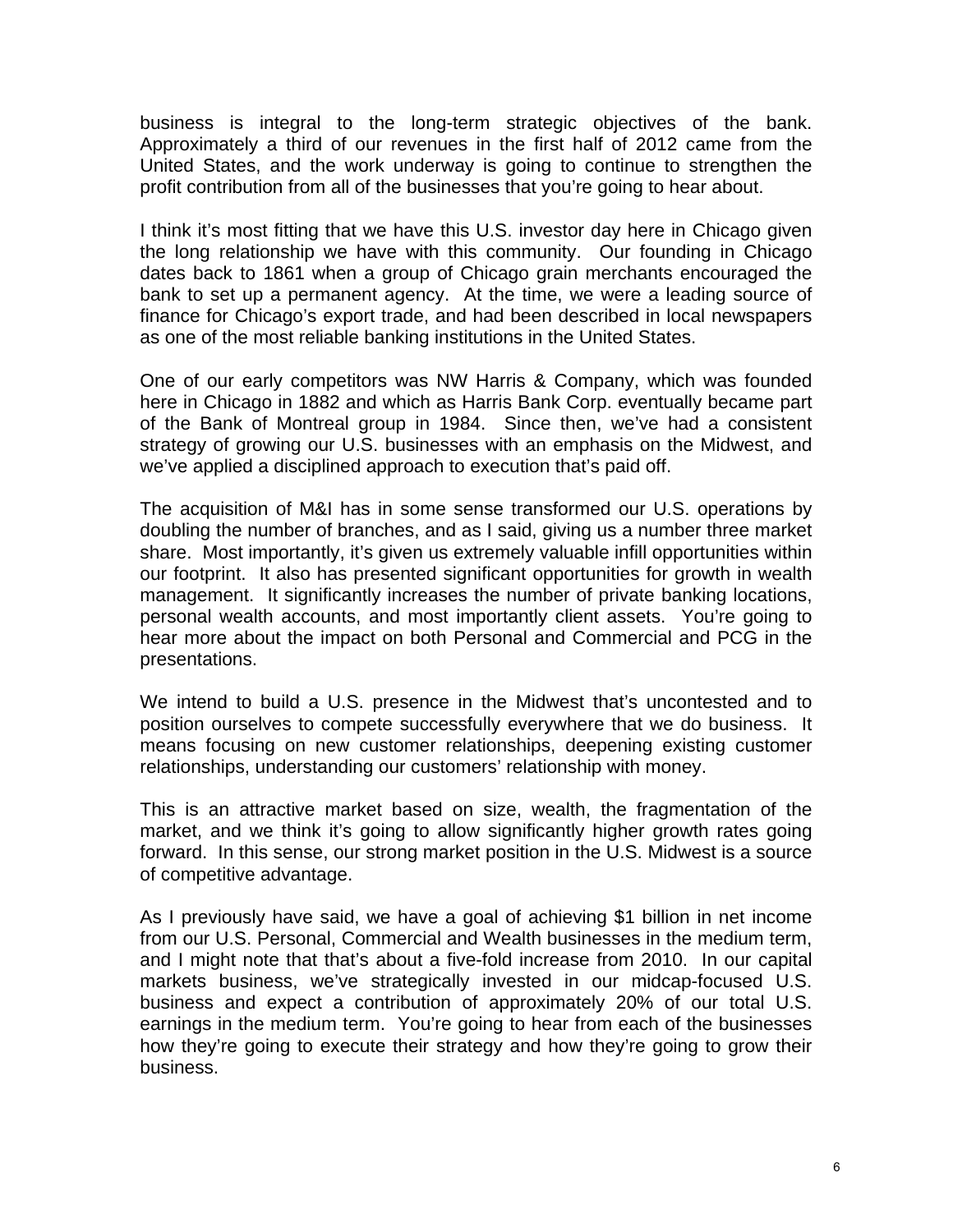BMO first opened for business in the United States 190 years ago. We have deep experience across multiple regions, across multiple segments, and the bank has a reputation across the United States that's consistent with the brand promise. We're very excited about the growth prospects. We're confident in the position of our businesses. We have very strong management and I have confidence in their ability to deliver against the strategies and their commitments.

I hope you're going to leave this session with a clear sense of our strategy, the strength of leadership, and confidence in our ability to grow the business. And with that, I'd like to turn it over to Tom Milroy - CEO, BMO Capital Markets - BMO Financial Group and the members of our U.S. capital management leadership to start us off. Thanks.

# **Tom Milroy - CEO, BMO Capital Markets - BMO Financial Group:**

So thank you, Bill, and good morning everyone. Before we get started with the formal presentation, I wanted to make a few introductions. Joining me on the head table today are Perry Hoffmeister to my left, who is the Head of Investment and Corporate Banking U.S., and Alan Tannenbaum, who is the Head of U.S. Equities, both of whom will provide a profile of their respective businesses as part of our presentation. Perry was with Lehman Brothers for 21 years, most recently as co-Head of Investment Banking for Europe and the Middle East. Alan's done 13 years at Lehman, most recently as Head of U.S. Institutional Sales. He has spent 22 years in our industry.

Also joining us in the audience is Luke Seabrook, head of Debt Products and Financial Products; Debbie Rechter, a Managing Director in our FX group; and Lyle McCoy, Managing Director of Public Finance and Infrastructure. Together with Perry and Alan, these executives have over 100 years of experience.

Now let's move to our formal presentation. BMO Capital Markets' vision is to be the lead North American investment bank that enables our clients to achieve their ambitions. Building on the strength of our Canadian franchise, we've been investing in the U.S. business since 2009 with a focus on building out our capabilities and infrastructure in critical areas, across product sectors and geographies. With significant investment and focus in the U.S. our expectations are that U.S. business will contribute more to the overall BMO Capital Markets bottom line in the next three years while providing us with another source of growth. Perry and Alan will profile some of the investments we have made specifically in I&CB U.S. and U.S. equities. The execution of our U.S. strategy will permit us to achieve our financial objectives without introducing outsized volatility.

Our focus on becoming a lead North American investment bank is well founded. We have distinguished ourselves in the market both globally and locally. Currently, we're ranked in the top 20 global investment banks by fees for 2012, and we're rated Best Investment Bank in Canada by Global Finance for 2012,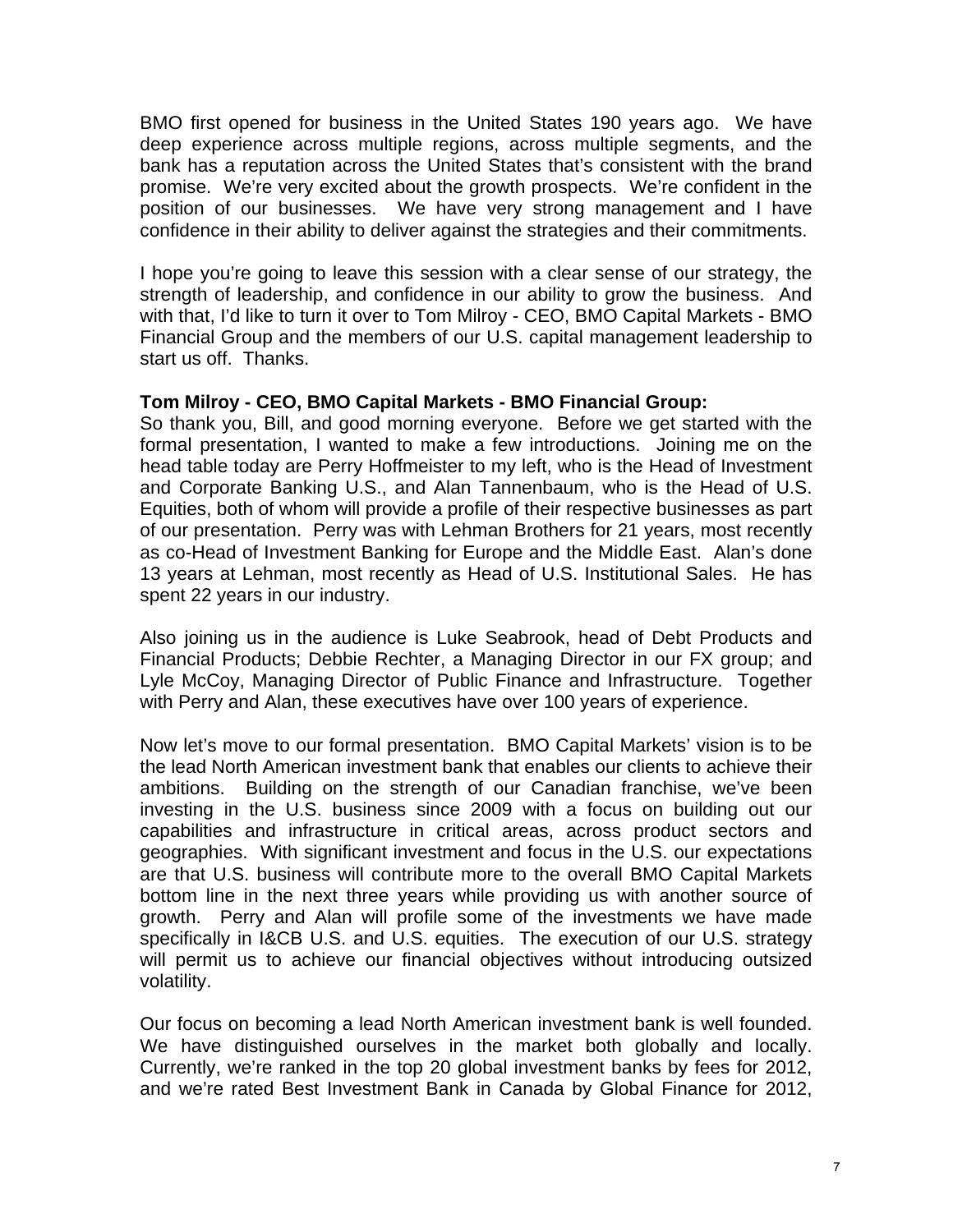and we contributed approximately 23% of BMO Financial Group's net income<sup>1</sup> in 2011 [sic].

We have a proven track record which is supported by a client-led business, in turn supported by a strong balance sheet. We are a full-service investment bank with 30 locations and over 2,100 professionals focused on both issuer and investor clients with a breadth of product and service. Recent product offering expansions include re-establishing ourselves as a primary dealer and expanding our public finance business.

Our objective in the U.S. is to be a premier mid-cap investment and corporate bank supported by a full service distribution platform. Our investments in the U.S. build on the strength and knowledge of our Canadian business. We're successful in all these businesses in our Canadian franchise.

We are differentiating ourselves in several ways against the U.S. competition. We offer a highly rated, successful and trustworthy North American universal banking model. We have a broad integrated offering and top tier expertise that allows us to serve mid-cap clients with an integrated offer and industry expertise supported by our strong balance sheet. We're focused on strategic sectors where we're competitive and differentiated, which include global, North American and U.S. focuses. Perry in particular will focus on this in his section of the presentation. And in Trading Products, we offer a full service distribution platform in conjunction with being a highly rated and stable counterparty.

Since 2009, we've strategically invested, as I mentioned, in the U.S. business. In equity products, debt products, and financial products, we focused our build-out on the distribution platform, including the addition of complementary businesses that support our clients across these different lines of business. Some examples include developing a complementary and well-aligned fixed income origination and distribution platform focused on core North American government markets and targeted corporate sectors. We've built out our financial products offering capability similar to what we have in Canada by adding and expanding listed equity options, U.S. equity derivatives, and our structured note offering. In Investment and Corporate Banking and Research, we focused on investing in human capital and expanding our capabilities in the sectors where we believe we're competitive and differentiated.

We've deepened our core relationships, including aligning equity products in I&CB U.S. resources to close capability gaps such as hiring investment banking managing directors in key sectors to complement research, and vice versa. We've added banker teams in the following areas: food and consumer, technology, REIT – this is a sector which is very high generating in the midcap space in the equity capital markets. And energy in Houston, we've been in that business for over 50 years, and we're a Canadian leader. We added in oil and gas acquisition and divestiture capabilities into the Houston market and some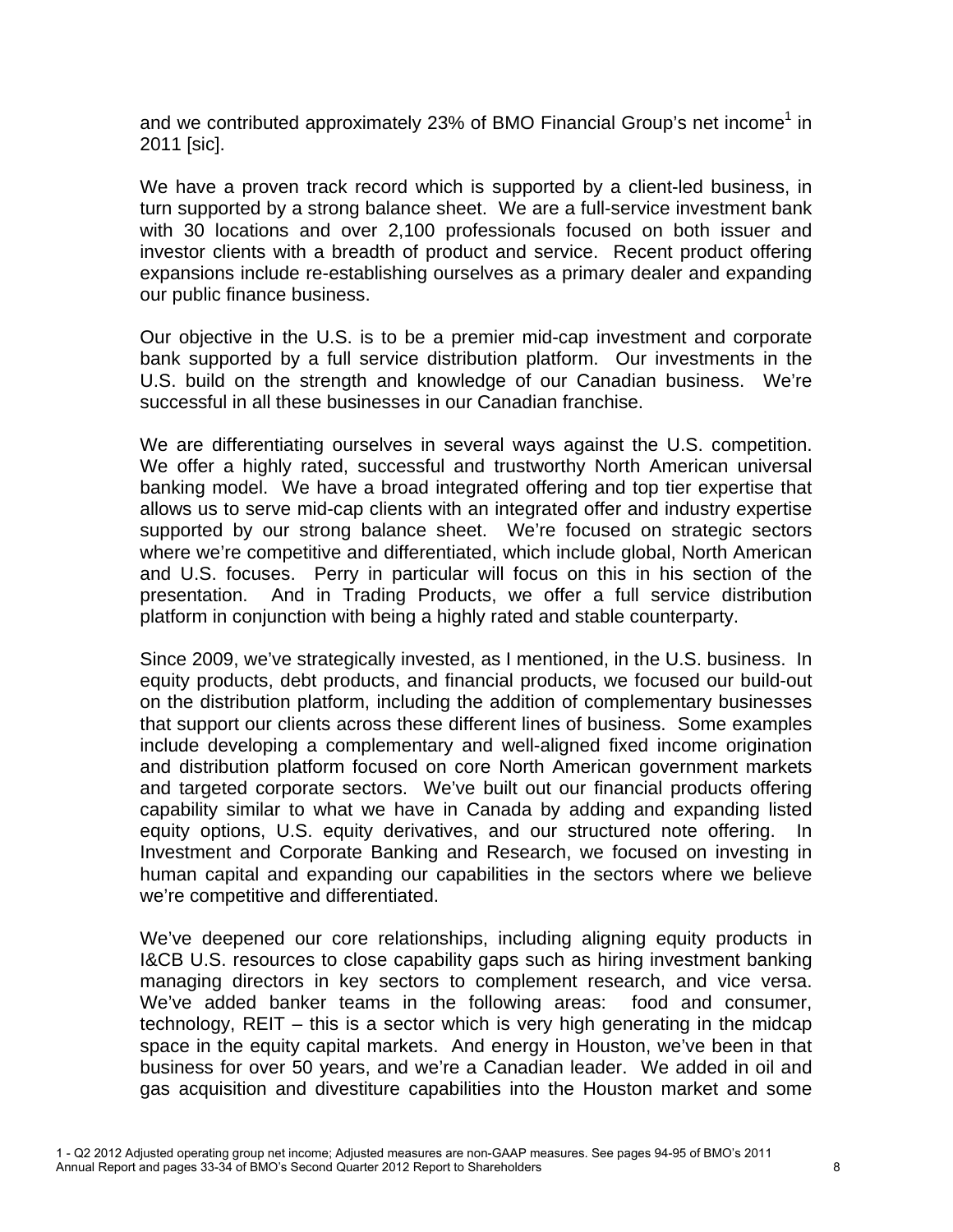additional bankers, which has significantly increased both our M&A business and our financing business. We also upgraded our financial sponsor group with five additional bankers as this represents approximately 40% of the fees in the midcap space.

Investment across these businesses was critical as these businesses are highly interdependent. For example, equity products clients wish to invest in IPOs and secondary offerings originated by investment and corporate banking, and investment and corporate banking clients seek research and distribution capability from equity products. The team that we've assembled is very talented and we are actually very successfully competing against our competitors.

We think that we've executed about 70 to 80% of our long-term growth strategy. We've experienced some frustration coming from the headwinds as a result of the slower economic recovery in the U.S. and the challenges being faced by the EDC. Notwithstanding that, we are encouraged by our progress and we are seeing very positive signs that our strategy is taking hold. Some of those leading indicators include in our newly expanded U.S. listed equity options group, we've achieved our first ranking in the Greenwich Survey, coming in  $15<sup>th</sup>$  in the U.S. market. Our newly launched U.S. converts business, which has both origination and distribution capability, is seeing account growth despite the challenging environment. The number of actively traded accounts reached a new record high of 69 in April of this year, an increase of 62% year-over-year.

Success is also translating into client recognition, where we received 17 of the 100 votes cast for BMO by Pyramis and Pimco trading for the first time. BMO FX trading moved from  $17<sup>th</sup>$  to  $9<sup>th</sup>$  as a North American FX market maker, and volumes in the U.S. have doubled in the real money client segment since making the investments we made, both in the U.S. and London.

In the public finance and infrastructure space, we've seen improvement as well. On the public finance side, senior managed deal size has increased multifold since we've expanded the business, and on the infrastructure side we saw just recently the first P3 capital markets transaction which was an innovative capital structure transaction valued at \$663 million for the Virginia Midtown Tunnel in the U.S. and is really a key project for our team. Both Perry and Alan will expand on these points and other success indicators as they go through their sections.

We continue to refine the business to adapt to the changing regulatory environment related to Basel III, Dodd-Frank, and/or including the Volcker Rule. While we've slowed down our growth plans to reflect current market conditions, we remain profitable and focused on executing on the balance of our strategy. We're comfortable with our progress and we're very happy and confident in our future success.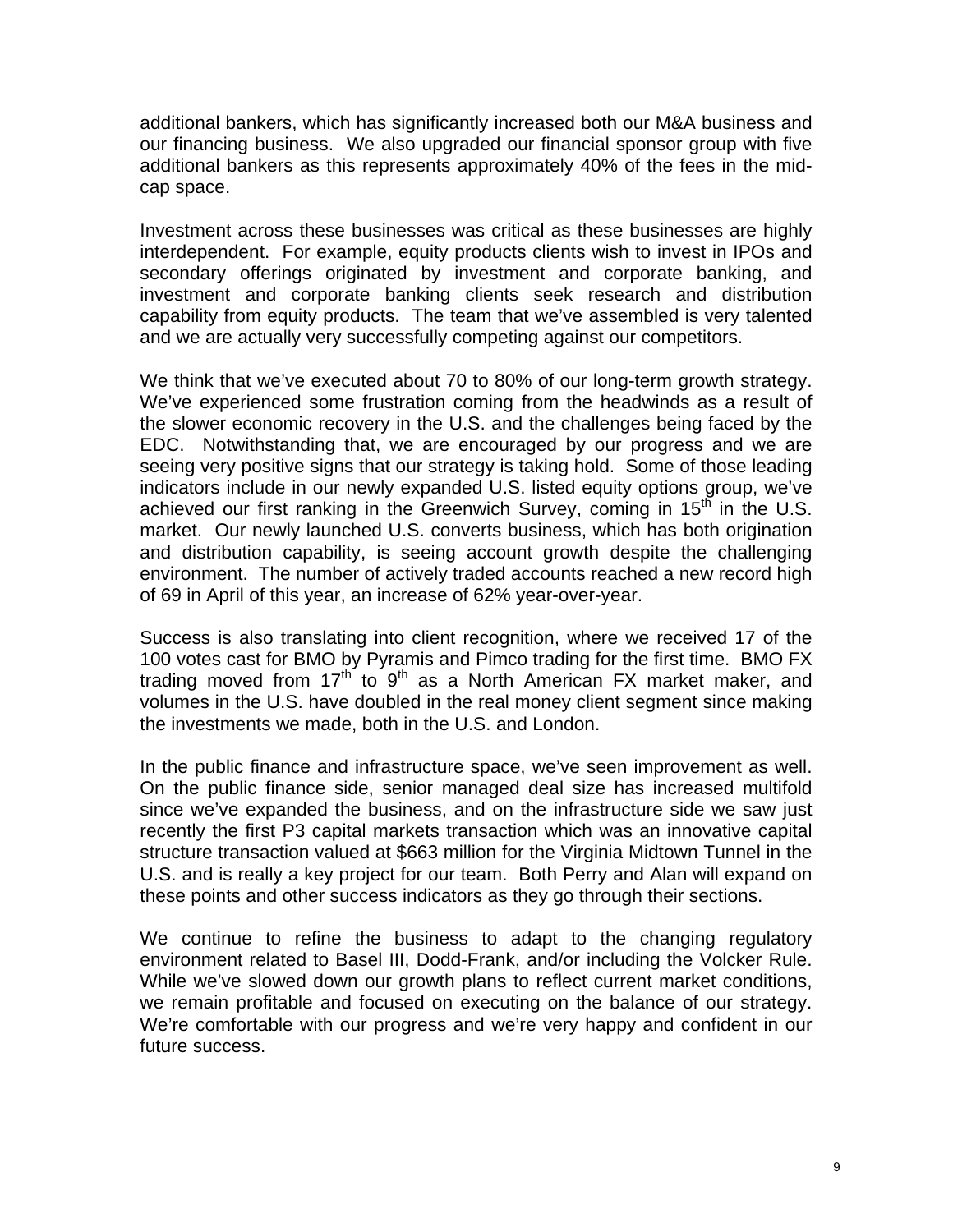So with that, I'd like to turn it over to Perry to provide you with a few more specifics about the investment and corporate banking business.

#### **Perry Hoffmeister - Head of U.S. I&CB - BMO Financial Group:**

Good morning everybody. I'm very pleased to be here with you today, and I'm looking forward to reviewing with your our I&CB U.S. strategy and telling you a little bit about our progress.

So our strategy is to bring clients the best of both worlds – the boutique model and the bulge bracket model, and that's why we put our logo right in the intersection of those circles, and the good news is, this is where clients want us to be as well. What it means is that we differentiate ourselves with clients by bringing our clients the attention and focus and expertise of the best boutiques, combined with the strength and stability of a full-service universal banking platform. We focus our efforts in the U.S. by defining our target market as the midcap segment. Mid-cap, we define as the companies valued between 200 million and 5 billion in range. We think that segment of the market is underserved, and I'm going to show you some statistics on the next page about why this is the right sector to be focused on.

We further organize ourselves along product lines, and you see some of the key expertise areas that we have. There are sub-products beneath this as well where we have expertise, including converts, preferreds, FX, and commodities. And then we also organize ourselves by industry focus, and this is where our industry expertise sets us apart. We're focused. We're not trying to be all things to all people. We're concentrated on these power alleys and we've picked these power alleys for a number of reasons, including or most importantly because they complement strength of BMO in areas of real expertise.

Over the last several years, we've invested in our capabilities in these areas really by hiring some fantastic bankers who bring a lot of experience to bear for us to share with our clients. To give you some statistics about that, today almost 60% of our managing directors in I&CB have bulge bracket investment banking experience, and the average tenure of our managing directors is 21 years in investment banking.

Here's the data that reinforces our view that the midcap space is the sector where it makes sense for us to focus. On the left, the small cap sectors, you can see not very many transactions and the average revenue per deal is also not significant enough to be profitable for a full-service investment bank to be focused. On the right-hand side of the page, the large cap stuff, that's the most competitive sector in the market. The middle is where we're focused. It's the most dynamic sector. There are about 7,000 corporates in the U.S. It's the fastest growing. It's the segment where the midcap banks have the most—the significant share. The economics are good, and as you can see, the last row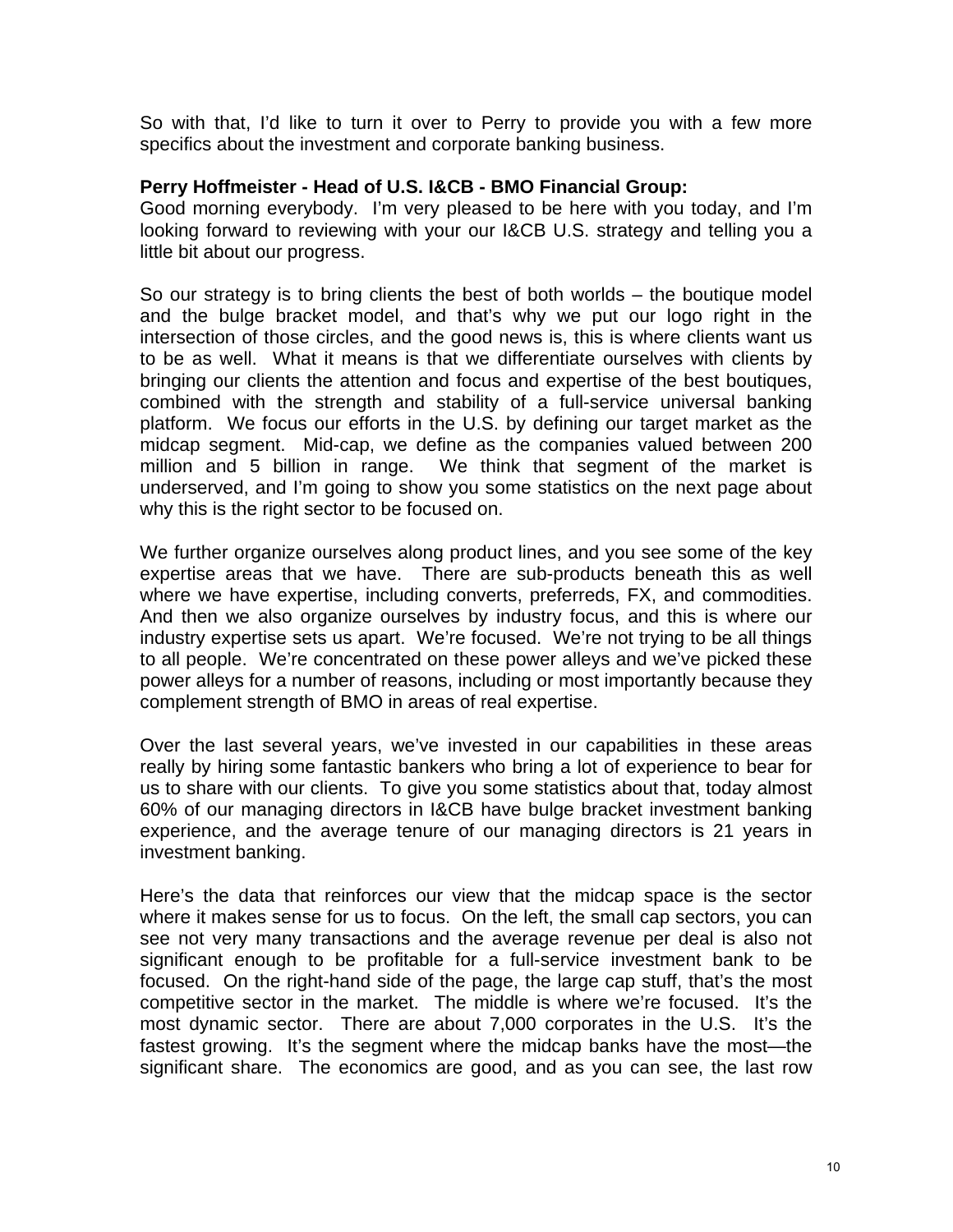there, almost 40% of fees come from the financial sponsor community, and that explains our focus on that segment and our dedicated coverage effort there.

So what is our strategy to achieve our objective of being the premier investment and corporate bank in the U.S. midcap segment? It's three things: alignment and focus, and what I mean by that is we win when we bring all of our capabilities to a client because we have so much to offer. We can't do this with every company in every industry, so we're not trying to be all things to all people; but we have a very targeted strategy. We're focused on industries where we're differentiated, where we have the industry expertise, and on companies where we are or we can be the trusted advisor.

Relationships – it's really what it's all about by bringing differentiated advice because we know the industry so well, we know their company so well, and we can support our clients with all our other products, whether it's credit or research. Whatever they need, that's when we become their trusted advisor and that's how we stand out.

And then productivity – that's really about becoming the lead, lead advisor or lead on the financing. How do you do that? Well, we sell our enhanced distribution capabilities. We don't ask companies to put us into their transaction as a favor; we do it because we convince them that we're the best at distributing their securities because we're the best at telling their story. And then business begets business – the more we demonstrate our ability to lead business, the more clients will continue to work with us or want to work with us.

So is the strategy working? We're seeing tangible signs of success both in our financials and in the size and type of deals that we're doing. Here are some of the proof points. I've selected only a handful of the 125 or so deals that we've led this year to highlight. I've picked different industries and different products, so you can see up here energy, food, consumer retail, technology, real estate, healthcare, industrials and business services all represented; and equity transactions, M&A, and bonds and loans.

Two deals I wanted to highlight for you, one in the middle row for El Paso and one in the bottom row for Samson. The reason I wanted to point those out is those are the two largest global LBOs done this year, and BMO is a book runner in financing both of those transactions.

On the right-hand side, a couple of highlights – our M&A business had a record year in 2011, and despite market volatility, we're on track for another strong year. Our equity business is a little slower than I would like this year, largely because of what's going on in the market; but to make sure we're positioned for when the market does come back, we've hired a new head of equity capital markets to continue to drive that business forward. And then our debt business is going from strength to strength, benefiting somewhat from the market as well, but a lot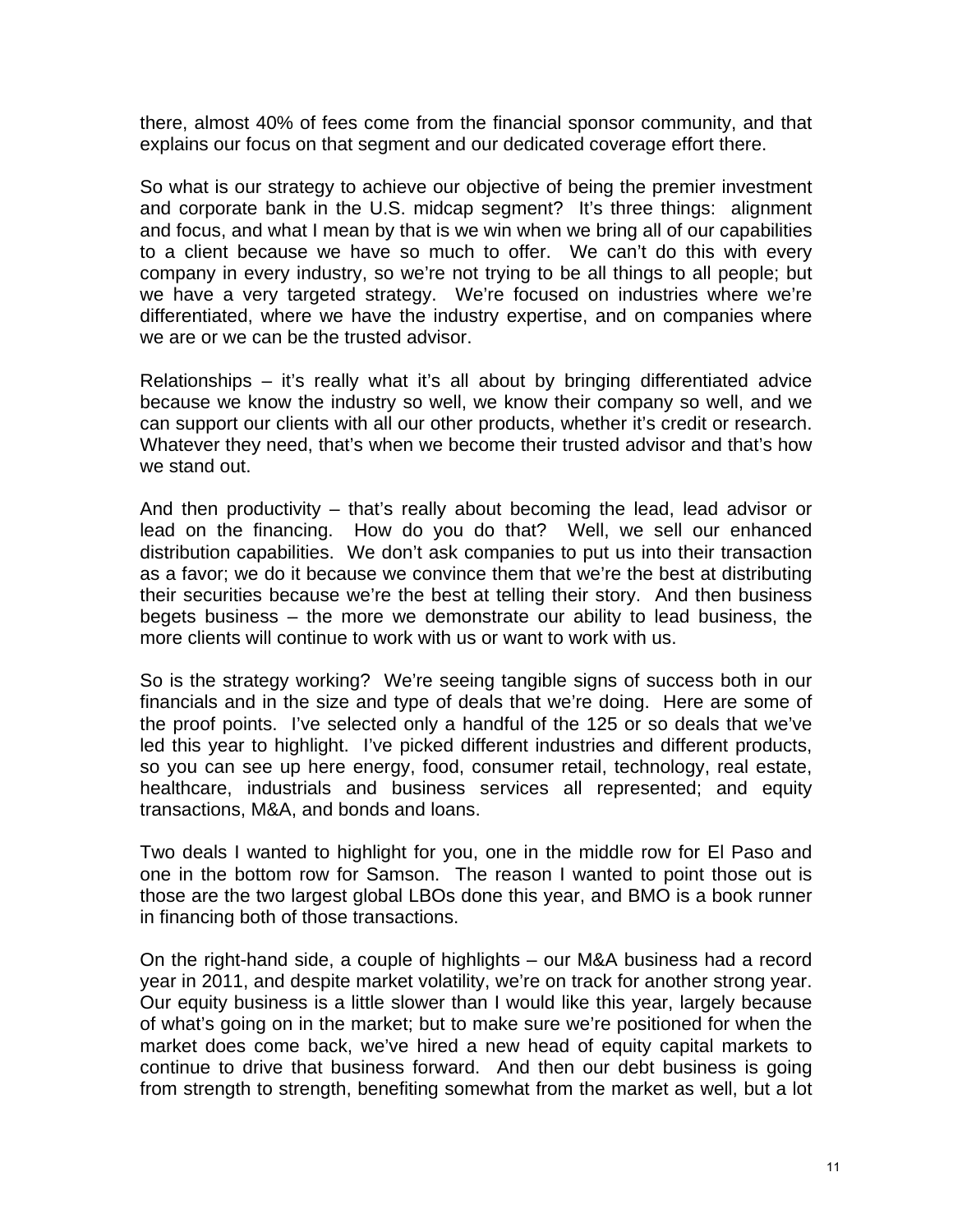of the investments we've made. More on that on the next page. To leave this page, what I want to leave you with is the thought that we are winning franchisedefining business that we are very proud of.

So here is an example of one of our businesses and the progress that we've made in the investment banking market in the U.S. I picked this to show you what happens when you combine client focus, a desire and ability to lead deals, and a real ability to distribute. As you know, these days large loans and bonds are distributed in the same way they're sold to institutional investors and then they are traded. We recognized that when we started building our fixed income distribution business in late 2009, 2010, we built it to take advantage of that, to be agnostic between trading and selling loans and bonds. And that, combined with the focus we had in 2010 of bringing on high-quality coverage bankers, you can see the results; and I think the results speak for themselves, but just to highlight a couple of things.

Year-to-date, we've already lead more deals than we did in all of 2010. The graph here is the number of transactions, so we've led more deals and have led more transactions than we did in 2010. Year-to-date, we've already led as many high-yield deals as all of last year.

And on the right, I talked about volume. In terms of volume raised in transactions that we've led for clients, we have increased that number by an impressive 55% over the same period last year. And then just the last point in one of our power alleys, as you heard Tom mention, in energy which is a big focus for us, obviously, given our Canadian heritage and the fact that we've been in Houston for 50 years. I'm proud to say that in energy high-yield transactions, we rank sixth year-to-date.

So in summary, three points I wanted to leave you with. One, we have a very targeted strategy in the U.S., targeted in the midcap and in the selected industries where we believe we have a competitive advantage with companies where we are already a trusted advisor or where we believe we can become a trusted advisor. We differentiate ourselves through our universal banking model, which means we can advise, we can lend, and we can distribute. We've got the experienced bankers that clients respect and want to work with, and we have a client-focused approach which means we value and are building long-term client relationships, and we think that also sets us apart.

Then lastly, it's working. We're taking fee share as measured by Dealogic. Our revenue has grown by 25% compound annual growth rate from '08 to '11, something that we're very proud of as an investment bank, and we're doing it profitably.

And with that, I'm going to turn it over to my colleague, Alan, to discuss the Equities business in the U.S.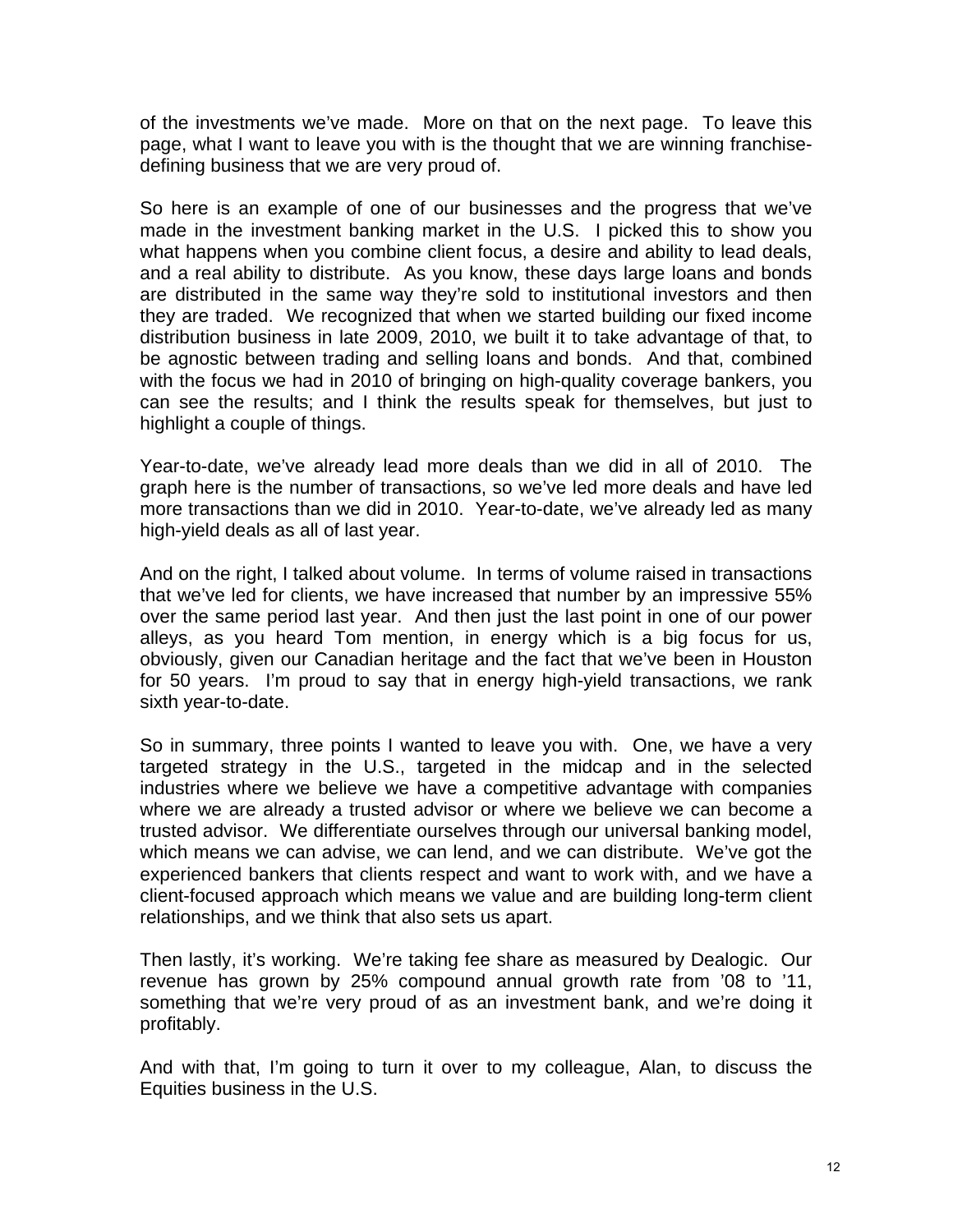### **Alan Tannenbaum - Head of U.S. Equities - BMO Financial Group:**

Thank you, Perry. Good morning everybody. Our Investor Relations team has reminded me that most of the people in the audience today live and breathe the business I'm here to discuss, so please keep all of the difficult questions for the next group of presenters.

As our important investor clients and worthy sell-side competitors, you're all intimately familiar with some of the challenges facing equity businesses globally, yet the key message I want to communicate is that BMO is growing, improving and expanding our U.S. equity platform. While many of our competitors are retrenching and restructuring, BMO is building and moving forward.

This positioning sets us apart, really resonates with our clients, and as a result we're gaining mind share and taking market share. We'll get into some of the performance metrics in a couple of minutes, but a key data point you'll be familiar with is our McLagan market share. With the first quarter of 2012 data out, we now have five quarters in a row with year-over-year market share gains, so we're investing and showing real progress.

Let me walk you through our story, and to start at the 30,000 foot level, the BMO equity business is part of a full-service investment banking offering in the U.S. For our target clients, which are the top 250 U.S. institutions, BMO delivers research, sales and trading across all major asset classes, which includes equities and equity linked, fixed income, derivatives both listed and over the counter, foreign exchange, and commodities. This range of capabilities enables us to engage with multiple portfolios, multiple portfolio managers, and a full range of analysts within the top institutional investors.

As you know, the greater the number of touch points, the greater the number of revenue sources across each client, the more relevant we become, the larger our share of the client wallet. Having all of these capabilities matters today more than ever. As our counterparties and clients are shrinking their lists and demanding more and more of their sell-side providers, the depth and breadth of our service is critical, and while there are dozens of firms that are competing for market share in equities, the number of firms that can deliver this range of capability across asset classes is far more limited and a real differentiator for BMO.

Moving down to the 10,000 foot level and focusing on our equity offering, and with most of the sell-side analysts covering BMO in attendance here, I want to make it clear that it all starts with research and research should definitely have been the first box on this slide here – I don't know who messed that one up. An impactful team of analysts that delivers high quality, value-added content is really the key to our success, and we have that team in place today. As soon as this presentation was put to our bed, we've had five of our analysts receiving 2012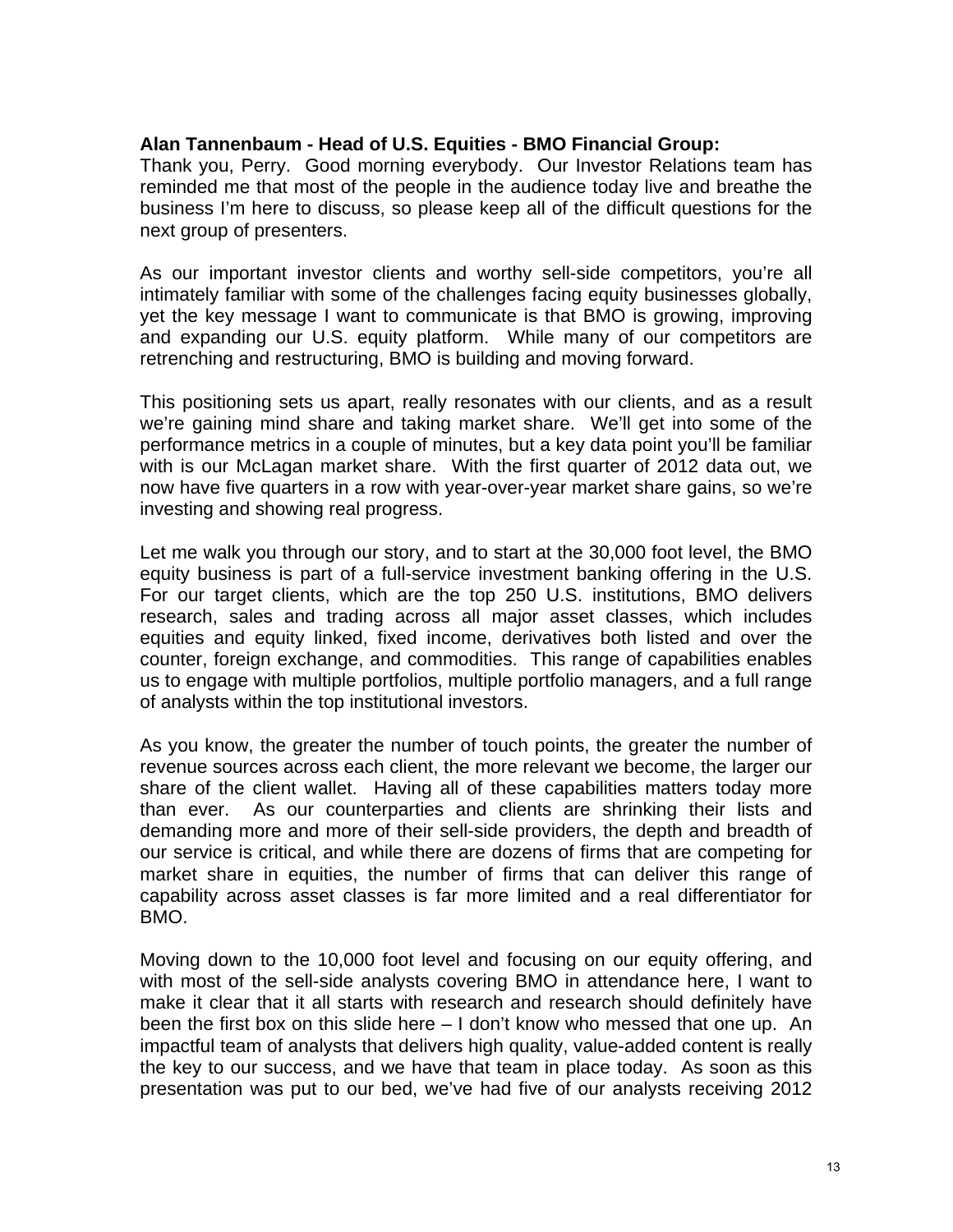Wall Street Journal StarMine Awards for excellence. We've made steady progress in the Greenwich Associates' polls, and we have two of our analysts who are recognized in the 2011 Institutional Investor poll. This year, we expect to do even better. In total, we have over 30 analysts in the U.S. covering more than 500 stocks. With a number of standout analysts, we have particular strength in our tech and consumer teams.

Partnering with research is an experienced, capable sales and trading team. Our team has deep institutional connectivity to deliver content and trade effectively and access liquidity for the most demanding clients. Through interface with our clients in trading today, we require both high touch and low touch expertise. In addition to adding to our high touch capabilities in the past couple of years, our electronic trading team headed up by Sean MacKenzie has deployed a competitive trading venue that allows our clients to access us directly or through their BMO counterparties.

Continuing on the product spectrum and again leading with impactful content, we also have a highly regarded derivative platform that is content driven and has a strong execution capability for those clients who are willing and able to express their investment decisions in the options and derivative markets.

Again, as you are familiar, the corporate access aspect of our business has become integral to our success. We capitalize on the relationships our research, banking and sales teams have developed over the years in order to create unique events to facilitate investor access to leading corporate management teams. I would highlight our recent Silicon Valley tech tour where we hit our capacity with 40 clients, spending four days in meetings with us with the likes of Peter Oppenheimer, the CFO of Apple, and senior executives from Intel, Hewlett Packard, SAP, Cisco, and others.

In addition to non-deal road shows, we host several conferences in the U.S. including last month's very successful Farm to Market conference that leverages our food and agriculture franchise that Perry touched on, which is something that flows across our capital markets businesses.

Another aspect of our offering that we see building momentum is our new issue product. Perry went through the progress we've made in banking, and that pipeline for IPOs, follow-ons and equity linked product is building. The new issue product is important as it gives us a proprietary opportunity to engage with our clients. It changes the profile of our overall brand and these are also higher margin revenue opportunities.

I want to make one last point here. We continue to effectively leverage our Canadian product, the 27 analysts, including Mr. Reucassel, and more than 350 stocks covered north of the border. As we've enhanced our U.S. product in the U.S., we've not lost sight of the strength of our Canadian platform in the U.S. We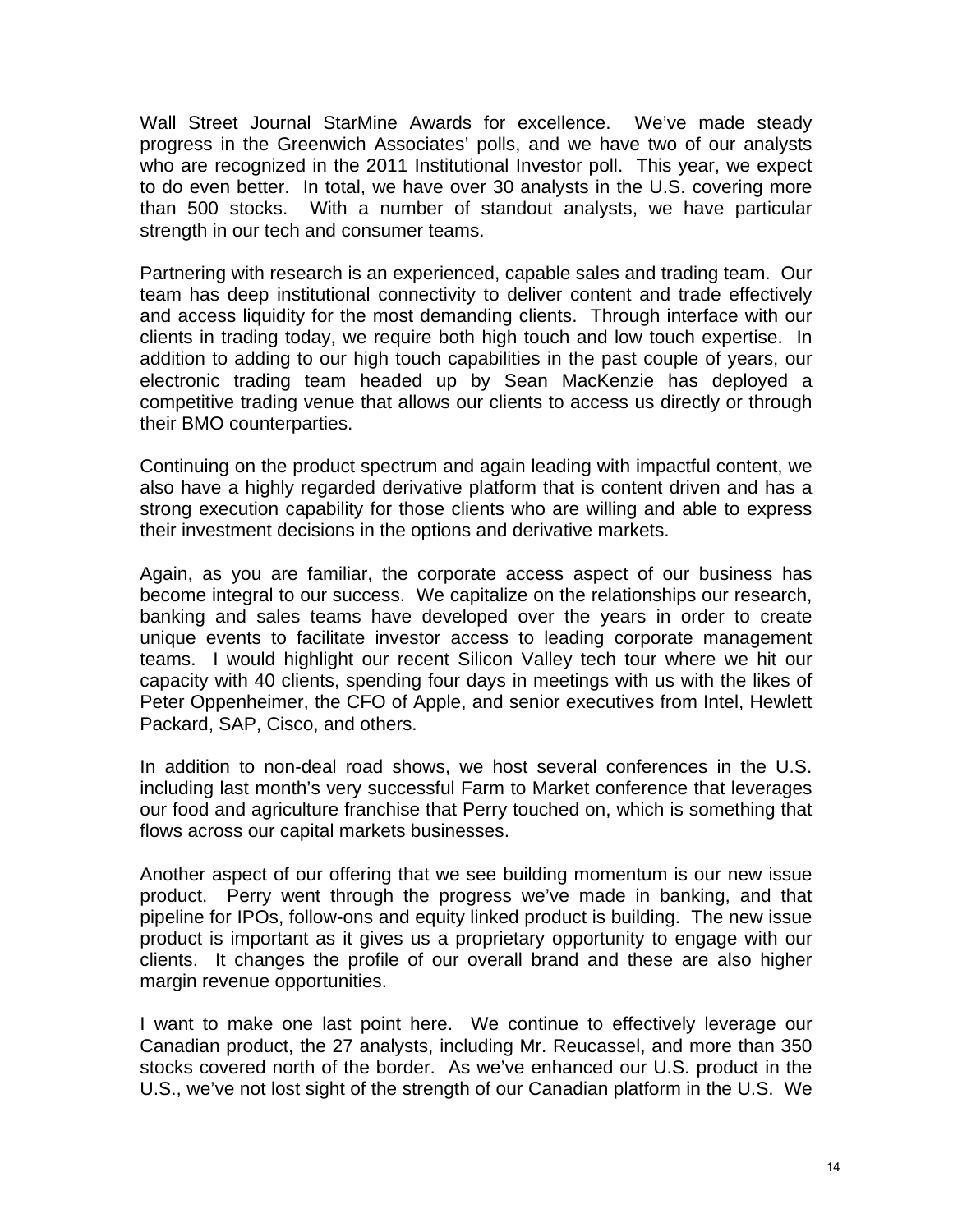are viewed as one of the leading providers of content for the Canadian market, an important liquidity provider for our U.S. clients. Our metals and mining franchise and the conference we host in Florida in February has created a tremendous brand for us in this space. In addition to the obvious synergies between the U.S. and Canadian pieces of the business, the fact that BMO does manage them as one integrated business allows us to centrally manage risk, leverage our technology investments, and share know-how across borders.

When I joined BMO just over two years ago, my particular focus was on the build-out of our equity sales team. We have in the past two years hired 23 sales people in the U.S., 11 senior and 12 junior. The senior sales people joined us from the likes of JPMorgan, Barclays, BofA Merrill, ISI, and Piper Jaffray. In addition to several high profile hires, it's important to note that we have highly successful sales people who have been on the BMO platform for several years. I'm particularly pleased by the integration and partnership I see throughout the team.

At this point, as you can see on the slide, we have fully staffed sales team in New York, Boston, Chicago, Houston and San Francisco. The U.S. presence mirrors our capabilities and commitments to both Canada and Europe. On a global basis, we cover approximately 1,000 accounts while in the U.S., as I mentioned earlier, we have a particular focus on the top 250 institutions. So we've added sales people with demonstrated track records of success and deep relationships with the key institutional accounts. And now, let's look at some of the results.

This is our progress report. Our push into the market for U.S. equities is now in it's second full year. To go back through the steps – first, we built a strong research team. Then, we put in place the sales and distribution platform, and now we're completing the build of our trading engines to monetize this investment. The early results in the U.S. in what's been a very challenging environment have been encouraging. Ultimately, the most important metrics for our business are profitability and revenue growth, but as we go through the build phase, the key metrics are mind share and market share growth. Our clients – all of you – provide us with good feedback on mind share, and there are good industry metrics around market share.

The first metric we look at on the left here is mind share as measured by the client votes. Most of you are familiar with the votes. Either you complain about having to participate in them or, like us, you wait with baited breath to get these quarterly or semi-annual report cards. By the way, just a side note – June is a very big voting month, so please keep your BMO analyst and sales people in mind.

For those not familiar, most of the largest U.S. institutions conduct a vote of some kind to measure the impact and value of their content providers. These results range from highly detailed to simple numeric rank. We have progressed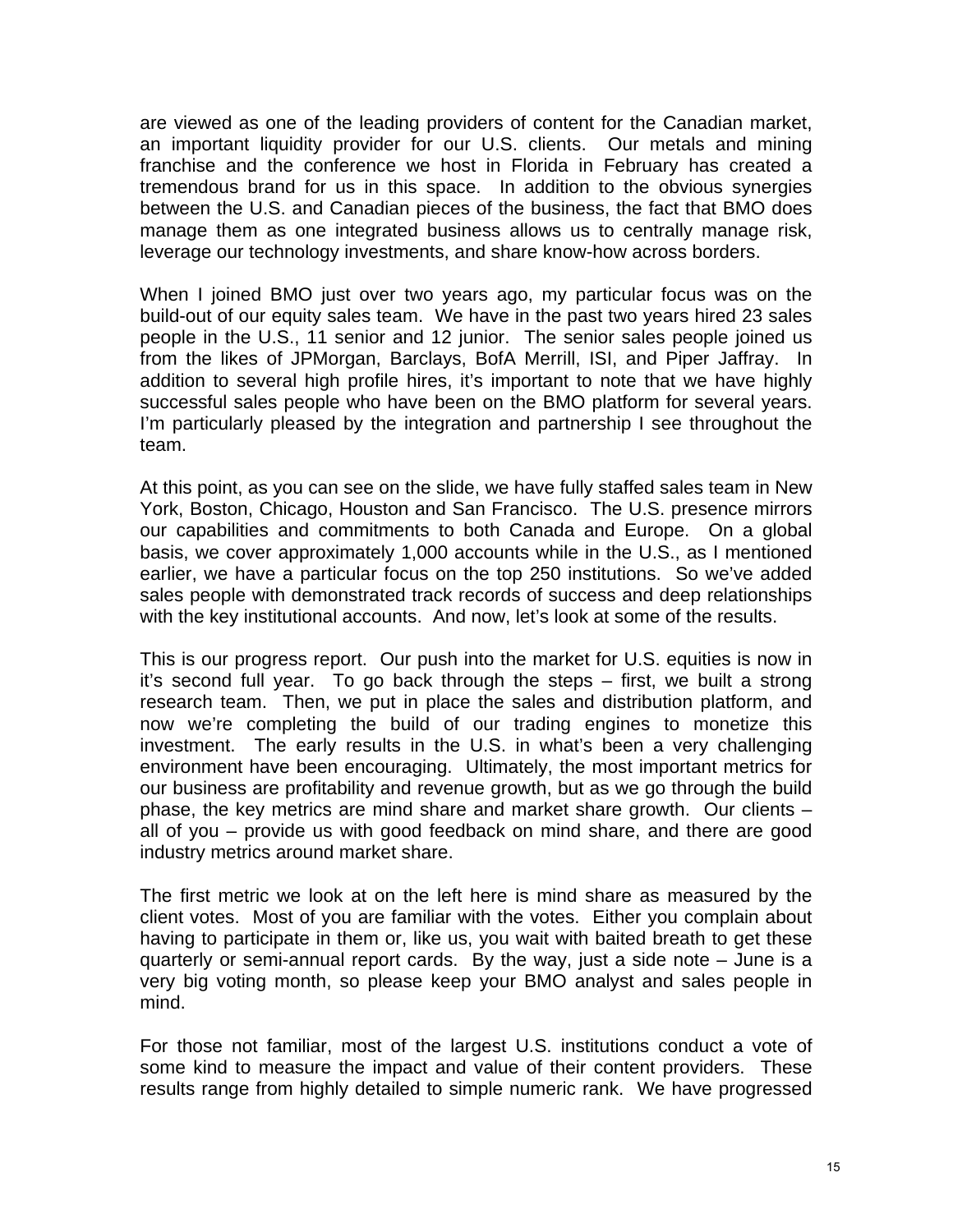in 18 months from ranks in the 30s to the low 20s with very good upward momentum. Our objective is to consistently rank in the mid-teens for mind share.

Rank only matters if it translates into revenue. Not surprisingly, mind share does lead market share. Additionally, in a declining environment for secondary commissions that our industry has experienced recently, taking share can be particularly difficult. The market share data here reflects McLagan data, which is the leading industry source for this information. Our overall market share over the past full year increased 14% while the share gain with the target 250 clients is a more impressive 23%. As I stated at the beginning of my remarks, the first quarter trend continues to be very positive. We are growing and taking share in a competitive market.

To conclude, the opportunities and objectives for our equity business are clear. The U.S. secondary commission pool that we address is a \$6 billion-plus opportunity with the derivative businesses, new issue and other businesses layered on top of that. Our objective is to capture a top 20 position in both mind share and market share in the medium term, and a position closer to 15 in the longer term. At that point, we are confident that we will be delivering significant value to you, our clients, as well as to the BMO Financial Group.

And we'll deliver on this by, one, marketing the full BMO capital markets platform. For us, this means delivering the full breadth of our capabilities to the client. Two, as you consistently hear from Bill, BMO Financial Group strives to define great customer experience. For us, this means high quality, value-added content delivered by experienced high impact sales people connected to a world-class execution capability. Finally, we must leverage our strengths and the significant investments we've already made. The people, capabilities and know-how are largely in place to deliver on these objectives. In addition, we can leverage the strength of our market-leading franchise in Canada and the strong balance sheet that Perry and Tom Milroy - CEO, BMO Capital Markets - BMO Financial Group referred to. I'm confident that the U.S. equity team is a strong one, and we're making great progress towards our goals.

Thank you for your time and attention, and I look forward to updating you all on our progress in the future. That concludes the formal portion of our presentation, and I'm going to pass it back to Tom for the question and answer session.

# **Tom Milroy - CEO, BMO Capital Markets - BMO Financial Group:**

Thanks, Alan, and we're happy to take any questions. I think you need to get a mic before you ask a question, and I will pass the questions, if appropriate, on to my fellow executive colleagues who are here. If it's a really tough question, we'll obviously get John Reucassel to answer it.

Are there any questions? In the back?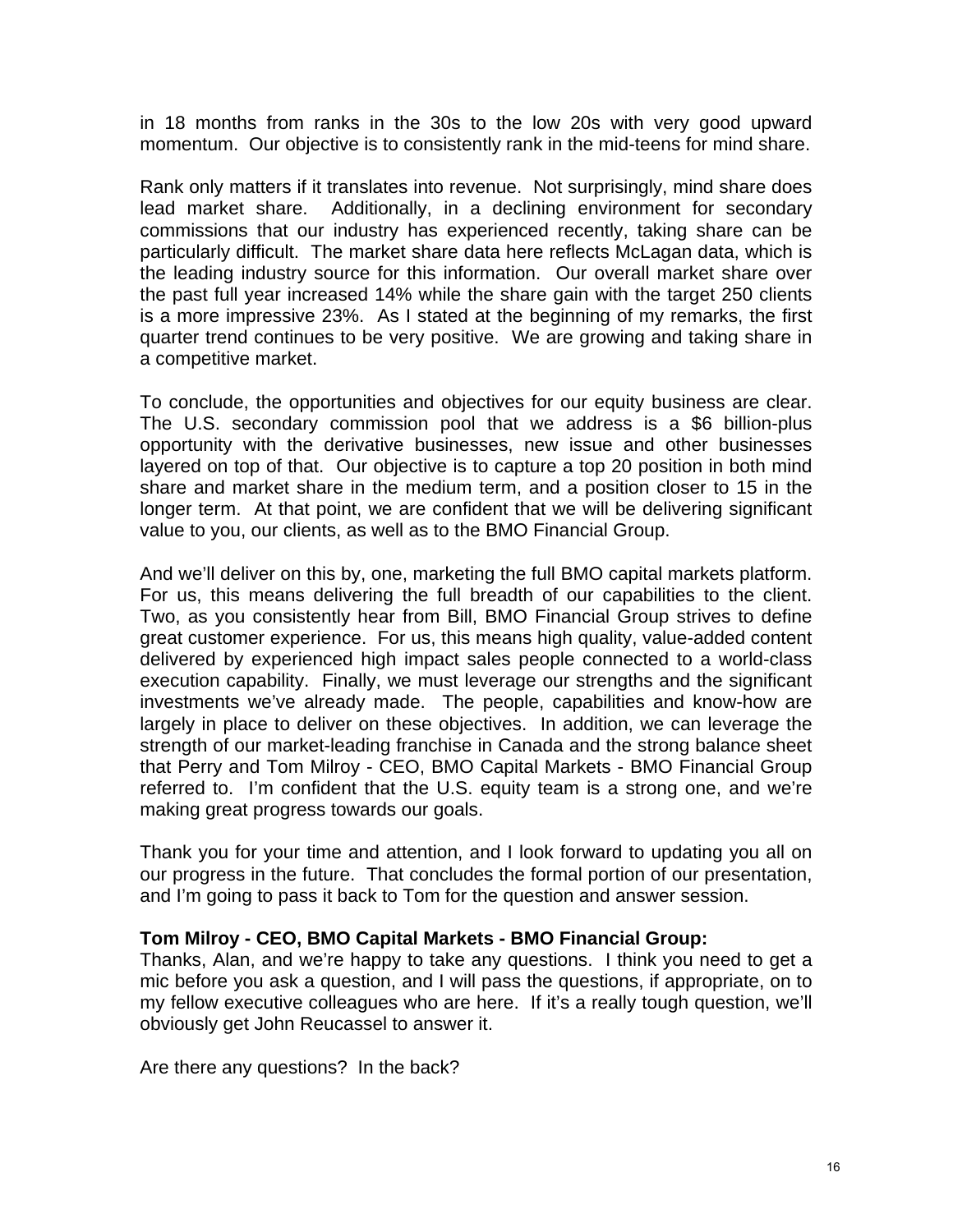# **André Hardy:**

André Hardy, RBC Capital Markets. Tom, you brought up regulation, Volcker being one of them, and I appreciate there's still uncertainty there; but as you look at your businesses and your revenue mix, how much of it do you see being impacted by Volcker, i.e. what's the worst case scenario here as you look at the implementation over the next few years?

# **Tom Milroy - CEO, BMO Capital Markets - BMO Financial Group:**

Yes, well we've obviously looked through all of the businesses against the lens of what we understand the direction that the regulations are finally going to take, and so obviously that's allowed us to sort the profitability of the various businesses, and to decide what are the management actions that we can take to, in many cases, get back to similar levels of profitability as we transition to it. So in terms of overall, we think there's downward pressure on the ROE in the business. We continue to believe we'll earn high-teen, 20% ROE. We have got out of already our indexed arb business. It's one that we thought, given where we saw directionally things were going, was a business that didn't make sense for us.

Some of the other businesses, we're still looking at closely, but a lot of the businesses we think with the passage of time, some of the derivatives businesses and that, will be cleared, and will actually be as good of businesses going forward as they were before. It's an awkward period of transition as we get ourselves there, but we think that the industry in Canada is actually fairly well positioned in terms of the returns they can make, even under the changed scenario. We certainly feel that for ourselves.

# **André Hardy:**

And I have a second question. Typically when times get tougher, you often see the bulge brackets try to move down market and go after the mid-market. Are you seeing some of that happen in this current cycle, or you haven't seen it yet?

# **Tom Milroy - CEO, BMO Capital Markets - BMO Financial Group:**

Yes, we've seen a little bit of that. Perry likes to call it, they dabble as pressure comes on. But we compete—in the sectors where we are actually competitive and differentiated, we compete with them all the time, anyway. But what we've seen is in size of deal, we've seen them start to creep down. We continue to win our fair share. It might be more than our fair share, but we haven't seen it being an issue, but we have seen them look for business that they wouldn't normally go.

And Perry, I don't know if you want to add anything to that?

# **Perry Hoffmeister - Head of U.S. I&CB - BMO Financial Group:**

No, I think that's the way, Tom, you answered that is exactly right. I mean, we've seen them, for instance, waive some of their fee minimums in M&A transactions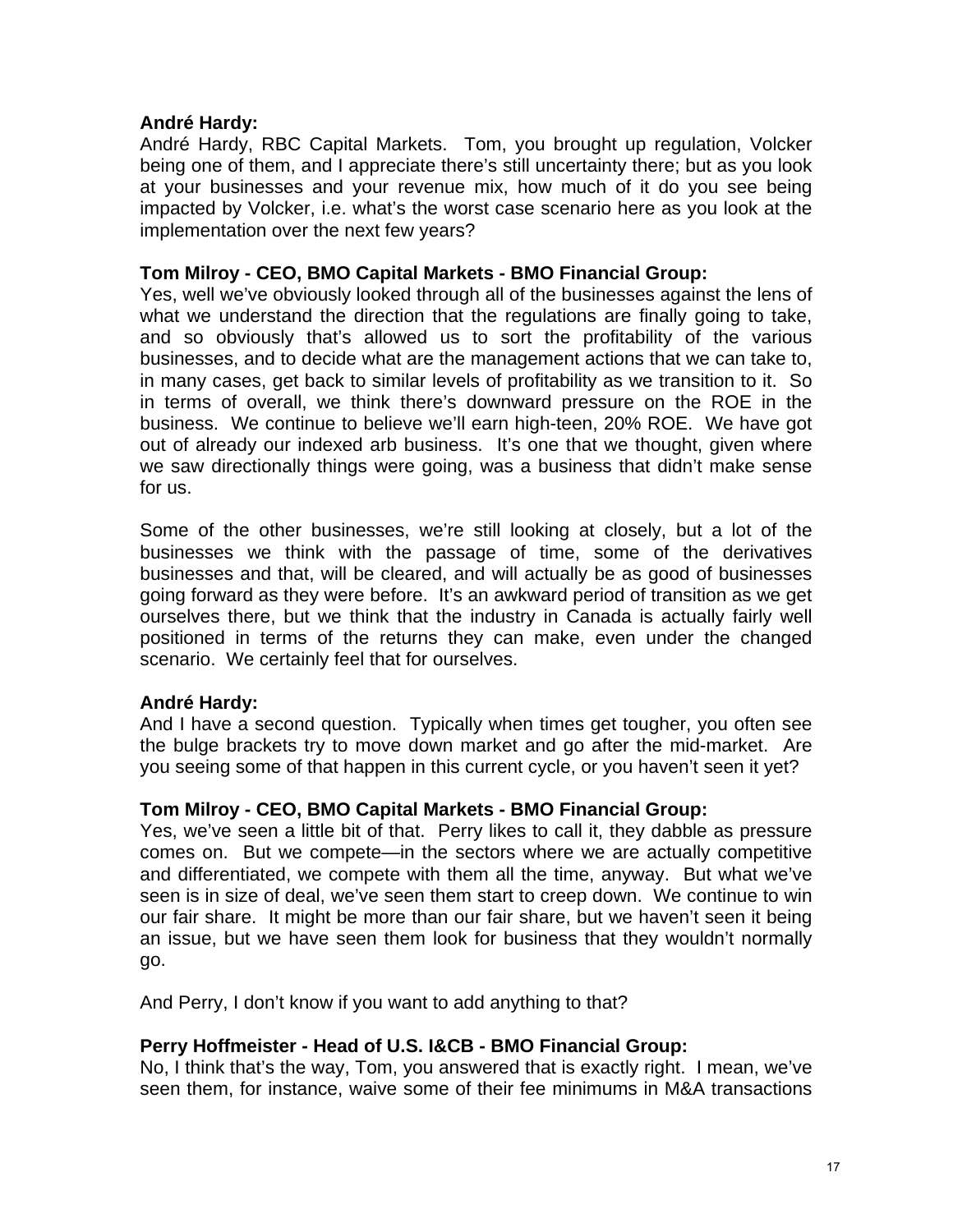to do smaller transactions. But as Tom said, we compete against the bulge brackets in a lot of our situations. Remember, it is a competitive market out there and we've got the bulge bracket competitors and the boutique competitors, and we think we've got our value proposition just right relative to both of them.

# **Tom Milroy - CEO, BMO Capital Markets - BMO Financial Group:**

The other thing that I think, and this has happened over the years, is that a lot of our clients – and think about where we're focused, on the midcap – they've seen this act before where all of a sudden they are told that they are the most favored nation for some bulge bracket firm who then promptly, when the market comes back, disappears and goes somewhere else. So I would think the client—my belief is the client base is a little bit more wary of that as well.

The other thing is that they are not held in the same esteem that they were once in terms of the brand value, so all of that, I think, has positioned us very well.

# **Gabriel Dechaine:**

Gabriel from Credit Suisse. Sorry if I missed this – I missed the trading floor tour. Did you talk at all about any corporate lending books that you purchased from Europeans? Is that something that you're actively pursuing right now, and if so, could you quantify it? And then just on the equity allocation, we get the total capital markets equity allocation. Is that kind of fully reflecting the new Basel rules now, or is there more allocation on equity going to BMO Capital Markets?

# **Tom Milroy - CEO, BMO Capital Markets - BMO Financial Group:**

Yes, so two questions, and I'll come back—maybe do a reversal here so my memory will work. In terms of the equity allocation, it's not fully Basel III yet. We're kind of at a halfway step on the way there, so we would expect by the time we get to next year, it will be fully Basel III. We are reflecting what we believe the fully-loaded Basel III capital will be as we price transactions and as we think about the business. So we are fully reflecting it in our pricing models, but in our actual business now, we don't have the full Basel III load.

And now you're going to make me forget your first one, so you have to—

# **Gabriel Dechaine:**

I'll ask it again. It's just under 5 billion for total capital markets. What would be the U.S. component on that?

# **Tom Milroy - CEO, BMO Capital Markets - BMO Financial Group:**

I don't think we disclose that. It would be roughly half, though; but I don't have it in front of me. Tom, I don't know if--?

# **Tom Flynn - EVP and CFO - BMO Financial Group:**

It's more like one third.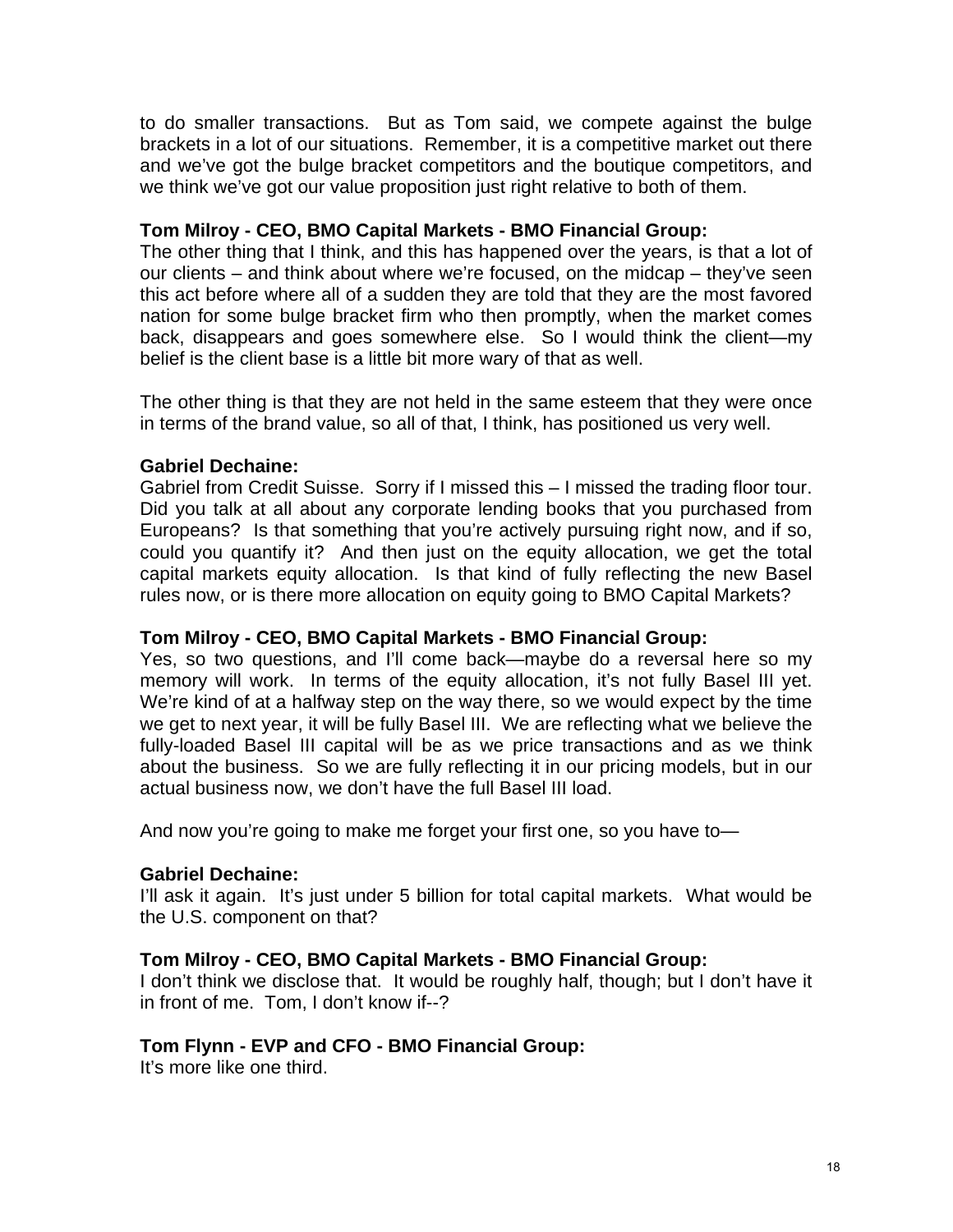# **Tom Milroy - CEO, BMO Capital Markets - BMO Financial Group:**

More like a third, says the Chief Financial Officer.

# **Gabriel Dechaine:**

I forget my own second question. Oh, the European lenders – that's right.

# **Tom Milroy - CEO, BMO Capital Markets - BMO Financial Group:**

So the discussion on, I call it the long ball series. We haven't yet bought a full pool or an offering. When we've looked at the offerings, there are often loans that you like but that come along with a lot of garbage, so we haven't managed to get our head over there, a size that doesn't make sense for us. What we have done is we've been able to pick off the positions that were previously held by a number of the Europeans, either by buying them directly or by extensions or refinancing, displacing them and taking either new share or a larger share for ourselves. So we've actually found that additive to the growth of our loan book, but we haven't done anything in terms of buying a large loan portfolio.

# **Chris Buonafede:**

Hey, Chris Buonafede from Hutchin Hill Capital. In the equities business, given you've built out the infrastructure and that's completed, I assume, what are you doing to manage the expense base, given that volumes are particularly low in the cash equities business?

#### **Tom Milroy - CEO, BMO Capital Markets - BMO Financial Group:**

Alan, you want to take a stab at that?

#### **Alan Tannenbaum - Head of U.S. Equities - BMO Financial Group:**

Sure. From our perspective, there are really two components to that. The first is the non-personnel expenses, which I think like everybody in the world today, we are going through our expenses with a fine tooth comb, really trying to maximize the value we are achieving from every dollar that we're spending and making sure that whether it's travel expenses, client entertainment, our exchange costs, trading costs, that we're managing those, our data feeds as aggressively as possible, and there is clearly savings to be had there. On the personnel front, we're extremely excited about the team that we have in place. We have the luxury of not having over-built in a bubble period between 2004 and 2008. We have a team that's sized to address the opportunity that we feel great about, and a key objective for us is keeping that team together. It's too early in the year, nor would it be appropriate to discuss our year-end compensation dynamics, but we recognize that in a challenging environment, all the aspects of the team have to absorb some of that challenge. But again, as we look at our business, as long as we keep taking share and while it would be disingenuous to suggest that we are excited about the revenue picture we see today, on a relative basis we feel very good about what we are accomplishing and we feel that from a revenue perspective, we're doing well. And most importantly as we continue to take share, the team really needs to stay intact.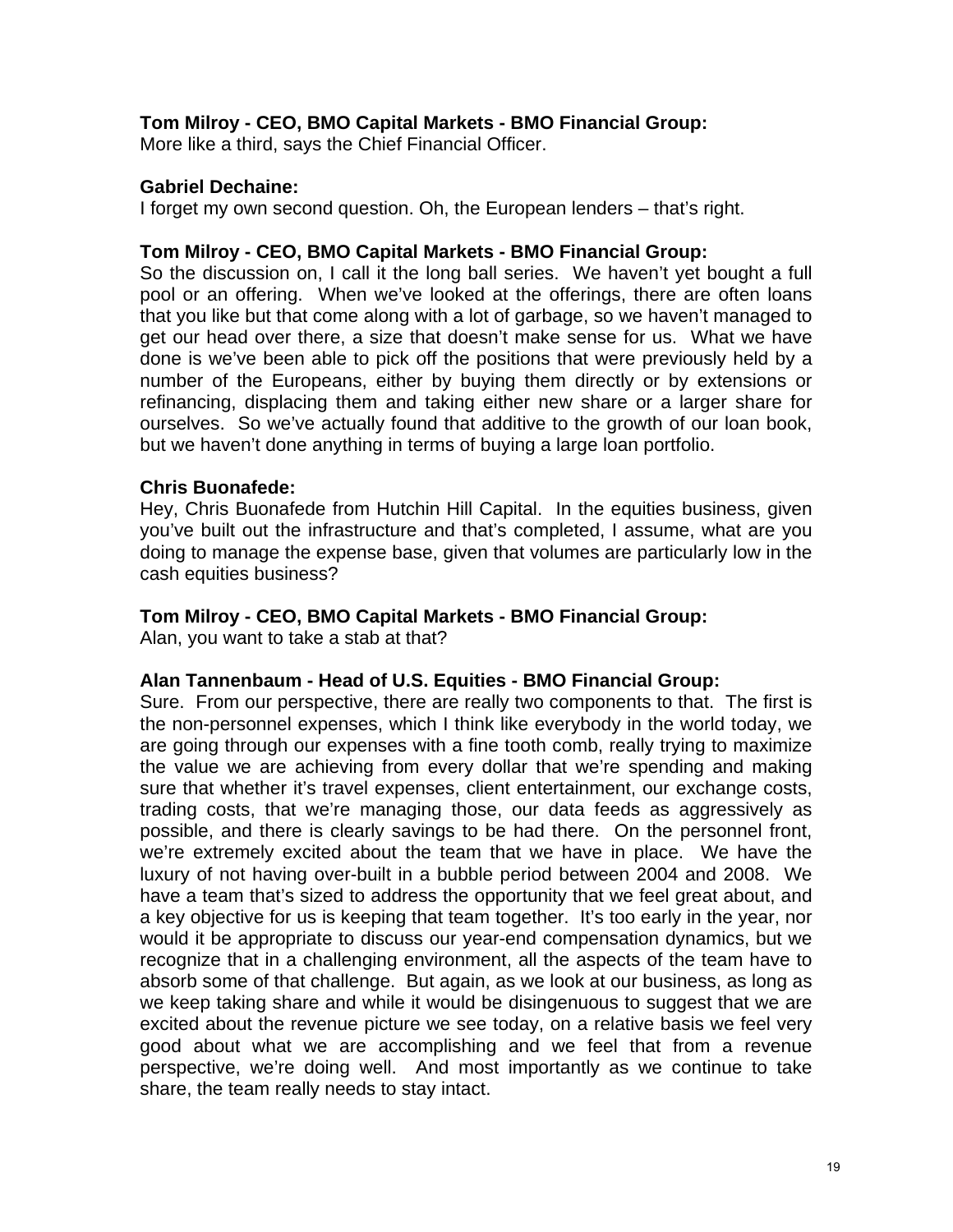#### **John Aiken:**

John Aiken with Barclays. Can you try to quantify or tell us how much of the dislocation of market has helped your growth over the last five years or so, and in addition, how much is the future growth or future mind share acquisition predicated on continued dislocation of the marketplace from your competitors?

#### **Tom Milroy - CEO, BMO Capital Markets - BMO Financial Group:**

Yes, obviously we've had some benefit from the dislocation in the marketplace because we've come through this period of time in a very strong fashion and we're viewed as a strong counterparty, we're viewed as an attractive place to be, and we're viewed as an institution that does the same things as before the runup, during the run-up, and through the crisis as we've done before. So I think that's all put us in a pretty good state, and it's helped us build the business.

Going forward, we're not counting on market dislocation. We believe that we're positioned and we have client opportunity to go forward and to grow with the market at greater than our current market share. But as the market comes back, as we get a more stable market that has a positive outlook, we're really well positioned. I mean, I think that's one of the great things that it's a little frustrating to this point in time because when we embarked on this, we didn't expect the U.S. economy to be as tepid in its recovery as it's been, and we didn't anticipate the problems that are occurring in Europe.

# **John Aiken:**

Any thoughts on when that more stable market is going to happen?

# **Tom Milroy - CEO, BMO Capital Markets - BMO Financial Group:**

Good try! No. Soon, I hope.

# **Rob Sedran:**

Rob Sedran from CIBC. Just a follow-up to Tom – I saw on your slide a mid to low teens, and I thought I heard you say mid to high teens in terms of ROE.

#### **Tom Milroy - CEO, BMO Capital Markets - BMO Financial Group:**

Yes, so we were switching back and forth between capital markets overall and the U.S. business. In the medium term in the U.S. business, we should be low to mid teens is what I was saying. I think the overall business will continue to perform in the high teens to 20% type of range going forward, and it was really in answer to the question about the regulatory capital that I got to that number in the U.S. Once we get there, then we'll see how far we can push it from the midteens down, but our medium term objective is to get it to there.

# **Rob Sedran:**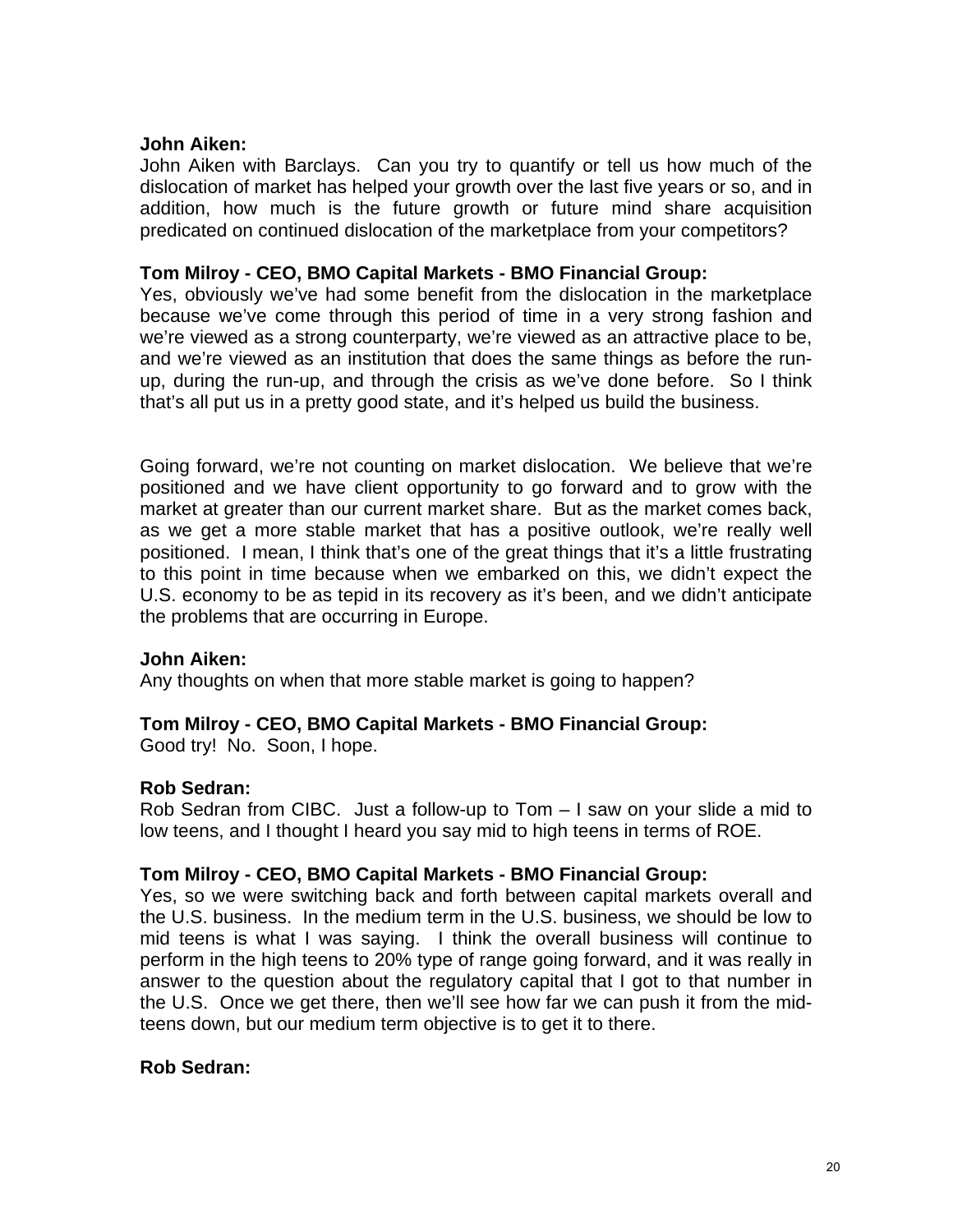And hitting that medium term objective, does it need those better markets or are you comfortable that you can manage the business well, even in a bit of a stressed market?

# **Tom Milroy - CEO, BMO Capital Markets - BMO Financial Group:**

Well, we're making money. We're not making enough money, and so the desire is to push it. I think we can continue to make more money in what I would call these poor market conditions, but to get what we need to get to, we need some wind under wings.

#### **Mario Mendonca:**

Mario Mendonca, Canaccord Genuity. I want to go back to that 15% or so midteens ROE you're referring to. If you apply that against the capital that's currently allocated to the U.S. and maybe gross it up a little bit for Basel III, you're talking about a pretty big lift in your earnings, something from, say, 75 trailing, something we're now enjoying to potentially 300 million. Is that the sort of magnitude of improvement you envision in your earnings, and over what time period?

#### **Tom Milroy - CEO, BMO Capital Markets - BMO Financial Group:**

Yes, well I think the opportunity is there to grow the earnings from where they are to 200 to \$300 million over—and I don't know because I don't know what's going to happen in the market, but over the medium term, three to five years. If things get going sooner, we should start to see that more quickly.

You know, we talk about where we are in our strategy. There's a bunch of things that we would like to do but we're not going to do until we start to see the market come back. I think those will add to the earnings capability of the business.

#### **Mario Mendonca:**

But that's the magnitude you're thinking about, something like 75 to potentially 300 million over three to five years?

# **Tom Milroy - CEO, BMO Capital Markets - BMO Financial Group:**

That's right.

#### **Mario Mendonca:**

Thank you.

# **Tom Milroy - CEO, BMO Capital Markets - BMO Financial Group:**

I mean, the 300 million would be great, but I do think that the business is underdelivering on the bottom line right now, and so we expect that we will get more over the near term regardless of market conditions, and with some decent market conditions much better. Thanks, Mario.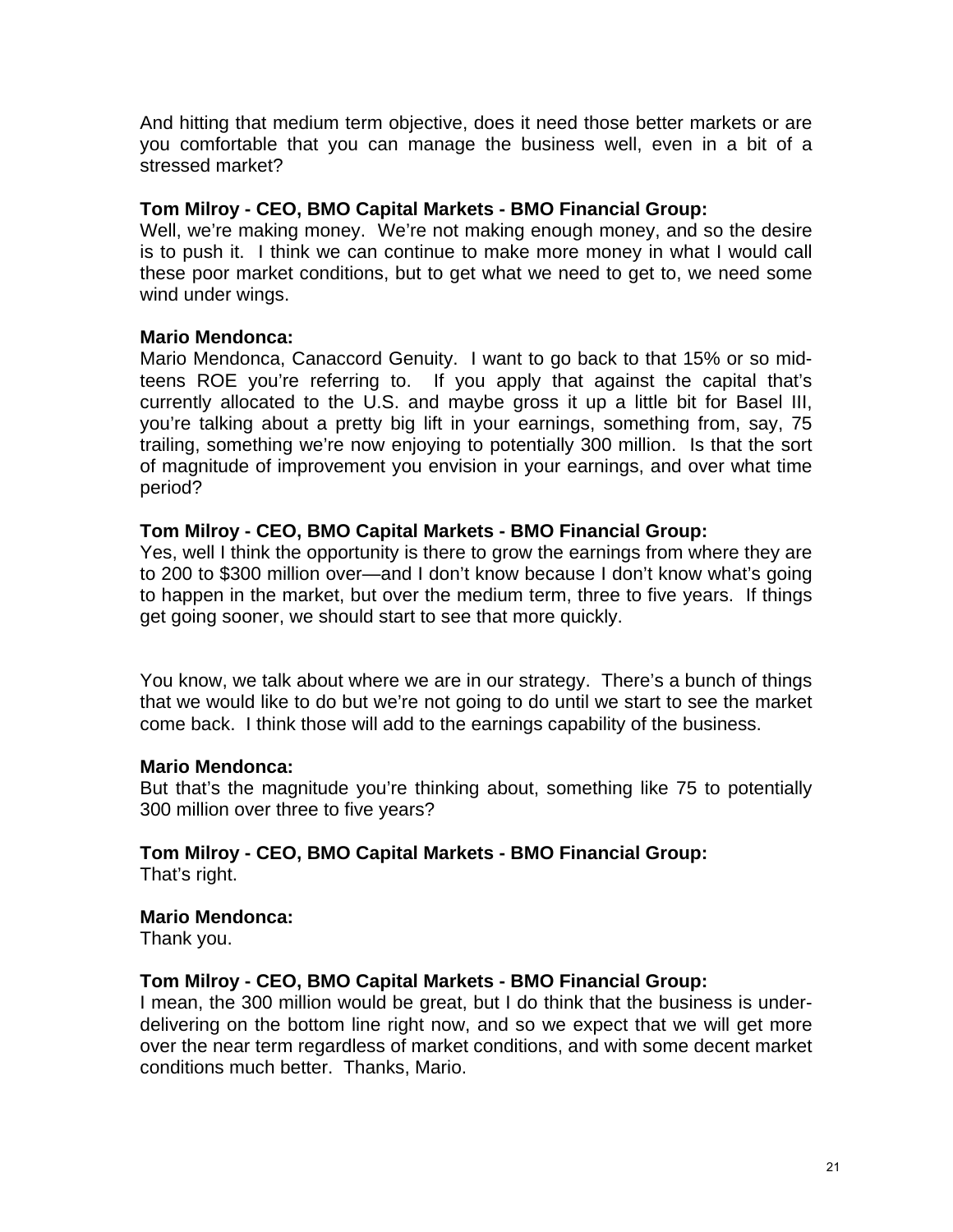# **Sumit Malhotra:**

Sumit Malhotra, Macquarie Capital Markets. Just to stay on the numbers for a second, in Bill's original comment, I just want to make sure I have this clear – he talked about \$1 billion in U.S. earnings coming out of P&C banking and wealth management. And was it we want capital markets to be 20% of that billion is the aspirational goal, so in the 200 million range, was that the right way to think about it?

#### **Tom Milroy - CEO, BMO Capital Markets - BMO Financial Group:**

Jeez, I wish you could come and negotiate for me when we're talking…No, I think that the honest truth is I think we would be 20% of a total that would be a bigger number than a billion dollars. I think that—and I won't put words in Bill's mouth, but my understanding is that we think the retail business should be capable of delivering a billion dollars, and obviously Capital Markets would be incremental to that.

#### **Sumit Malhotra:**

And the second part of the question – one thing, you had it on your slide, but one thing we didn't hear too much about is corporate lending which, correct me if I'm wrong here, but if I think back for BMO, the loan book in the Capital Markets business was a good source of growth previously. We heard a lot about M&A from Perry. Has corporate lending been de-emphasized in the Capital Markets segment, or why haven't we seen that book increase as much despite the M&A you've been doing? Is it a bond market focus instead?

#### **Tom Milroy - CEO, BMO Capital Markets - BMO Financial Group:**

So let me answer that with a little bit of a history. If you recall a couple years ago, we took a big chunk of that loan book that was truly commercial in nature and transferred it into the P&C business; so then, we were left with the remainder. We have a really focused emphasis on growing our loan book, but this is a tough market in terms of growth for loan book. I mean, we need the economy to get better so corporates start again to want to borrow and to invest in both capital and acquisitions and the like. So we're poised. We have the ability to grow that. We're focused on it. The opportunities haven't been there to date.

The other thing is that you're quite right to say that the leveraged finance market has been a preferable alternative when you look at it from an issuer perspective than the loan market has been. That always moves back and forth over time, so I think you'll see us—because we're quite consciously, strategically going after this, growing that loan book significantly going forward.

#### **Peter Routledge:**

Peter Routledge, National Bank Financial. Just a question on the back office and your risk infrastructure – are you doing it differently in this cycle? Can you talk about how you've organized the risk and control function in the United States given what we went through last decade? Do you have more people here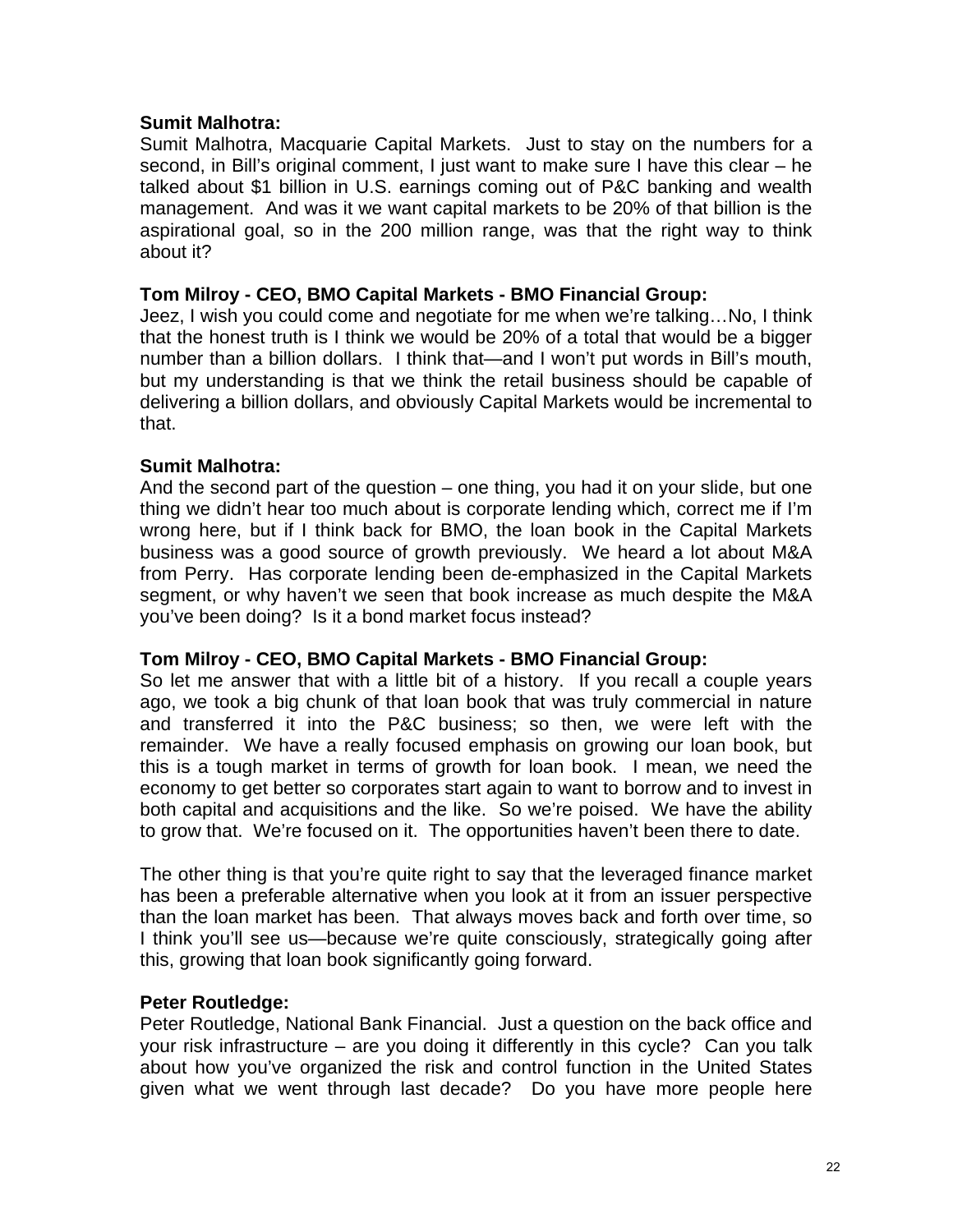relative to the front office, fewer, or are you running it all out of Toronto, or do you have more control locally in New York or Chicago?

#### **Tom Milroy - CEO, BMO Capital Markets - BMO Financial Group:**

Yes, the answer to that generally is yes, but I wonder whether either Surjit and/or Jean Michel—maybe Surjit, you could talk in terms of the risk function, Jean Michel you can talk about in terms of the operations, back office focus?

#### **Surjit Rajpal - EVP and Chief Risk Officer - BMO Financial Group:**

Yes, the risk function has been strengthened overall in the bank after the last crisis, and that's been a continuous process. With respect to the U.S., we do have more people on the ground now with expertise in all aspects and risk types, whether it's credit risk, market risk, or operational risk. And so we are pretty comfortable with what we have going forward, unless you have something specific on which I can elaborate. I want to give you the comfort that the team on the ground and the team in Toronto is also very strong.

#### **Peter Routledge:**

(Inaudible)

# **Surjit Rajpal - EVP and Chief Risk Officer - BMO Financial Group:**

Yes, ratio of front office to back office—

#### **Tom Milroy - CEO, BMO Capital Markets - BMO Financial Group:**

Which would include the ops numbers. We'd have to get that for you. I certainly don't have that.

#### **Surjit Rajpal - EVP and Chief Risk Officer - BMO Financial Group:**

I don't have the ratio, but I can tell you that the number of people in the risk function have increased quite considerably, and so that ratio is a lot better than it used to be. And one of the areas that we grew a lot was in operations risk, because that was an area that was sort of somewhat not well defined and new, and on the markets side we've also beefed up quite a bit.

# **Tom Milroy - CEO, BMO Capital Markets - BMO Financial Group:**

Jean Michel, is there anything you want to add, because I think the answer would be very similar.

#### **Jean-Michel Arès - Group Head, T&O - BMO Financial Group:**

Yes, I think the answer is similar, but I think in addition to people, I think the processes and the technology really do matter in this area, and I think that's where we've made significant investments. In wholesale product operations, we've got a very strong leadership team that we've assembled. We have presence, obviously, in Toronto but we've also augmented a number of key leaders in New York City and here in Chicago as well. And then we have specific programs to improve the end-to-end processes from the front office to the back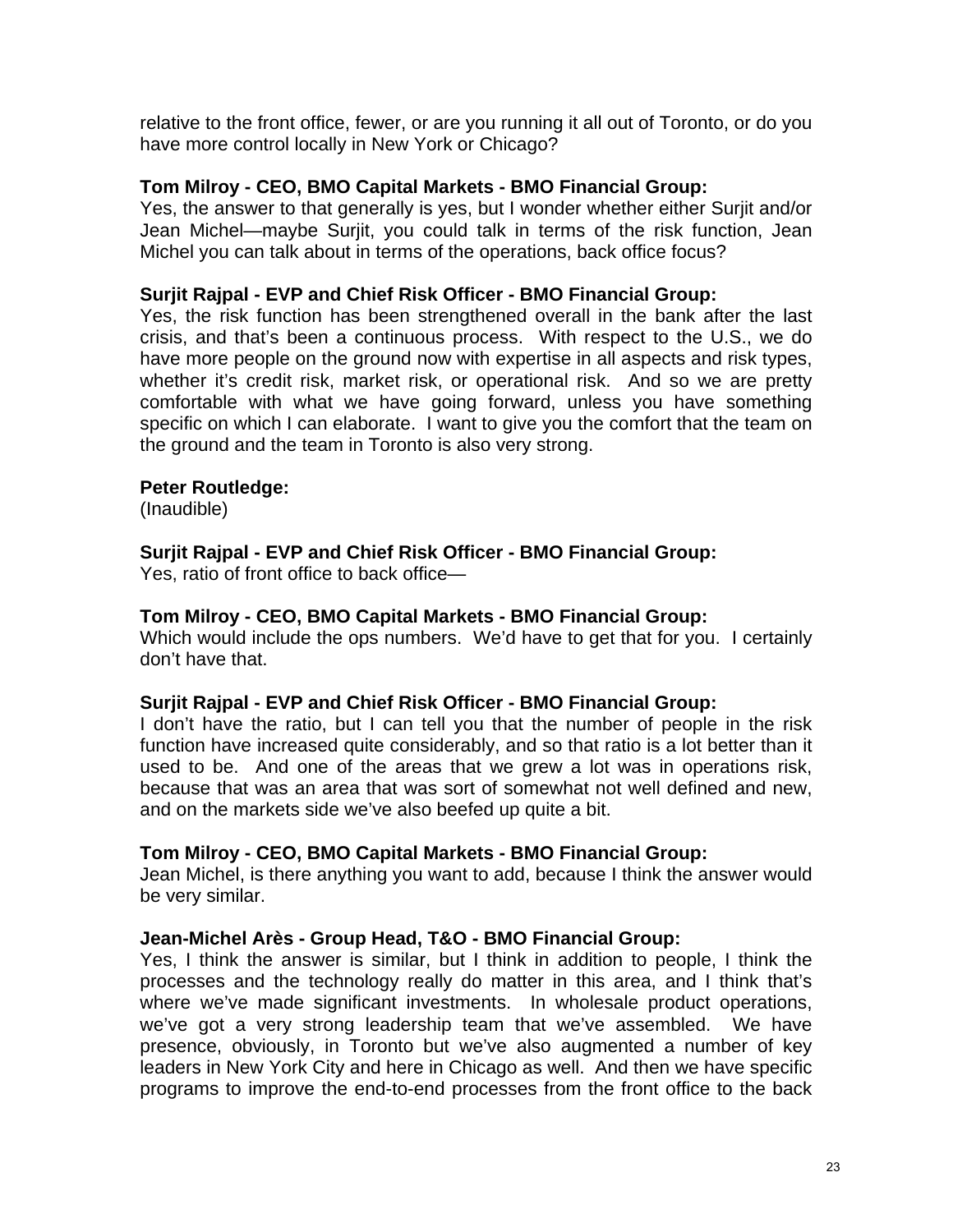office, and the underlying platforms. And some of the platforms we're putting in, like Calypso for example, are going to allow us to be much more nimble to respond to regulatory requirements. So the underlying processes, technology in addition to the expertise that we have in the back office are really important, and we're investing in that.

# **Tom Milroy - CEO, BMO Capital Markets - BMO Financial Group:**

And maybe I can just come over with like a front office add-on to that, our people are experienced in the front office. The quality and a level of support that we get from both of those functions is way up over the last number of years, so we are really pleased with the support that we're getting.

#### **Mario Mendonca:**

So just going back to that goal—in fact, the bank achieved that goal, the 300 million-plus in 2009, and that was a special year.

#### **Tom Milroy - CEO, BMO Capital Markets - BMO Financial Group:**

It was a special year.

#### **Mario Mendonca:**

Special for all of us! Could you talk about—like, just remind us of what was really driving that – I suspect it was largely trading – and what's really fallen off from that year.

#### **Tom Milroy - CEO, BMO Capital Markets - BMO Financial Group:**

Yes, and we can come back, but it was a year, if you recall, where there was an expectation that rates were going lower and everyone positioned against that in terms of our obeying the interest rate curve. So we were very well positioned for that. We had a book that was of a size that we could capitalize on it, and generally there was coming into 2009, in our industry, there was all of this liquidity, all of this ability to position ourselves and make money. So I mean, it was a special year. I don't know, Luke, if you want to add anything in terms of either what was going on in either the derivative or the fixed income space?

#### **Luke Seabrook - Head of Debt & Financial Products - BMO Financial Group:**

Sure. In 2009, just the index, our business had a tremendous year for many of the institutions, and it was just—it was situational to that specific dislocation that occurred in the market, so if you were positioned to take advantage of it, you had a unique opportunity in the trading environment. That's really what drove a lot of that.

#### **Tom Milroy - CEO, BMO Capital Markets - BMO Financial Group:**

You mean, in the current environment that neither—the index arb business, we shut down because it didn't make sense to the prop business, and in terms of that commonplace interest rate curve arbitrage, just no opportunity. I mean, I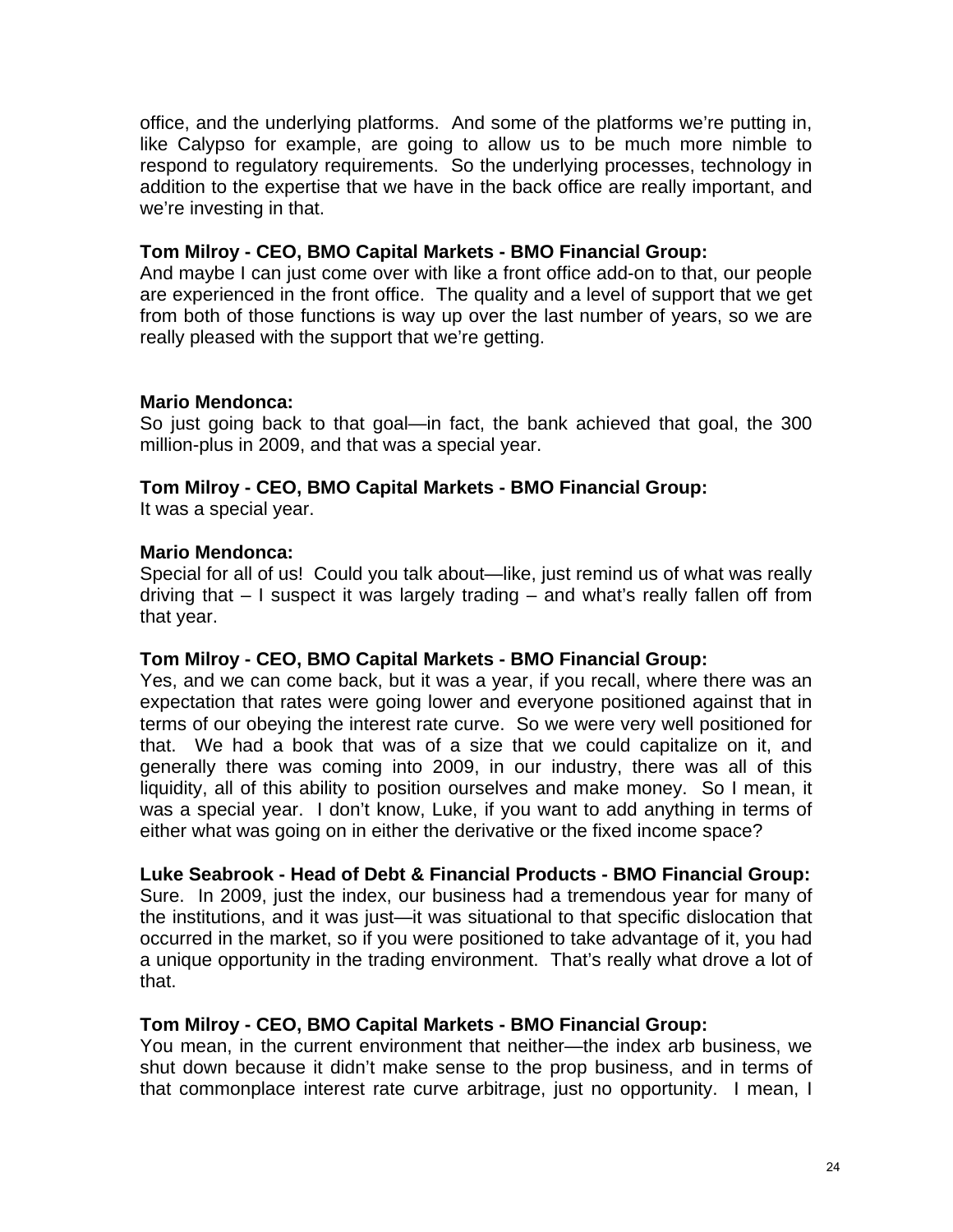would like 2009 again, but I don't want 2008 to be preceding it. So you take the good with the bad, and that's how 2009 felt.

If there are no more questions, thank you for giving us the opportunity to talk about this business. We're really excited about it. Thanks.

#### **Sharon Haward-Laird - Head of Investor Relations - BMO Financial Group:**

And now we'll turn things over to Gilles Ouellette who will take us through the Private Client Group presentation.

#### **Gilles Ouellette - President and CEO, PCG - BMO Financial Group:**

Thank you Sharon and good morning. I'm here today with Terry Jenkins who is the Head of our US Private Bank and Barry McInerney who leads our US and Global Asset Management businesses. Terry has been with BMO for 11 years, having spent the last five and a half years here in the US and before that he ran the Canadian Private Bank and very successfully at that. Barry joined us in 2009 and prior to that Barry led the Americas Institutional Group, Russell Investments, and before that he spent 19 years with Mercer's in various senior leadership positions.

The Private Client Group, or PCG, is a global business operating in both Canada and the US as well as Europe, Asia and now more recently in the Middle East. Our business is organized into five main groups: BMO Nesbitt Burns which is our full service brokerage in Canada, BMO InvestorLine which is our direct investing business in Canada, BMO Insurance which includes both the creditor insurance of BMO and the AIG business that we purchased in 2009. The fourth group is BMO Global Assets Management which includes the institutional asset management as well as a mutual fund business and the ETF complex, and finally our Private Bank which is domiciled in Canada, the US and more recently in the Far East.

Our two core US businesses operating in the Private Banking and the Asset Management spaces, and they account for about 22% of PCG's overall revenue, and this is a number that we anticipate is going to increase over the next few years. And Terry and Barry will talk about the specifics in the next few minutes.

Before the M&I acquisition last year we had made a lot of progress in the US. In both our Private Bank and Asset Management businesses we have taken some aggressive action over the past few years to drive organic growth which included implementing more proactive and disciplined sales practices. We made changes to our go-to-market model. We upgraded the talent with a number of new additions. We streamlined the operations and the Asset Management business, we introduced and integrated solutions-based sales approach that brought the global capabilities of BMO to the US marketplace and this resulted in lower costs, higher revenues and solid momentum.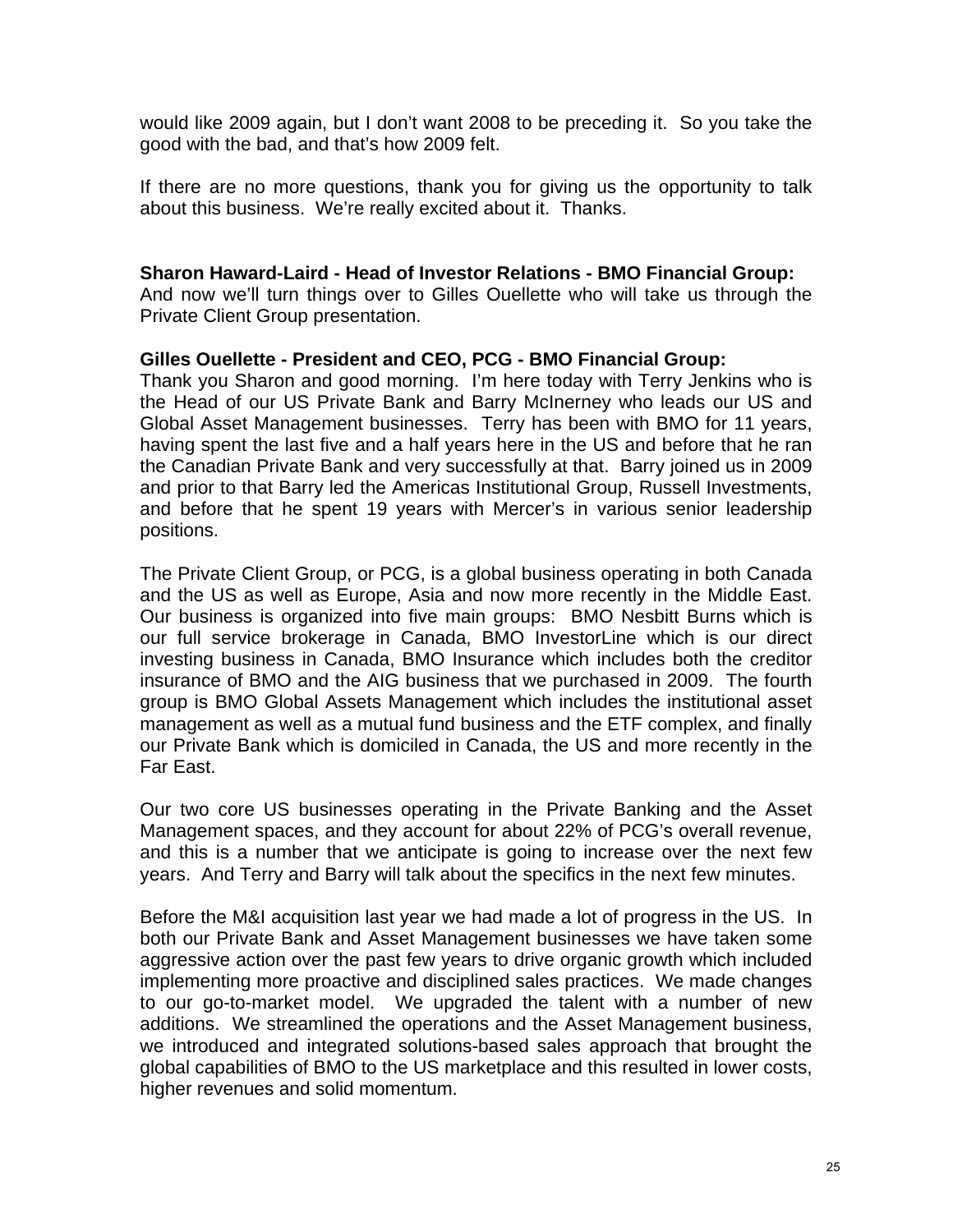If you look at the slide, and if you look at the financials on the left-hand side, in 2011, PCG delivered in the US\$427 million of revenue and \$53 million of net income<sup>1</sup> and that compares to a loss of \$4 million as recently as three years ago, so we made lots of progress. And if you look at the six-month results in 2012, the revenues are \$356 million dollars and \$57 million of income<sup>1</sup>. So in six months, we've already surpassed what we did in all of 2011.

So with M&I, our PCG US business now delivers roughly \$600 million in revenue and about \$100 million in net income.

On slide 39, you see that with our M&I acquisition we essentially doubled the size in the US. Our Private Bank locations have doubled, our AUM has doubled, our AUA has quadrupled. We now have three times the number of personal wealth accounts and our high net worth business now is the  $12<sup>th</sup>$  largest in the US and our ultra-high net worth business is one of the five largest business in the US. And with this transaction we also gained an institutional trust and retirement service business that specializes in defined contribution plans and this is very complementary to our existing defined benefit plan. We also gained a mutual fund business and then a team of financial advisors.

Turning to slide 41, the opportunity in the US is huge. We have three clear priorities. The priority number one is to leverage our acquisitions. Now the last few slides we've talked about what M&I means to BMO Harris in the US but another recent acquisition that we're excited about is the CTC Consulting which was announced I guess about two months ago. This is a Portland-based independent investment consulting firm with very strong capabilities in the area of alternative investments. And this is a capability that we can use in our asset management business, we can use in our high net worth business and we can also use in our ultra-high net worth business in both the US and in Canada.

The second priority is to drive growth from the existing client base, both the high net worth and the mass affluent. We've had a lot of success in recent years in Canada migrating high net worth clients from personal and commercial into the private banking world where we provide our clients not only with banking but also investment management and trust and estate and this increases the revenue, the potential revenue from the client by a factor of four or five and we're replicating this in the US.

In the mass affluence space, we have 200,000 mass affluent clients and mass affluence we define as investable assets between \$250,000 and \$1 million. We have 200,000 of these clients in our joint Harris and M&I client base with no existing investment relationship. And we've had great success with our Premier Services program and Terry will speak about this and Brad Chapin in a few segments will go into greater depth.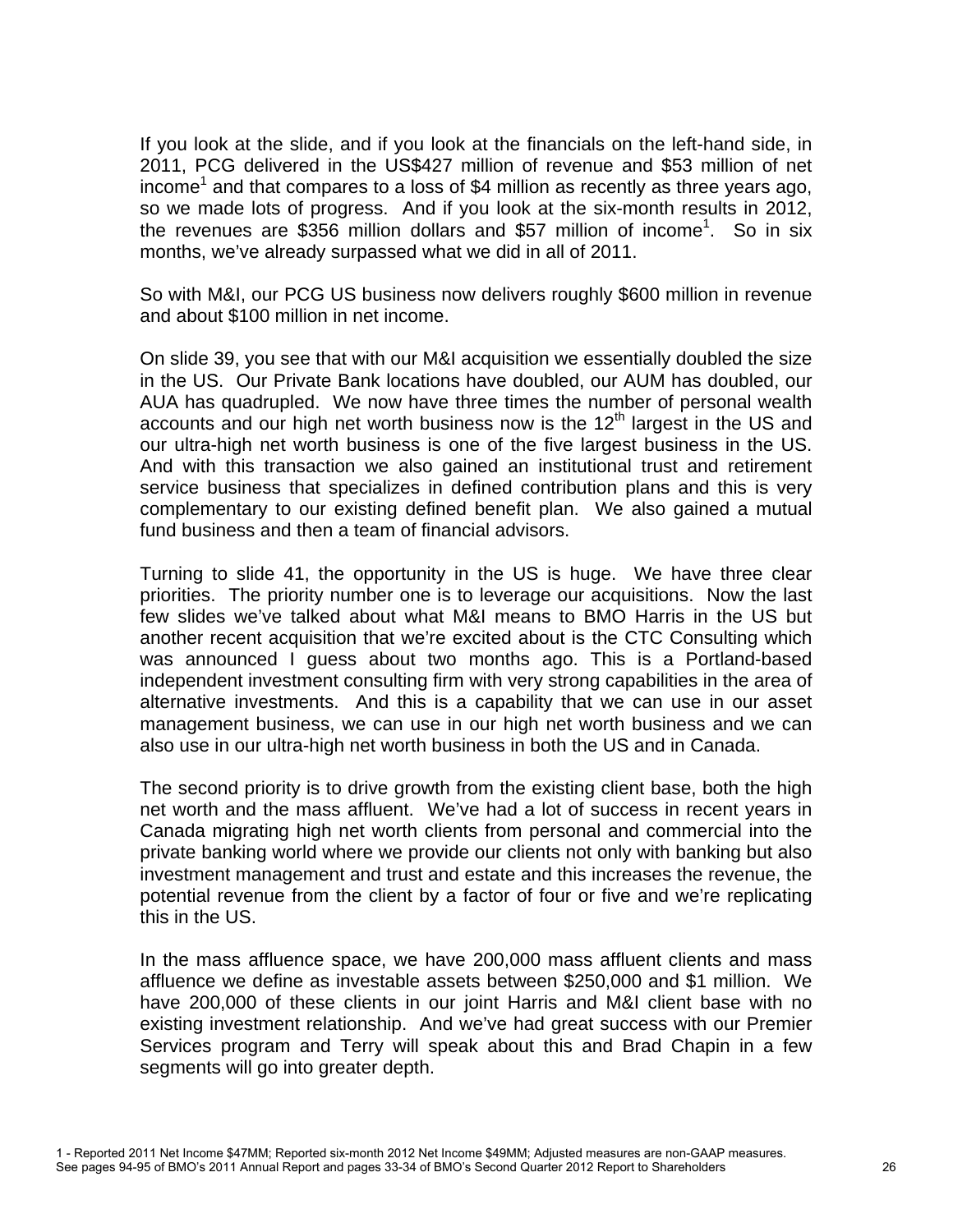And the third priority is to maximize our wider distribution capabilities. In the past few years we've had a lot of success distributing our products through our various internal channels. Now with our greatly expanded distribution channels, we can distribute Harris products through the M&I channels; we can distribute M&I products through the Harris channels. A good example of this is our defined contribution capabilities which we acquired with M&I, we can now market to our Harris commercial accounts.

So we feel very good about the progress that we've made in the last few years but we feel particularly good about the prospects for the next few years. You can tell from our priorities, our way to a substantial increase in net income is to keep doing what we've been doing very successfully in the last few years but with now a much larger client base.

And with that, I'll turn it over to Barry and Terry to talk about their businesses. Barry, over to you.

# **Barry McInerney - Co-CEO BMO Global Asset Management - BMO Financial Group:**

Thank you, Gilles. Good morning everyone.

So BMO Global Asset Management has experienced transformational change over the last three years. This morning I would like to focus on three areas: performance, distribution and scale. I'd like to share with you our expanded investment capabilities here in the US and globally, our expanded distribution both internally and externally, and our strategy to drive further scale and profitable growth over the coming years.

The US marketplace remains very attractive to us with deep pools of assets across the retail, institutional and high net worth marketplaces. And we're focused on all three segments, delivering solutions with our strong commitment to innovation, service excellence and superior investment performance for our clients. The slide here is not showing the high net worth area and Terry will speak to that in a moment but we fully participate in the high net worth space by manufacturing an array of investment solution for our partners at the BMO Private Bank.

The retail market also is not displayed on this chart but the \$10 trillion retail marketplace in the US we also fully participate in with our award winning BMO Funds mutual fund platform which was named early this year from Marshall Funds. But what is displayed here is a \$25 trillion opportunity set for asset management firms in the US which is around double that globally. And you can see the defined benefit marketplace of 10 trillion, that's still is a source of significant assets for us to manage, but it's a group that's ageing and so we need to deliver both enhanced risk management capabilities, in the form of liabilitydriven investing solutions, as well as a broader opportunity set for return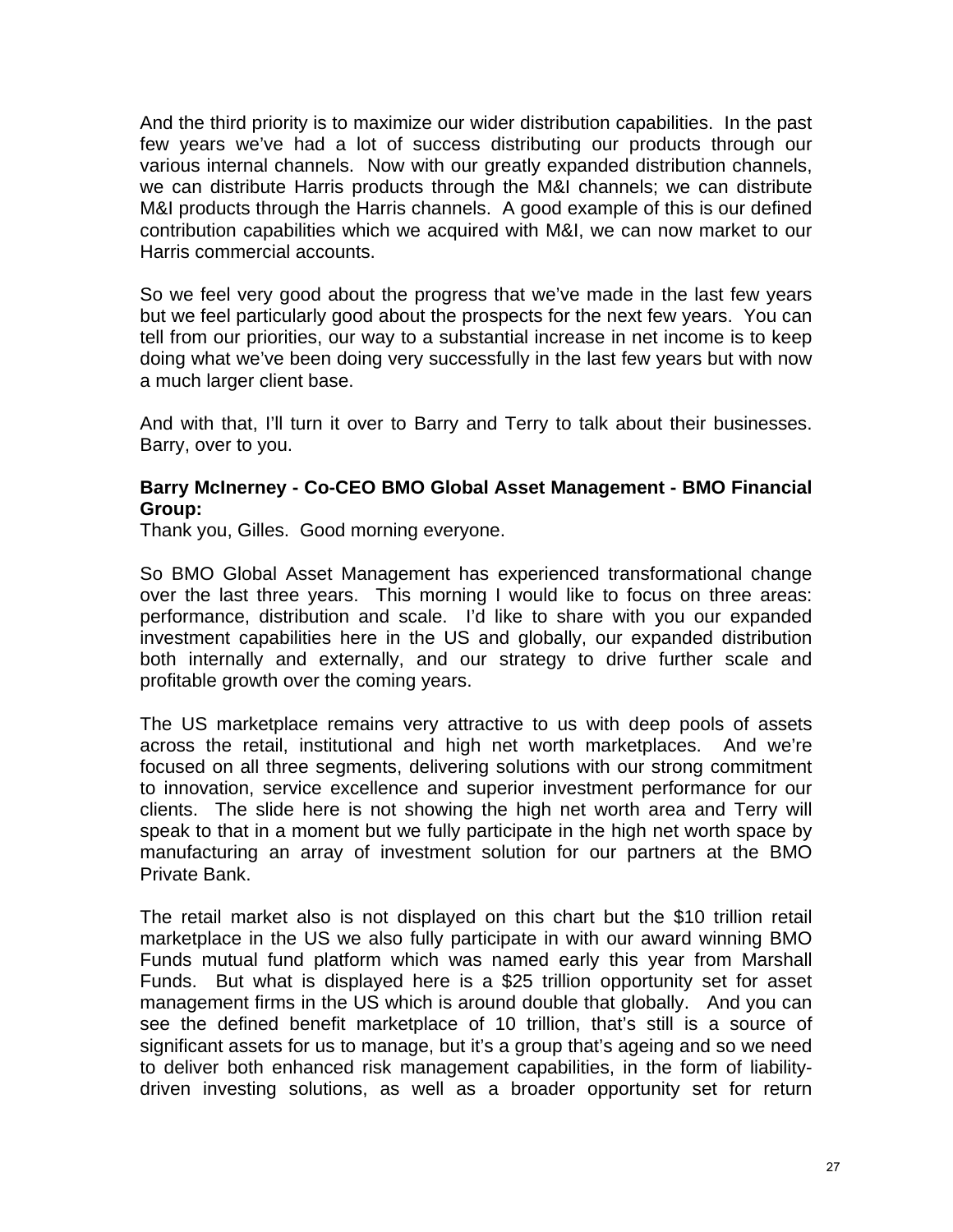enhancement. And we do deliver on both those currently for a lot of our clients. In the DC marketplace in the US, clearly that's becoming the principal retirement vehicle going forward and again we can deliver there as well with our award winning DC platform which combines both our own in-house investment capabilities with best-in-class third-party investment products.

So we feel we're well positioned, as you see on the bottom right, well positioned to meet the three most significant trends that we see in the investment industry both here in the US and globally. First off, investors here and globally, again all three segments, retail, and surprisingly institutional, and high net worth, are moving towards multi-asset class solutions and strategies and we're keenly focused in this area.

Second of all, with respect to the US institutional markets, there is a strong trend towards investment outsourcing. If fact, it's expected that that market will double in size by 2015 to over \$500 billion in assets and again we feel we are competitively positioned to compete very well in that space combining our investment capabilities, our retirement and administration capabilities as a bundled in one solution.

And finally the alternative investment space, Mackenzie and others have just released very recent research papers that indicate that the alternative investment arena has been the fastest growing segment of the investment industry globally for the last five years and expect to continue very precipitous growth. In fact it's been estimated to be at a \$6 trillion level and as Gilles mentioned, BMO has now acquired CTC and CTC has a very large research team 100% dedicated to identifying best-in-class, third-party boutique alternative investment managers globally in the areas of hedge funds, private equity, infrastructure and real estate. And so we tend to begin to wrap that capability into all of our solutions for our clients going forward.

So we believe BMO Global Asset Management has the capabilities now and the distribution channels to compete effectively across the entire US asset management industry. We have a talented investment team that's located around the globe. We have an award-winning mutual fund platform now. We are the recipients of the 2011 Lipper Award recognizing the Best Small Company Family of Fixed Income Funds across America. Our BMO retirement services, our DC services as Gilles mentioned has been identified by PLANSPONSOR as the number one DC platform in America for five years in a row in terms of service excellence. We have best-in-class institutional trust and custody services with over 1,600 institutional clients representing over \$70 billion in assets and safekeeping. We just have absolutely terrific internal channels and partnerships with BMO Capital Markets, the Private Bank and BMO Harris Bank and they provide us with billions of dollars of some advisory and referral asset management opportunities on a yearly basis. And finally looking at the global asset management business here in the US, we have over 2,500 institutional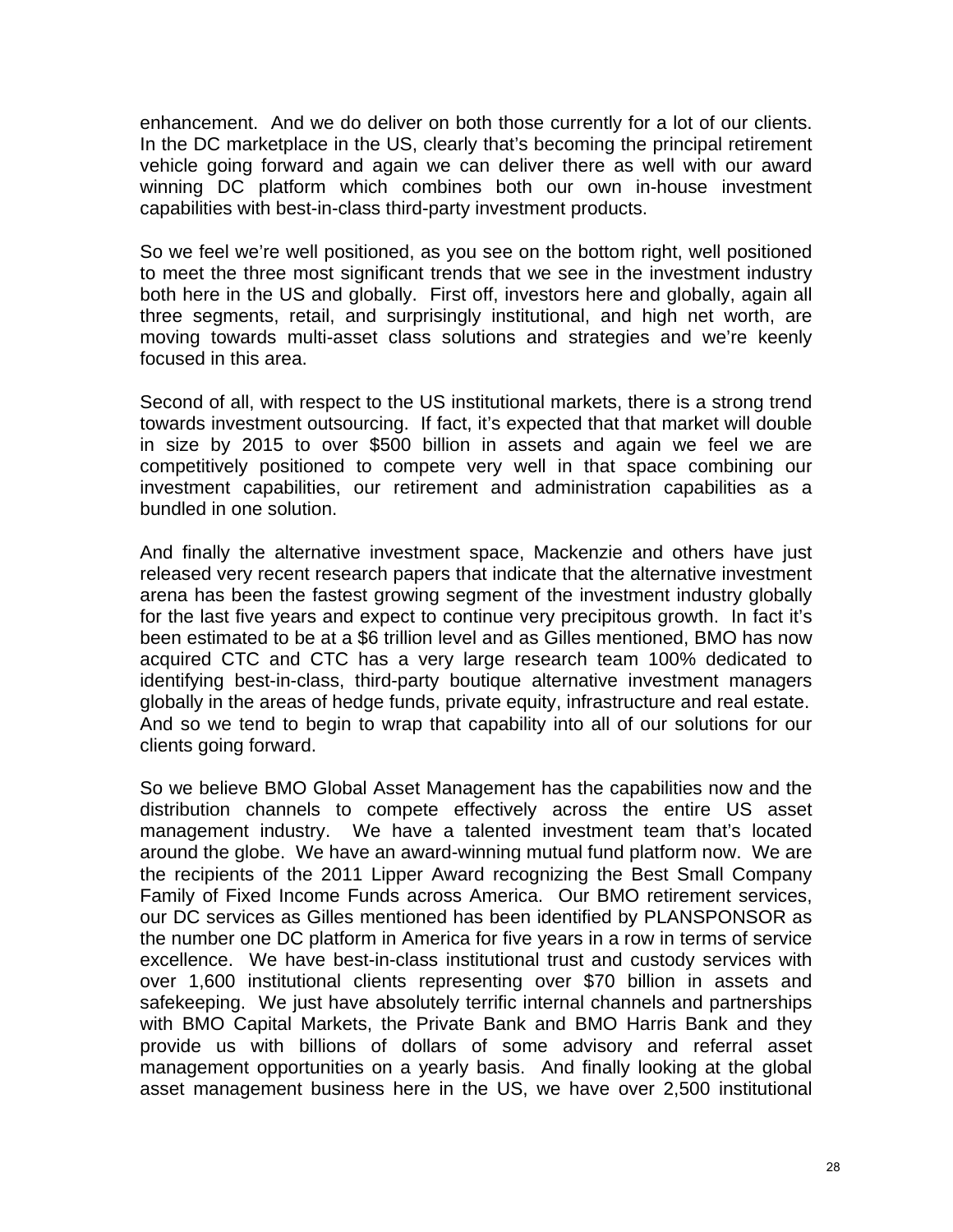clients now so clearly that provides us with very strong cross-selling opportunities in meeting the industry trends that I spoke to on an earlier slide.

No presentation would be complete without a global map. We've got our global map, I'm very pleased to report. But really, in all seriousness, we put global in name, in BMO Global Asset Management and we took that decision very seriously and there's a reason for it. First of all, our investment professionals are global. They're located in 10 centers of excellence across three continents. Our clients are global. We have a wide array of clients across North America, Europe, the Middle East and Asia. In fact we just opened up our office in Abu Dhabi in the Middle East in May and our assets there for sovereign clients is already approaching \$1 billion in assets under management. We're very proud of that. And so we feel that bringing this all together as one firm, global capabilities, global clients, but bringing it together in one integrated solution is a key competitive advantage and also as we continued to drive further scale and profitable growth, again leveraging our strong performance and leveraging our expanded distribution channels.

So let me spend a few minutes on our value chain: manufacturing, packaging and distribution. On the manufacturing aspect, BMO Global Asset Management has quickly emerged as a Top 100 global investment manager with assets under management in excess of \$100 billion. Pension Investment just released their rankings and it's probably the definitive source of rankings of global asset managers in a variety of categories, just in the public domain obviously, and so our current ranking now is up to 85 in terms of the  $85<sup>th</sup>$  largest global manager in the world. That was based on a dated number from last year of 90 billion; our AUM at the end of April is 110 billion so we expect to move up the rankings even further. Our rankings when you look at worldwide institutional assets is ranked we're ranked number 87, up from 149<sup>th</sup> last year so we're really gaining some strong momentum and moving up the rankings and again we expect to continue to move up the rankings quickly this year. In just looking at the US institutional assets, we're ranked number 74. Again, much bigger and much more scale than we had 12 to 24 months ago, so that's encouraging.

When you look at our over 150 investment strategies that we currently manufacture here in the US and globally, what we'd like to highlight this morning is what we believe is a very fast growing and top quartile capability in global equities, in emerging market equities and in frontier equities and they're again managed by our two international boutiques, Pyrford International out of London and Lloyd George Management who we acquired a year or so ago out of Hong Kong, London, Mumbai and Singapore.

And in terms of performance in the US, let's take our BMO Funds, our mutual fund platform. We have 23 mutual funds on our platform, three we recently launched this year; more to come in the fall. Thirteen of those funds are rated by Morningstar; nine of those 13 are rated either four or five star and five star being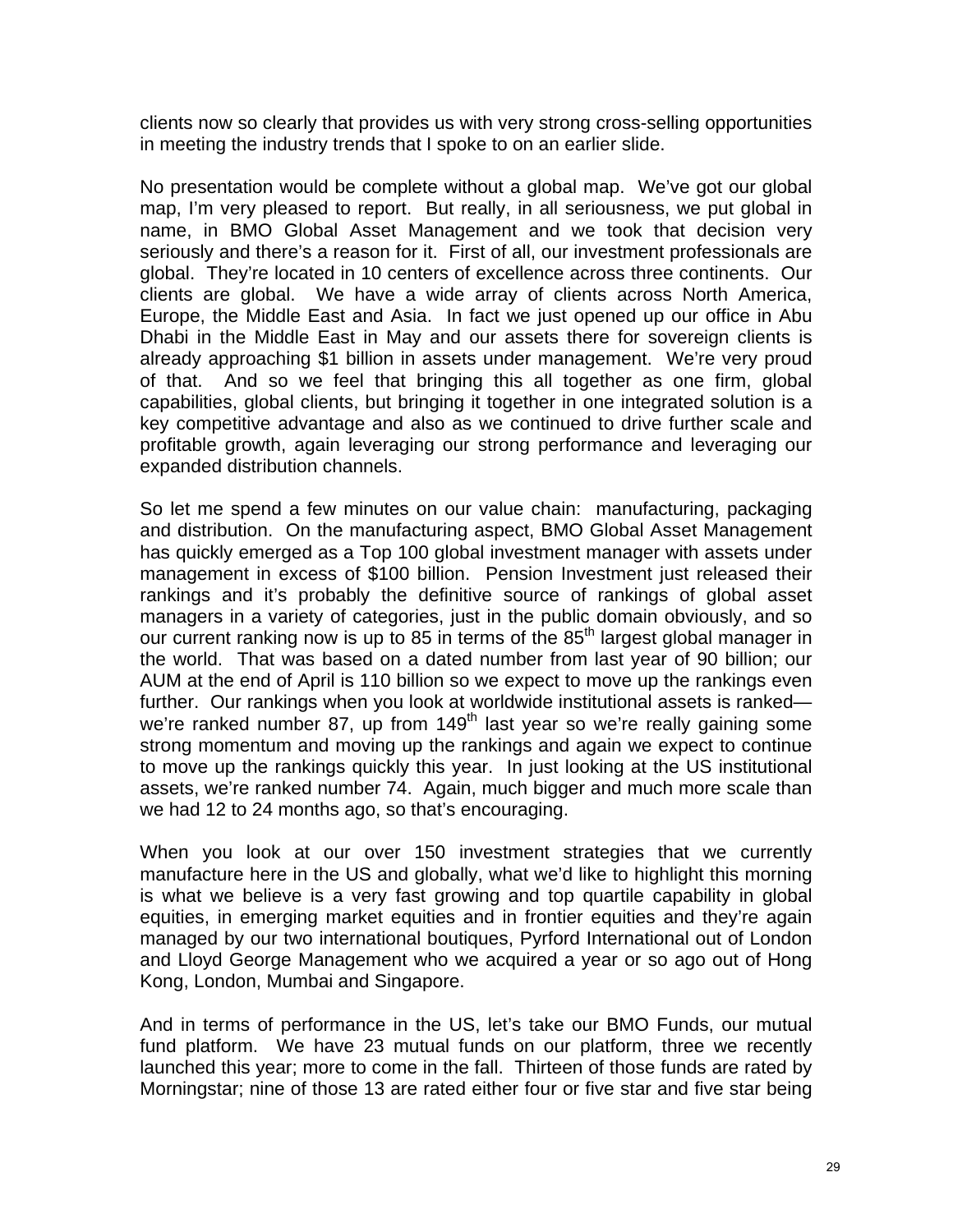the highest rating for Morningstar. If you look at our BMO Funds that have at least five-year track record, monitored by Lipper, 88% of those assets are in the first quartile, 12% in the second quartile, none currently are in the third or fourth quartile so we're very proud of that performance.

And finally award-winning, I mentioned the Lipper Awards this year, multiple Lipper Awards we won in 2011 and the PLANSPONSOR Awards for our best-inclass DC platforms.

On the packaging front, we are promoting the power of the BMO brand worldwide through our operations in North America, Europe, the Middle East and Asia, offering a global platform of solutions under the BMO brand that provides our clients with superior value across the entire risk-reward spectrum. We're also making rather significant investment in a new leading edge global portfolio accounting system which will improve our clients' experience by providing comprehensive performance reporting with web delivery. And we have a global map, we have a global website now. It will be soon launched for you to peruse through but do please look at our US website, BMOGAMUS.com and I think you'll like that. It's been entirely restructured to reflect, again, our global capabilities and our expanded US capabilities.

In terms of distribution, we again, as I mentioned, we just have fantastic distribution opportunities both within and outside the Bank and we're going to continue to take advantage of those opportunities. We're offering our clients a solutions-based approach that meets their changing needs most effectively and in terms of our external sales force we have greatly expanded that as well. We've doubled the size of our sales force focused on the external channels with the addition, obviously, of the M&I sales professionals and additional hires we've made over the last 12 months.

And so we feel we have clear direction for the US asset management business. Just to repeat and reiterate, we're going to leverage sales opportunities through our internal channels and we're going to expand our capabilities even further with higher yielding strategies. Our BMO Funds will be woven into all of our solutions going forward with our clients, again, in the retail, institutional and high net worth spaces and we're going to distribute those BMO Funds onto third-party platforms to generate further scale and reach. We're going to continue to build out our additional sales force focusing on the external channels and we're going to improve our client experience by lowering our ongoing costs through the significant investment we're making with the SimCorp portfolio accounting system.

So overall we're feeling very confident that we compete effectively in the US and through a solutions approach and through our expanded capabilities and through our strong performance.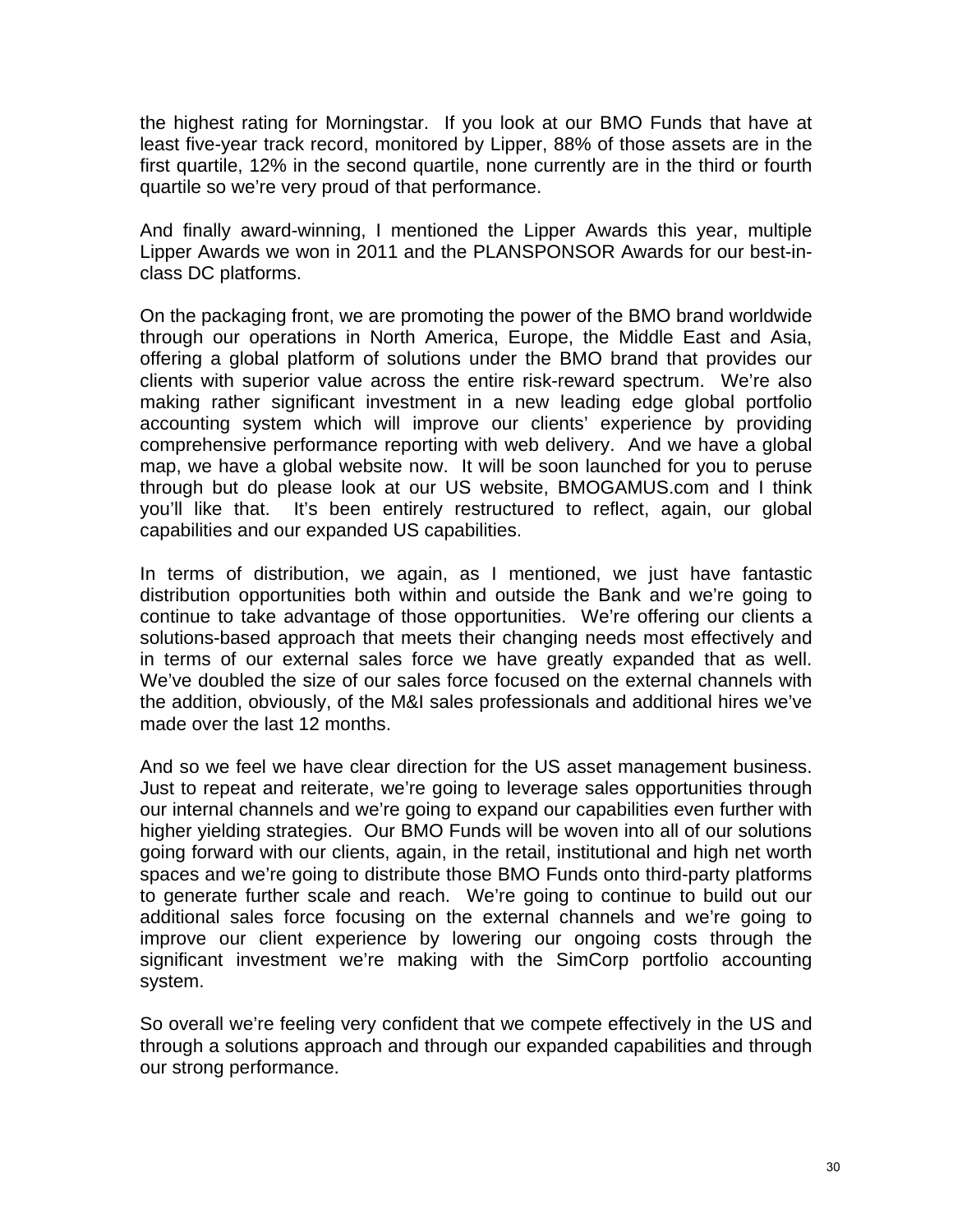So over to Terry now to speak to you about the Private Bank.

# **Terry Jenkins - EVP and Head, BMO Private Bank, U.S. - BMO Financial Group:**

Thanks, Barry. Some tremendous progress. Good morning everyone and thank you all for being here. Like our global asset management business, private wealth has undergone many very positive changes over the course of the last few years. I'll spend my time with you today introducing you, number one, to our business; two, covering our approach to the markets and I'll highlight along the way what's behind the successes we're having in our business.

Turning to the first slide, this really highlights why we like the wealth business in the US. Much like Barry's slide, this is a \$30 trillion business growing at 8% compound year after year. We're in key wealth markets across the US and we have a strong hold in the US Midwest. A case in point, if you look at our combined Private Bank and retail network, we have approximately 53,000 high net worth households in that network. That represents 35% of all of the high net worth households in and around the Chicago land area, so a tremendous market share and opportunity for us there.

We have competitive and unique wealth models in each segment that we compete in. As Gilles mentioned, we moved to a new model three years ago. It's really a combination of centralizing to reduce costs, and a move to a more geographic delivery that's really focused on our client experience and our sales and our sales management disciplines. Across the top of the page you can see what we bring to our clients centrally: our advice in financial planning which we spent a lot of time and energy building; our portfolio management which is our investment management business; and our trust and our banking.

What we've done, really, down the left side of the page is move to a more geographic approach where we've brought the teams together under one leader. We've combined the teams, we've combined the P&L and we've even moved to one bonus pool to really enhance how they work together and to build on that client experience and our sales efforts which are two key drivers for this part of the business. It's worked extremely well for us, in 2010, we reduced costs in our business materially and following that in 2011 we increased our sales by 20%. So you put those two together and that's contributing to significant net income growth in our businesses. And throughout the process our client retention has remained better than 95% across the board. We now have this model across our footprint.

So here's a visual of our US footprint and how it's expanding. You can see again our core strength in the Midwest, where we link closely with our personal and commercial partners and where we're located also in other key wealth markets such as Arizona and Florida where our Canadian and our Midwest clients both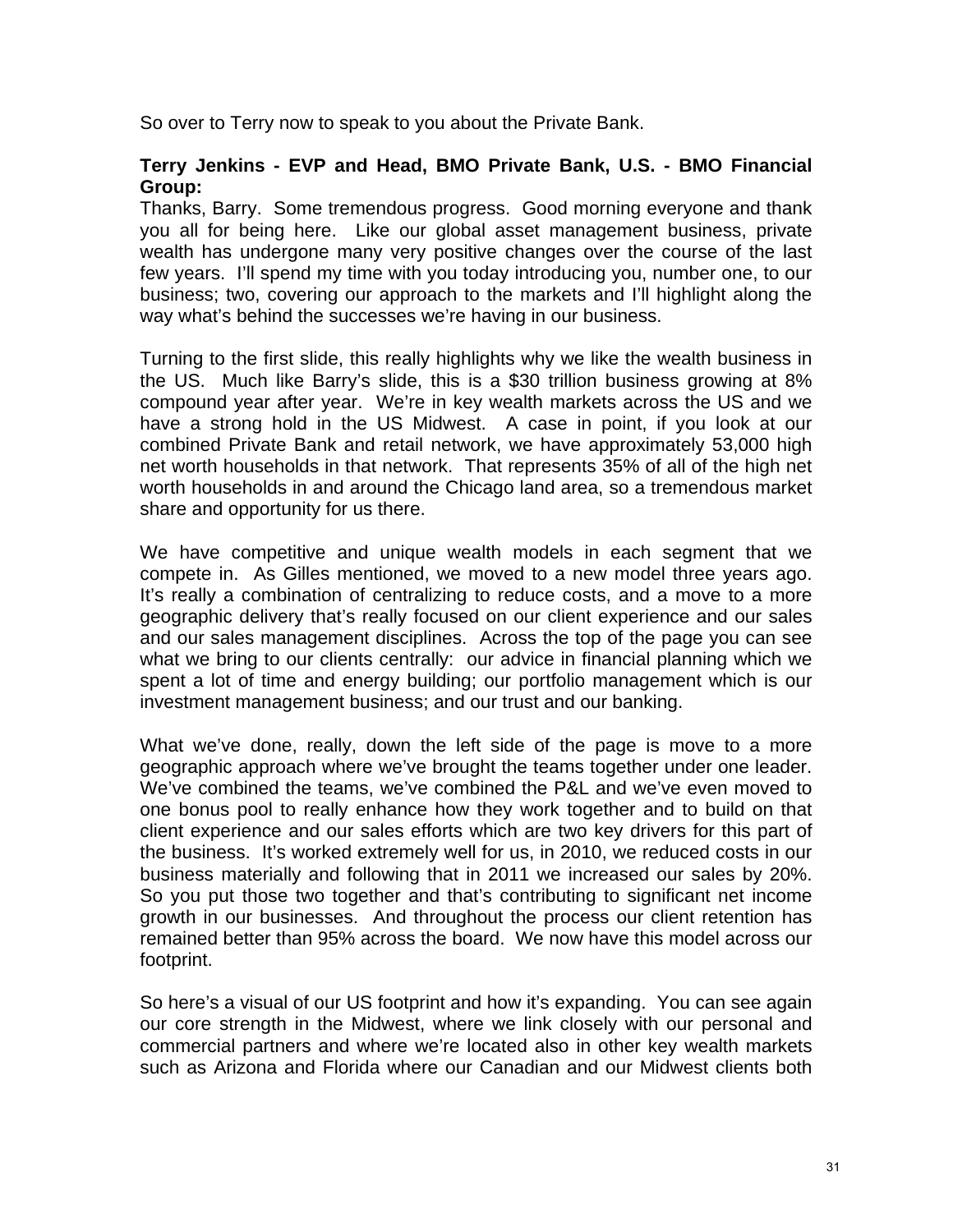vacation and retire. Overall, we're well positioned across the country with 57 locations in 13 states.

It's important to note that we run our business, our wealth businesses in the US based on three key segments: the ultra-high net worth segment for us which is really investable assets of \$25 million and/or a net worth of \$100 million; our high net worth segment which is the area between \$1 million and 25 million investable assets, and our mass affluent which is \$250,000 investable to a million. So what I'll do now is I'll take you through each of those segments, how we go to market and some of the key areas we're doing.

I'll start with the ultra-high net worth. This is a space where we compete as a multi-family office under the brand Harris myCFO. We have quality and we have scale in this business as you can see from our recognition and our awards. We focus the close partnership in this business with our commercial banking colleagues and our Capital Markets colleagues as a key strategy to growth. Our referrals in the last 12 months alone are up materially and we're very pleased with the growth of these referrals. We're already a leader in this segment and we continue to build. As Gilles and Barry commented on, our CTC acquisition helps our business in this segment materially because of their capability but it's something that they both alluded to we can leverage across our entire BMO Financial Group network because of their unique capabilities.

Moving to the high net worth segment, this segment is growing for us and very profitable. It has solid productivity which when you combine it with the solid sales growth that we've talked about, it has an excellent history of net income growth. We've accomplished this by focusing on the key drivers of the business: number one, the integrated client experience that I spoke about; number two, the strong sales and sales management disciplines that give us the top line growth, and number three, the continued migration of clients from our partners in personal and commercial into this model that allows us to provide those clients with a broader array of wealth management services. And also in this business we've really focused and built it into our DNA, a really tight cost and expense control alignment that's really helped our net income growth as well. Like ultra-high net worth, this segment is also scaled and with the addition of M&I it adds significantly in all areas and gives us a lot of upside.

Our mass affluence segment, I'll talk briefly about Premier Services for our mass affluent. As Gilles said, Brad Chapin will cover this in significantly more detail in just a few minutes. This is exciting for our mass affluent wealth business as this approach is unique in its client experience and it's really the way that we will go to market in this segment in the US. The execution is really focused on the 200,000 plus mass affluent clients in the retail channel that we do not do wealth management business with. And in a nutshell, it's focused on bringing a financial advisor and a banker together to create a joint client experience for the client.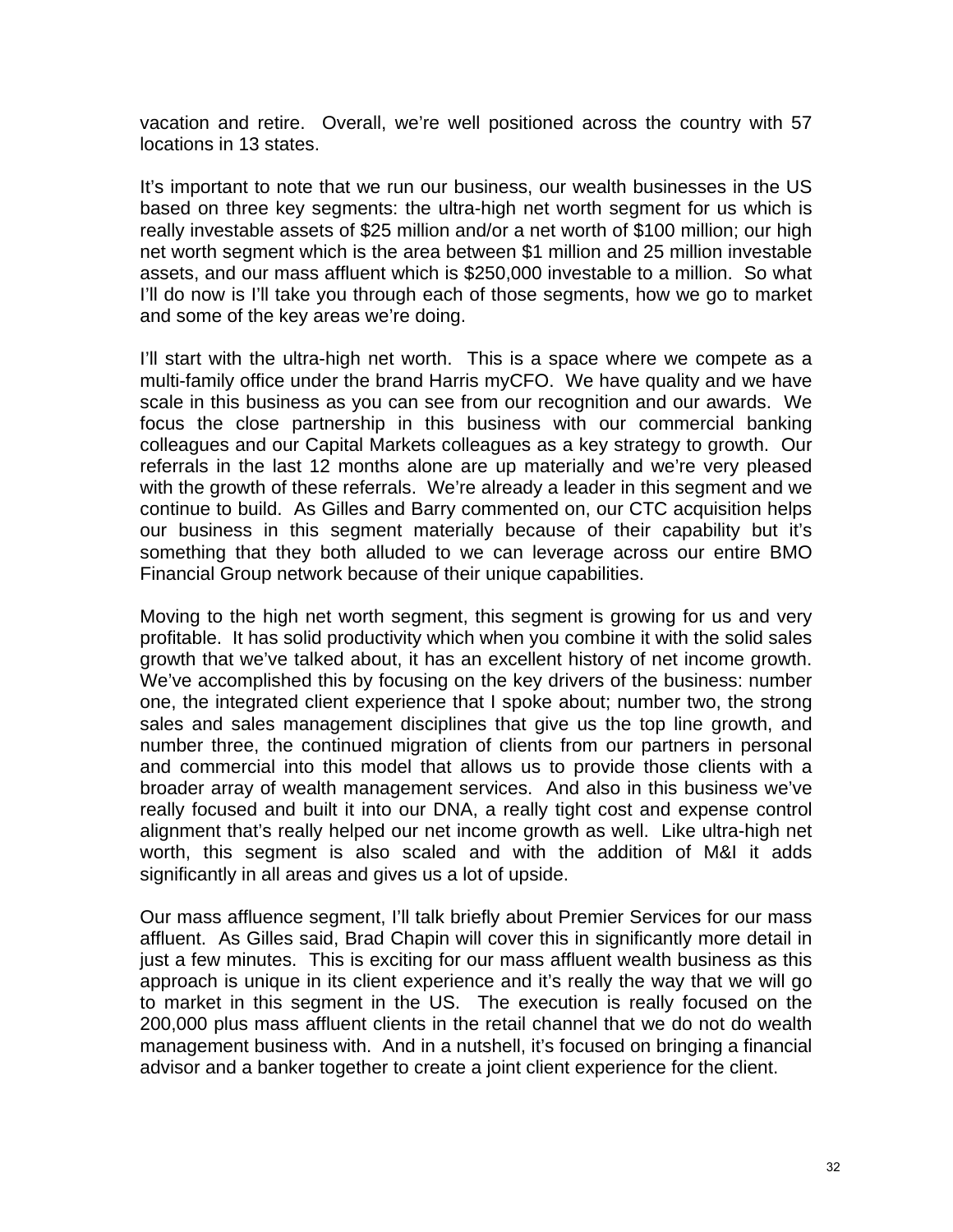As you can see, early results are strong if you go left to right on this page. The new Premier teams, and there's more than 50 of them in place already, are closing 4.5 times more in investment management business than they were prepilot. New assets per financial advisor are up 47% and what's particularly rewarding is 56% of those new assets are going into recurring fee-based products and those are all key drivers of success in this segment as I'm sure you know. So more to come on Premier from Brad in just a few minutes.

So I'll close with the headlines. We've built strong wealth businesses in the US; they're scaled and they're growing and combined with our partnerships in P&C to leverage both the mass affluent and the high net worth and the accelerated growth and capabilities that M&I brings us, we have a bright future for wealth management in the US.

So thank you, and we will now turn it over to questions.

# **Gilles Ouellette - President and CEO, PCG - BMO Financial Group:**

Okay, we'll take a few questions.

# **Unidentified Audience Member:**

No questions I guess. Bold risky acquisitions, what's the appetite for those?

# **Gilles Ouellette - President and CEO, PCG - BMO Financial Group:**

Oh we like bold and risky. The…

# **Unidentified Audience Member:**

Jokes aside, into that theme I guess, outside of the US I guess is kind of what I'm sensing there's a bigger growth opportunity. Is there anything in your product suite that you're lacking now that you'd like to fill on a non-organic basis?

#### **Gilles Ouellette - President and CEO, PCG - BMO Financial Group:**

Let me just say, you know, we have an enormous opportunity here in the US, okay? And so this is job one, make sure this is well integrated and so we're nearly there. I mean we're going to be going on the same platform in the latter part of August. A lot of the synergies will be out by then, so we feel very comfortable about that. But the execution, as we've talked about, one of the reasons we feel very comfortable and both Barry and Terry said the same thing is that this is not a new program we're on. What we're going to be doing is delivering more of the same and it's all about the execution, so this is really job one. But we are looking. I mean there are opportunities. There will be opportunities, probably not in the next little while but we've been active, very active, in probably the last year we've made I think probably four different announcements. We bought a small private bank in Hong Kong and in Singapore recently. CTC is another acquisition in I think the early part of the year and I think in February we announced that we had bought 20% which is the maximum we can buy of COFCO Trust in China. So we are being active but this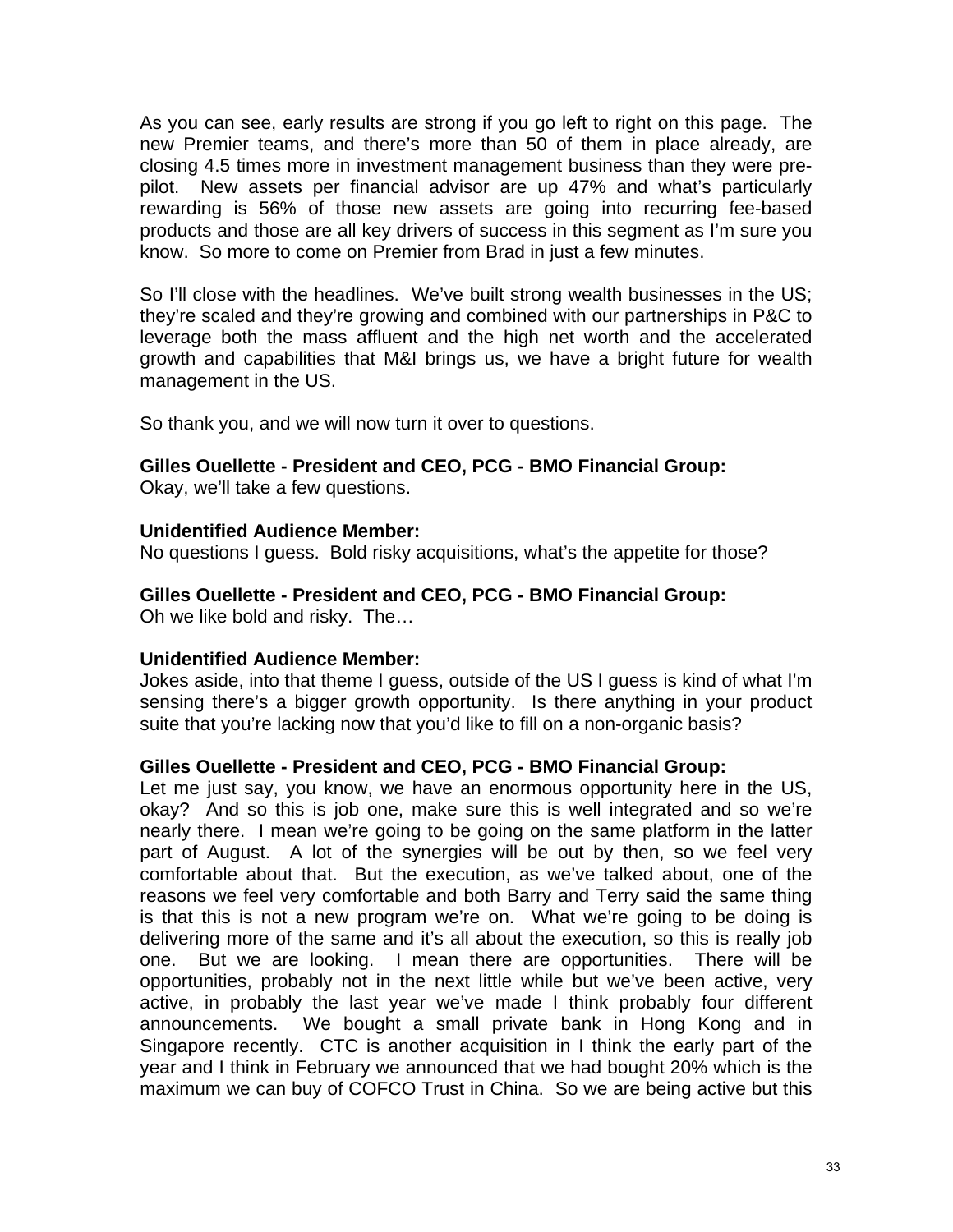opportunity here is we're making sure that we're not distracted from this. We are kind of looking around and we are looking not only internationally as you mentioned, we're also looking here in the US.

# **Unidentified Audience Member:**

Those assets are more on the manufacturing side, is that part of your vision to expand…?

#### **Gilles Ouellette - President and CEO, PCG - BMO Financial Group:**

Yes, although in the asset management space we think we've filled most of the gaps. A couple of other small gaps that we are looking at but certainly the way things are evolving in Europe, I think the opportunity to make acquisitions are not going to close next week. I think we have years of opportunity so we want to make sure that we do the right ones but we need to drive the revenues and net incomes here with this M&I acquisition. This is an enormous opportunity, certainly the best opportunity that we've had in the last 10 years and so we'll make sure we execute well against this.

#### **Sumit Malhotra:**

Sumit Malhotra, Macquarie Capital Markets. The other part of PCG that you increased significantly in Canada a few years back is insurance. Where does that business fit into your US strategy? And frankly, since you added it, it also has increased the volatility of the earnings stream of the segment so is it a business that you want to grow outside of what you have right now?

# **Gilles Ouellette - President and CEO, PCG - BMO Financial Group:**

The operating results of the insurance company in the last two years have been very good but it's been masked by the major distortions obviously in interest rates and I've on occasion, it seems like every other quarter, I've mentioned something about the drop in interest rates and the impact it's having. With respect to insurance in the US, I mean we have not been looking actively. We need to get this turmoil to settle down a little bit. I mean for us to get back into this space knowing that every other quarter we seem to be taking a bit of a hit, now with rates as low as they are there's a limit to how much we're going to have to take going forward. But it's the space that's been interesting. One of the reasons we did this is that this is very complementary to the wealth business that we have with both the Private Bank and Nesbitt Burns in Canada, and we don't have exactly the same set of circumstances here in the US. I mean we don't have a team of 1,400 investment advisors, for example, who are now looking at the wealth business very differently than they were four or five years ago. I mean one of the big successes we've had with the AIG acquisition is that our investment advisors are now looking at their clients with a much more holistic view. When they're speaking to clients now they lead with a financial plan and out of this financial plan comes a need for investments, for banking, trust and estates and now insurance and that's where we see the huge potential and that's where we had made some great progress. So the circumstances aren't really the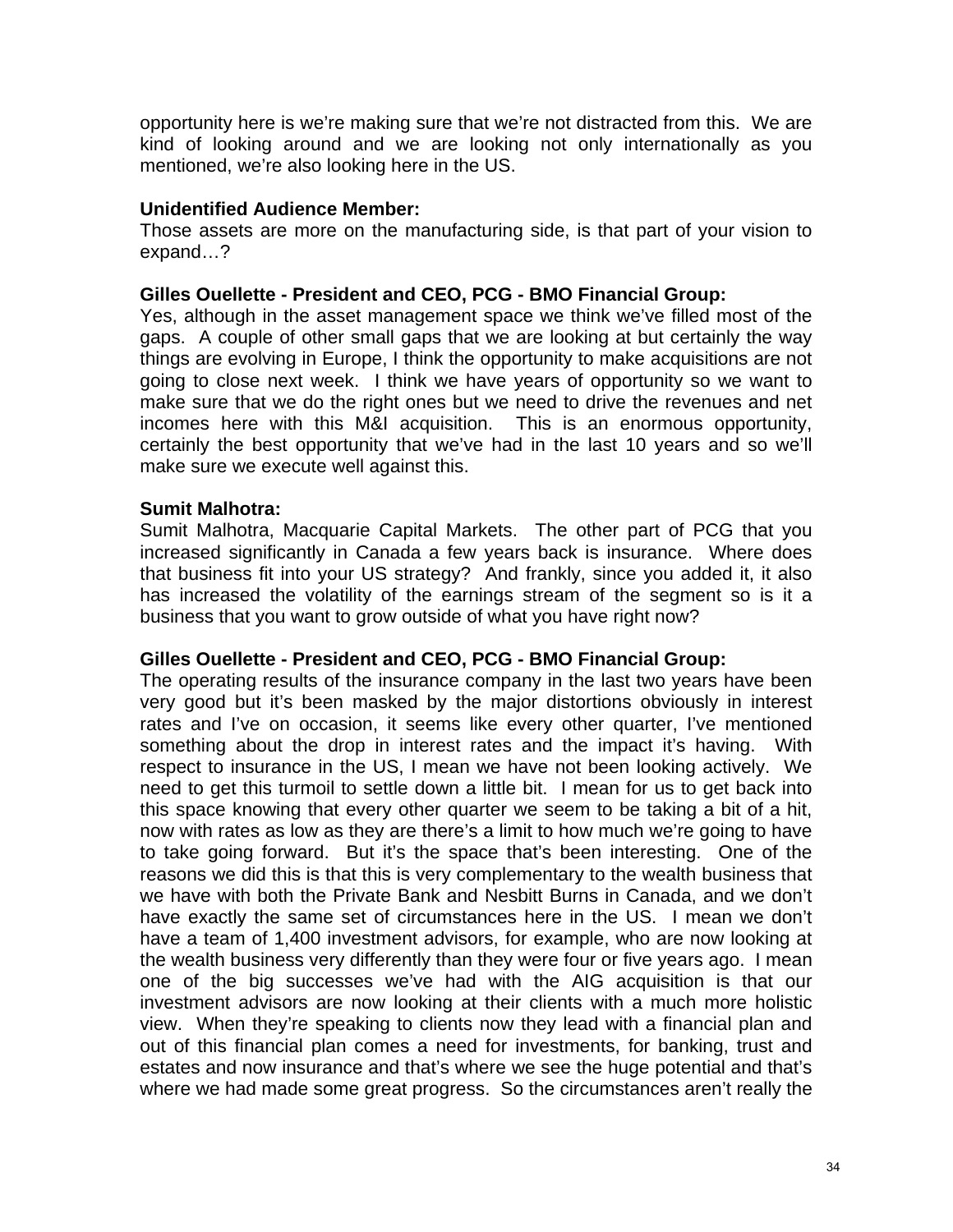same here in the US but we'll see. I mean we're happy as I said with the operating results that we've had. If the interest rates start calming down a little bit, or even better, start going up, all of this money that we've given back quarterly we're going to get back.

# **Sumit Malhotra:**

Given what's happened with long-term rates since the end of Q2 or since the end of April, is it reasonable to expect that we're going to see that again in the third quarter?

# **Gilles Ouellette - President and CEO, PCG - BMO Financial Group:**

I need help here. Where is IR or Legal, what can I say? Tell me to say something. But you've seen what's happened to the rates. You take from there.

# **Tom Flynn - EVP and CFO - BMO Financial Group:**

It's Tom Flynn - EVP and CFO - BMO Financial Group. I'm just going to say basically what Gilles has said. You've seen our sensitivity through time to movements of rates. We disclose the sensitivity and you can track rates in the market.

# **Steve Theriault:**

Steve Theriault from Bank of America Merrill Lynch. A question for Barry. Barry, you spoke to nine of the 13 of your funds being four or five star rated from Morningstar. What does that represent in terms of percentage of assets? What's the fixed equity versus fixed income? And maybe you can talk a little bit about the relative trends in terms of net flows.

# **Barry McInerney - Co-CEO BMO Global Asset Management - BMO Financial Group:**

Sure. I might take that again in a different order but if you look at our BMO Fund platform we have, again from the Marshall Funds for M&I, it's approximately a \$10 billion platform and we really have very aggressive growth expectations for that platform, again all the distribution channels that I spoke to in terms of mass affluent and the DC platform and the external channels. We've already seen a shift in the last year, a positive shift we feel in terms of a broadening out of the diversity of the asset flows and the revenue sources of that platform. So as we speak today, we have more long assets than money market assets and that's the first time in history of the Marshall Funds, now BMO Funds, that we could say that. And again, the money market funds, there obviously has been an industry trend away from that for three or four years now for obvious reasons. We're committed to those funds but clearly we like to see a stronger trend which we've seen towards the longer assets: the US Fixed Income, the US Equities and the International and Global Equities, point one. So point to the flows that have been actually nicely positive ex the money market exodus over the last 12 months and what we've done is—again, we sell them, as I say, single slices and pies. The pies are knitted into our solutions, our multi-asset class solutions principally in the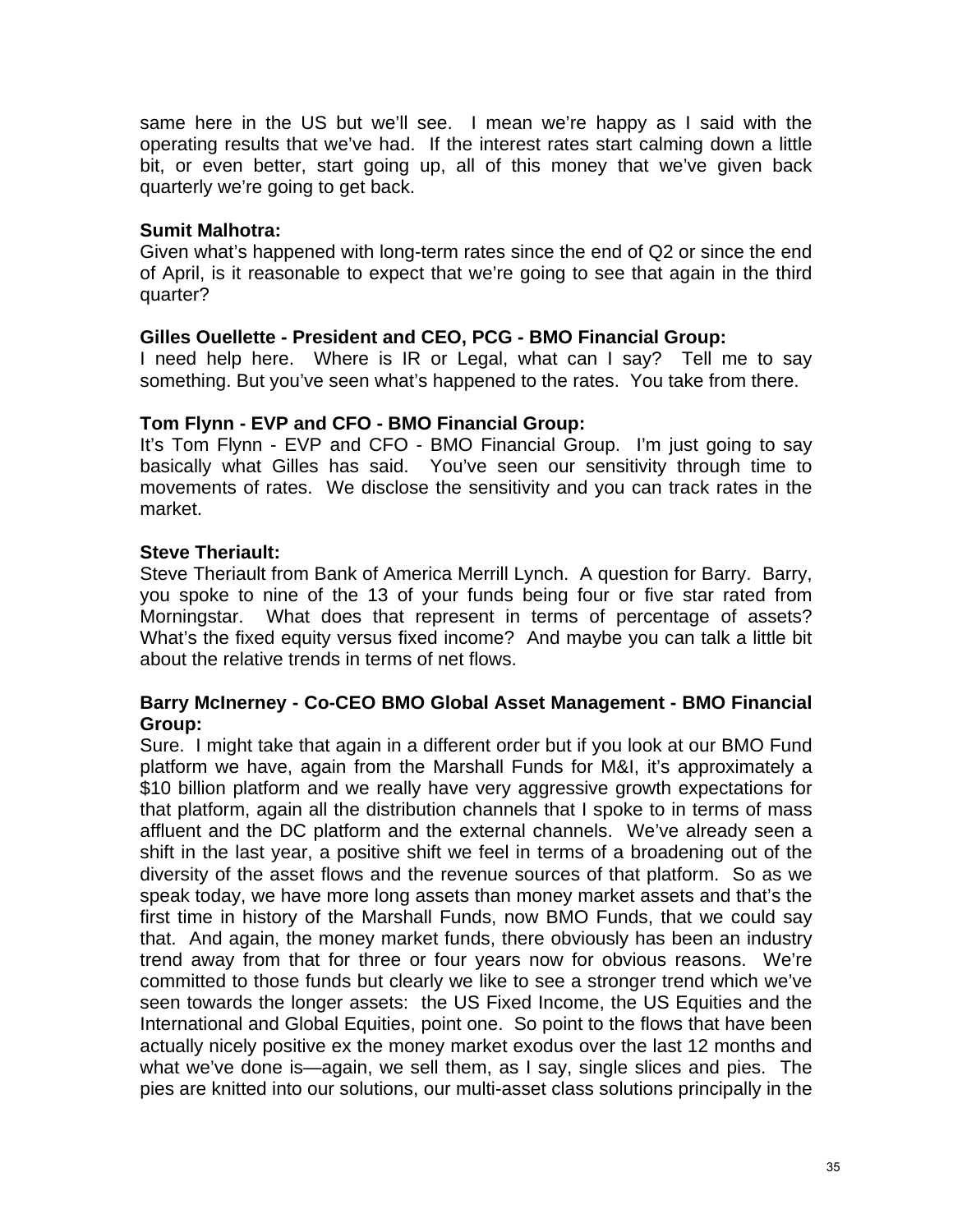institutional space of target date funds and working with partnership with Terry and Brad in the mass affluent space with our BMO multi-asset class products and solutions.

I think what you'll see with our fund flows is what you'll see from the investor sentiment going forward. Investor sentiment in the US continues to look for a broader opportunity set. That typically translates into more equities type instruments outside of the US to get more diversification and more return enhancement opportunities. On that BMO Funds, just these 12 short months, we have Lloyd George on the platform for emerging markets; Pyrford is on the platform for international and global. We have a high-yield fund that we launched and so you'll probably start to see us launch products where the cheese is moving from the investor sentiment as we continue to globalize, we believe, the US investor platform.

I hope that answers your question.

# **Steve Theriault:**

And so what is the split currently? Money market versus long-term.

# **Barry McInerney - Co-CEO BMO Global Asset Management - BMO Financial Group:**

Right now it is around—well probably it's low 50s percent long and high 40s percent money markets. So it has tipped over now to over half in the long side slightly, 2 or 3% on the long side and the rest is money market.

# **Brad Smith:**

Thanks. Brad Smith, Stonecap Securities. Gilles, I was wondering if you could talk a little bit about the US competitive pricing environment and maybe put it in perspective in terms of the current earned yields and your expectations for your return on your capital going forward? Say three to five years.

# **Gilles Ouellette - President and CEO, PCG - BMO Financial Group:**

On the pricing side, Brad, I might just pass it on to Terry because you've had some comments on this. Why don't you speak a little bit about it?

# **Terry Jenkins - EVP and Head, BMO Private Bank, U.S. - BMO Financial Group:**

Yes, I think we were talking a little bit about this earlier. The pricing is holding because I think the type of model we have is we've built it around advice and we've built it around planning so when you're working with a high net worth or a mass affluent client who is focused on retirement, you're focused on their full picture, you're an advisor to that client and we've found that our pricing has held up quite nicely because of those relationships with the clients. We've always tried to position ourself as a somewhat premium price in the market because of the client experience we deliver, so it's holding up nicely.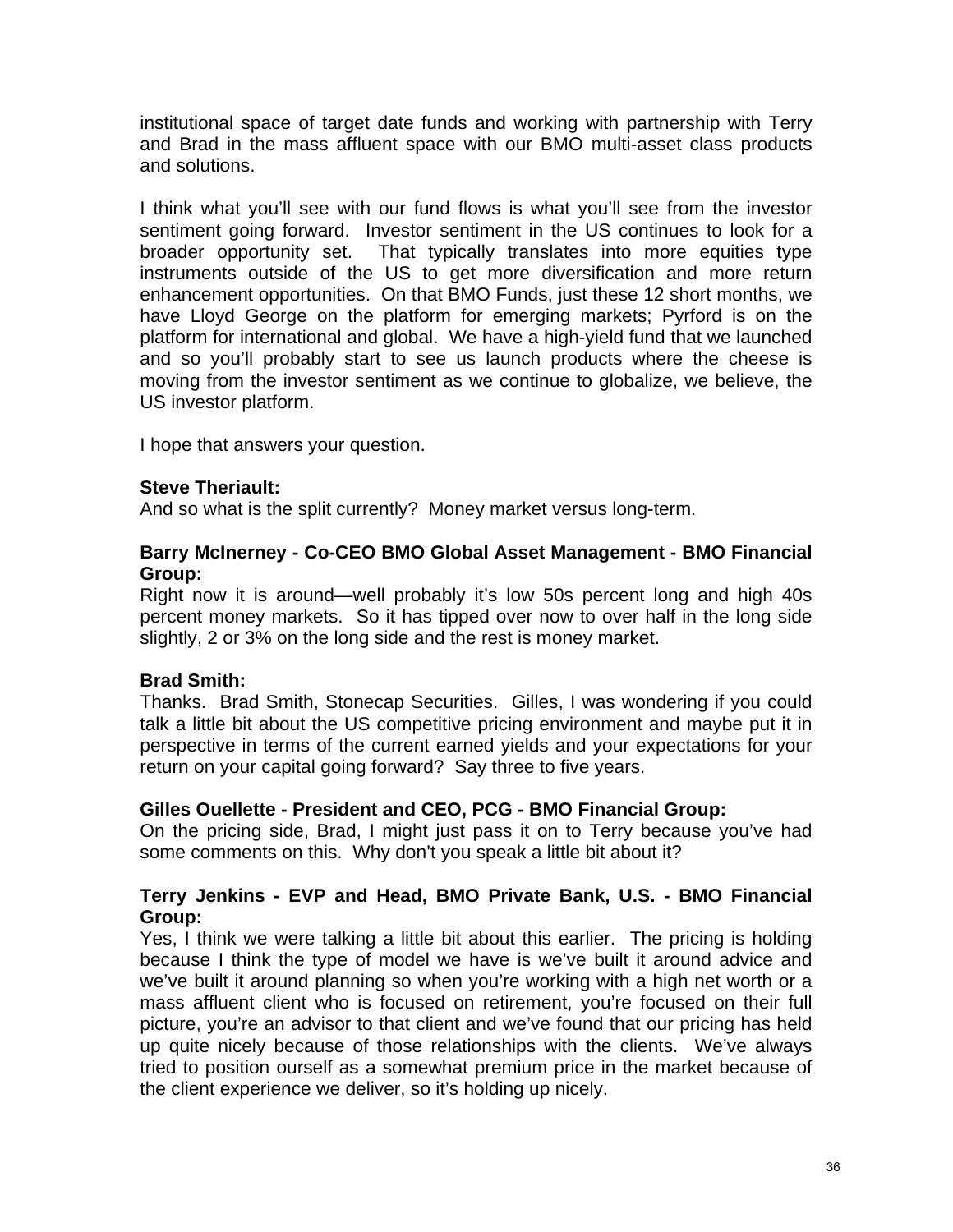# **Barry McInerney - Co-CEO BMO Global Asset Management - BMO Financial Group:**

I think again, same comments. The US we haven't really felt a lot of price pressures across our market segments. I think with some of us who have been around a little while where we went through that probably a decade or so ago but now has been more focused on the service, quality and performance and so as long as our performance holds up, the current pricing, the pressure point at this point in time is quite acceptable.

# **Gilles Ouellette - President and CEO, PCG - BMO Financial Group:**

And Brad, I think you're also speaking about the return business. I mean these businesses should be able to return in excess of 20%. That's what we're targeting. In the mid-term we're looking at to get up to 15% but we think we can get beyond 20. I mean we've got a great infrastructure. Now it's just about the revenues. That's what we're targeting.

# **Brad Smith:**

And so where are you at currently, are you at 15?

# **Gilles Ouellette - President and CEO, PCG - BMO Financial Group:**

No, no. We're just shy of 10.

# **Terry Jenkins - EVP and Head, BMO Private Bank, U.S. - BMO Financial Group:**

Yes, high single digits.

# **Gilles Ouellette - President and CEO, PCG - BMO Financial Group:**

Well thank you very much.

# **Sharon Haward-Laird:**

Welcome back everyone. We'll now turn to Mark Furlong and his management team who will take us through the US P&C business. Thank you.

#### **Mark Furlong - President and CEO, BMO Harris Bank, N.A. - BMO Financial Group:**

Thanks Sharon. Great to be here with you this morning with our P&C US Leadership Team to review with you our strategy. We have a lot to share with you. These are the points that we'll cover. We have a clear growth strategy focused on the customer. We have a strong experienced leadership team. They have a deep understanding of all the markets we do business in and they know how we want to compete and grow and take market share. They're also very focused on completing our systems conversion later this year and branding all of our branches to BMO Harris Bank.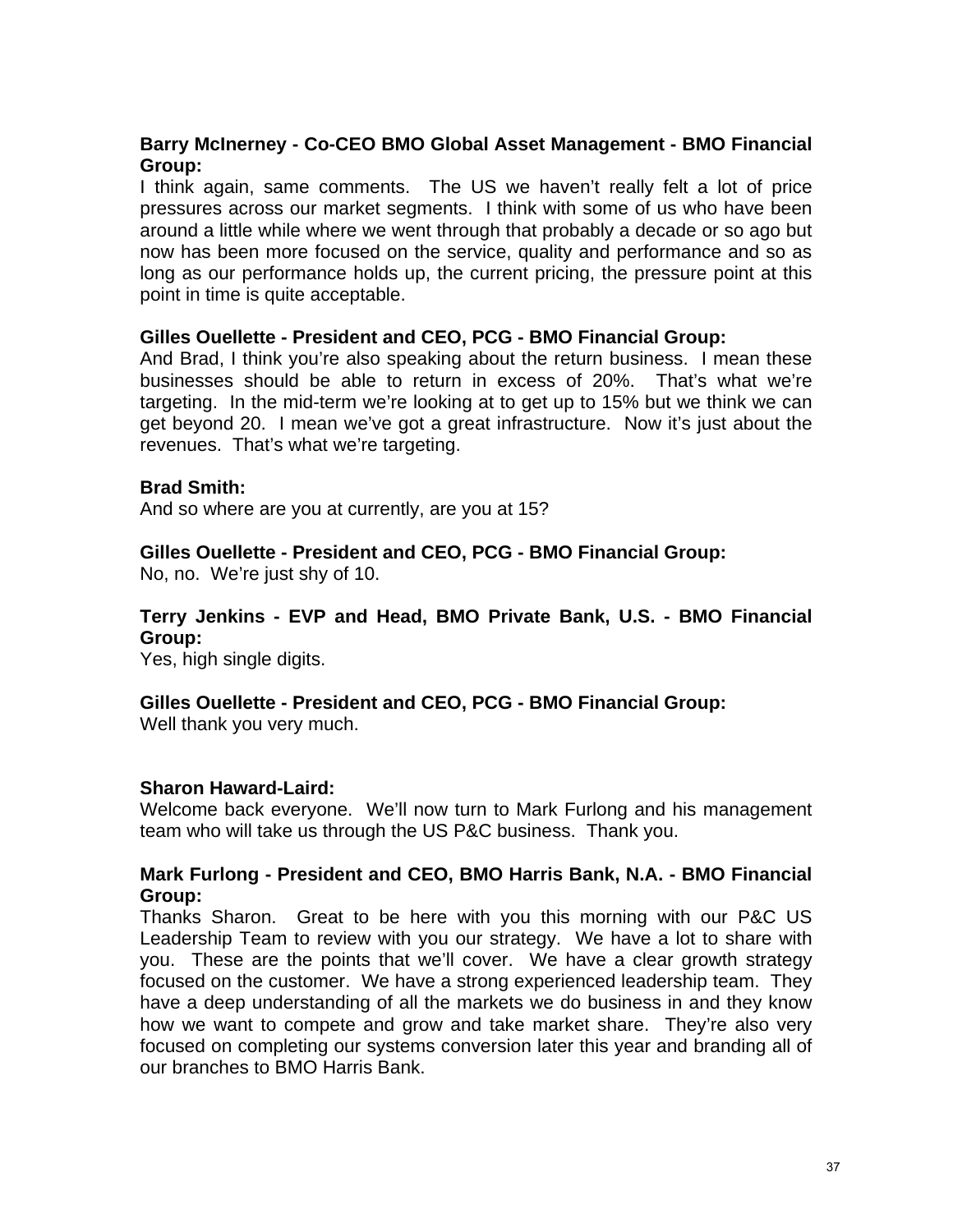So the team: to my left, my immediate left is Chris McComish. Chris leads about half of our personal business and our consumer lending business. He's been with the Bank since 2009. Before that he spent 22 years with First Union and then Wachovia. Chris is on the boards of CBA and BAI, two of the more prominent US banking industry boards.

To his left, Brad Chapin. Brad has the other half of personal banking. Coincidentally, Brad joined Harris Bank in 1984 and after six years moved to M&I where he started in Milwaukee, spent 22 years, ran a variety of businesses in Green Bay, Wisconsin and then Minneapolis, Minnesota before moving back to Milwaukee.

And then finally Dave Casper. Dave has been in the BMO US organization for 33 years and after 13 years in Capital Markets, Dave assumed the responsibility to lead Commercial Banking in 2010 and as you recall it was mentioned earlier, we transferred \$5.5 billion on the commercial loan portfolio and a smaller amount of deposits from Capital Markets into Commercial Banking and that really formed the big base of Commercial Banking.

Down in front is Ann Benschoter. Ann leads the Headquarters function. Ann has over 30 years in banking. She began in Chicago in 1979. The longest stretch Ann spent was 16 years with M&I. The distinct advantage of this structure is Ann has been intensely focused on products, processes and integration, whereas the line of business leaders to my left though attentive to integration matters, are primarily outwardly focused on front line relationship managers, our customers and prospecting for new business. This structure really works.

I also want to introduce Terry Bulger. Terry is the Chief Risk Officer for BMO Financial Corp which is our bank holding company in the US. He was appointed to this role in late 2009 and joined BMO in 2008. He has more than two decades in risk management.

Steve Taylor is our Chief Financial Officer. Steve recently joined us in January of this year. Steve has two decades of experience in the industry.

There are more complete bios in the handout materials. The slide here just gives you a sense of what their primary responsibilities are.

I will open it up this morning with an overview of our business, talk about the markets we compete in and the key elements of our strategy for both personal and commercial businesses and then as the business line leaders speak they'll go into more details including some discussion about the mass affluent strategy.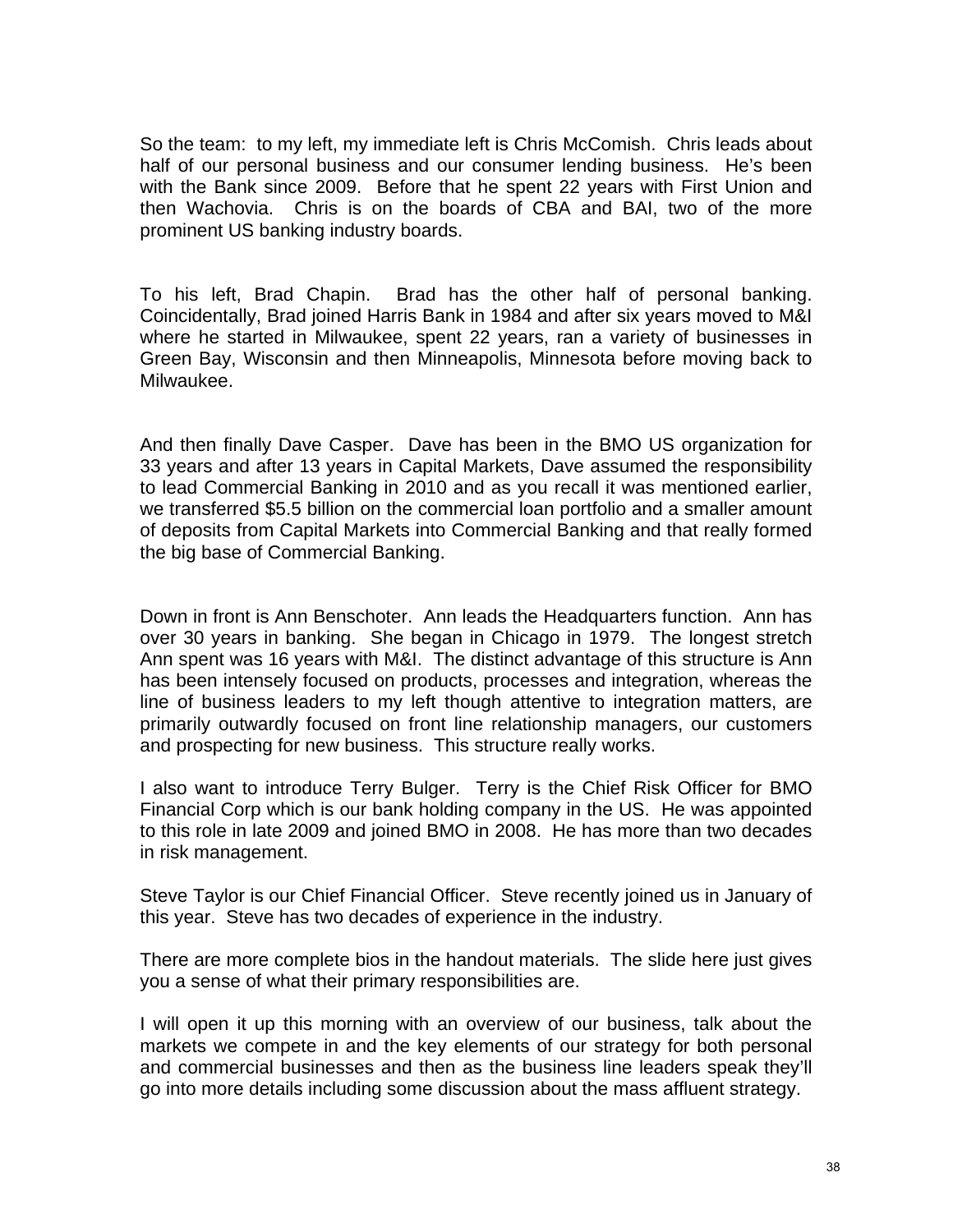So, on the revenue slide, really two pieces. Net interest income: we've experienced some decline and this is really a result of planned rebalancing of the loan portfolio in line with our risk tolerances. Fee income is about 18% of total revenue for the US P&C business; a third of it are deposit service charges, about a third of it are mortgage and commercial loan fees and the other third is a variety of other fee income categories. Net income<sup>1</sup> of \$563 million reflects only about 10 months of M&I. As I mentioned, we're adjusting the loan portfolio consistent with our risk profile. In the near term there's some impact but we're growing the businesses and the loan growth will be apparent in a few quarters. We segregated about \$3.3 billion of commercial loans, 80% of which are commercial real estate, and have designated these as run-off portfolios. While undoubtedly they'll take seven to ten years to run off, the bulk of those loans will run off in the next five years. We've segmented a similar amount on the personal side or about 10% or so of that portfolio, that will also run off in the next five to seven years but really the heavier part is in the first five years or so. In both cases the decision was based on these portfolios being non-strategic and having a higher loss content.

Overall, to give you some color of the largest loan portfolios and where we expect to see growth in the next 12 months, from the C&I side we would expect high single digit growth; commercial real estate, soon we'd expect to see single digit growth; residential loans, well we sell currently 65 to 70% of loan production due to wider loan sale premiums, the portfolio is likely flat to down, at least in the near term. So let me remind you, our model is to manage the option risk. By selling the loan we effectively remove the credit risk but we retain the servicing. By retaining the servicing then we maintain the relationship. Home equity loans we'll decline slowly until we see more stabilization in house prices. And finally, as to auto loans, we expect auto will continue to grow.

From a productivity standpoint, overall in the last 12 months our productivity<sup>1</sup> has improved with an average of just over 59% during that period. We're slightly over that the second quarter but we will improve as we add back office synergies post-integration, consolidate some branches and maintain good cost discipline. In fact, reoccurring expenses the last three quarters are essentially flat if not for the litigation accrual that we did in the first quarter. So I think we really do have our focus on the expense side of the equation.

So I'm on slide 64. We have some great Midwest markets and as Bill mentioned really an enviable footprint in the six states of the Midwest. We strengthened our market positions with acquisitions the past five years and today we rank number three across this six-state footprint. In Chicago, we're number two in deposit market share. Milwaukee from a market space customer perspective, we're really a dominant number one. Technically we're number two because the former number two in 2003 and 2011 moved \$5 billion into a second-storey branch of a building and so essentially technically moved up into their role but I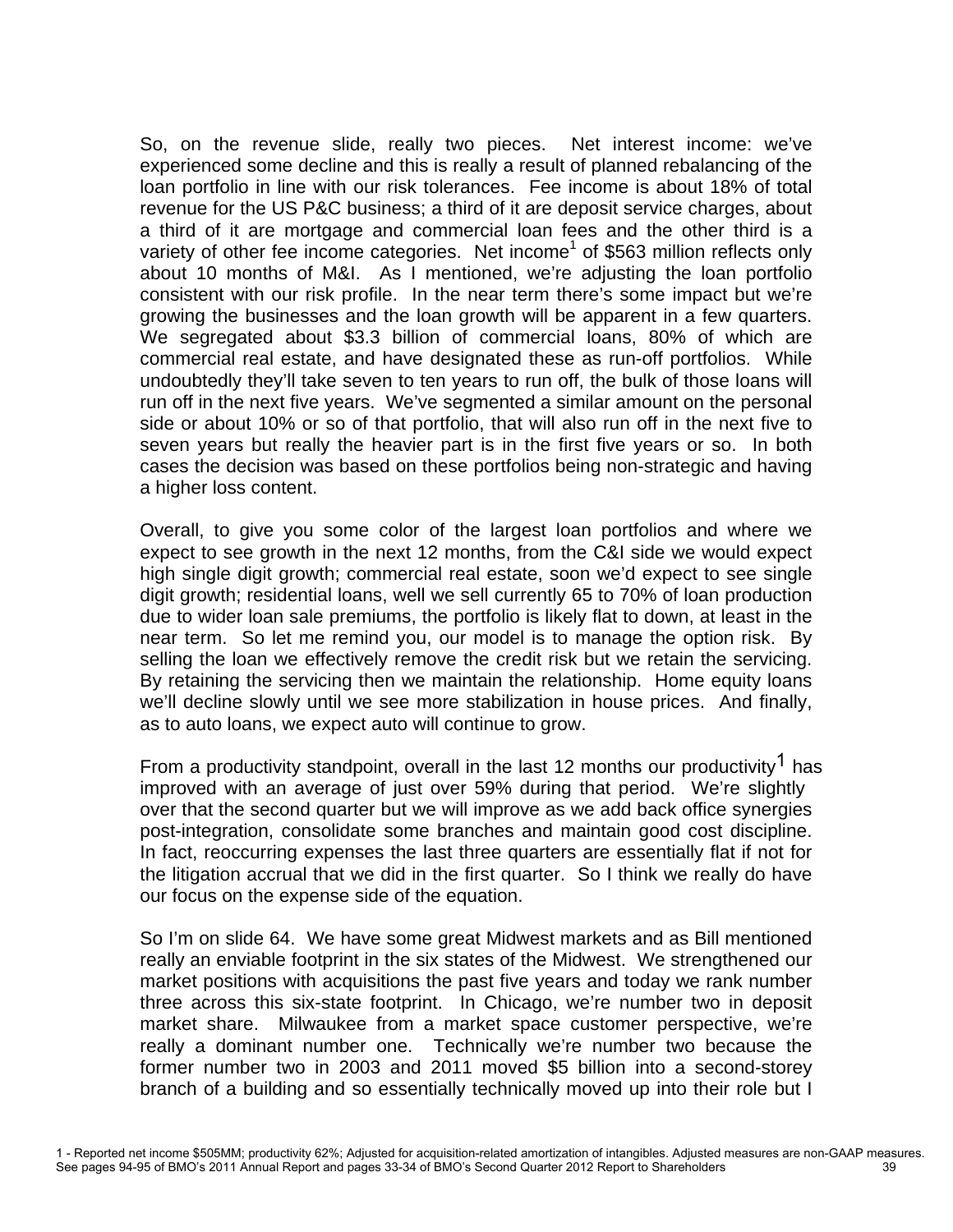would tell you if you look at the number of branches and the size of our business, we're clearly the dominant player. We have almost 590 branches in the Midwest. After branch consolidation we'll be closer to 550. As you've probably seen in press releases recently, we'll consolidate six branches at the end of this month, 24 branches when we do our conversion in the fall and the majority of those consolidations are in the Wisconsin market.

This is simply a great data page for the markets where we have a branch presence along with in each case we have a commercial banking presence and of course we have our wealth management businesses there as well. Bill opened up the morning with a discussion of the size of the GDP in these markets and what you can see in the second line really is the GDP in each one of the markets where we do business.

The fourth line down is our high net worth households and that's also a key segment for BMO. You heard about that when Terry spoke a few minutes ago and you'll hear more about that mass affluent strategy in a few minutes. I think what's important to note that in each case the size of these markets creates sufficient opportunity for every one of our businesses to grow.

So slide 66, the combination of Harris and M&I have a significant impact beyond simply adding the two organizations together including some revenue opportunities and some cost savings. The combined organization has expanded distribution capabilities, greater concentration in retail investments services and small businesses, and new product capabilities in areas like lease financing and credit cards. Our teams are focused on completing the systems conversion on to one platform and the end to that process is in sight. Having greater scale, expanded distribution capabilities and product lines together with cost synergies in a stronger platform will lead us to better financial performance.

As an example, though it's not on the slide, in the past when a banker at M&I had a customer that had international needs, the M&I banker necessarily went to a bank like Chase or Bank America to try and help the customer and fulfill those needs. Today at BMO, with a stronger product set, we can handle all of that business inside, therefore we don't put that relationship at risk anymore and we deliver at least as good, if not in some cases a better product, to our customers.

I promise not to have too many like this but here is one more good data page, and I'm just trying to give you some perspective, and frankly in your book it might be a little bit easier to see it than on the slide. So Chicago and the suburbs of Chicago are really at the top of the slide. So on the top left is Cook County and another way to think of that is that's really the Greater City of Chicago. It's the third largest metropolitan area behind New York and Los Angeles in the United States. In that area, BMO Harris Bank passed Bank America in the city last year to become number two in deposit market share and we expect to show additional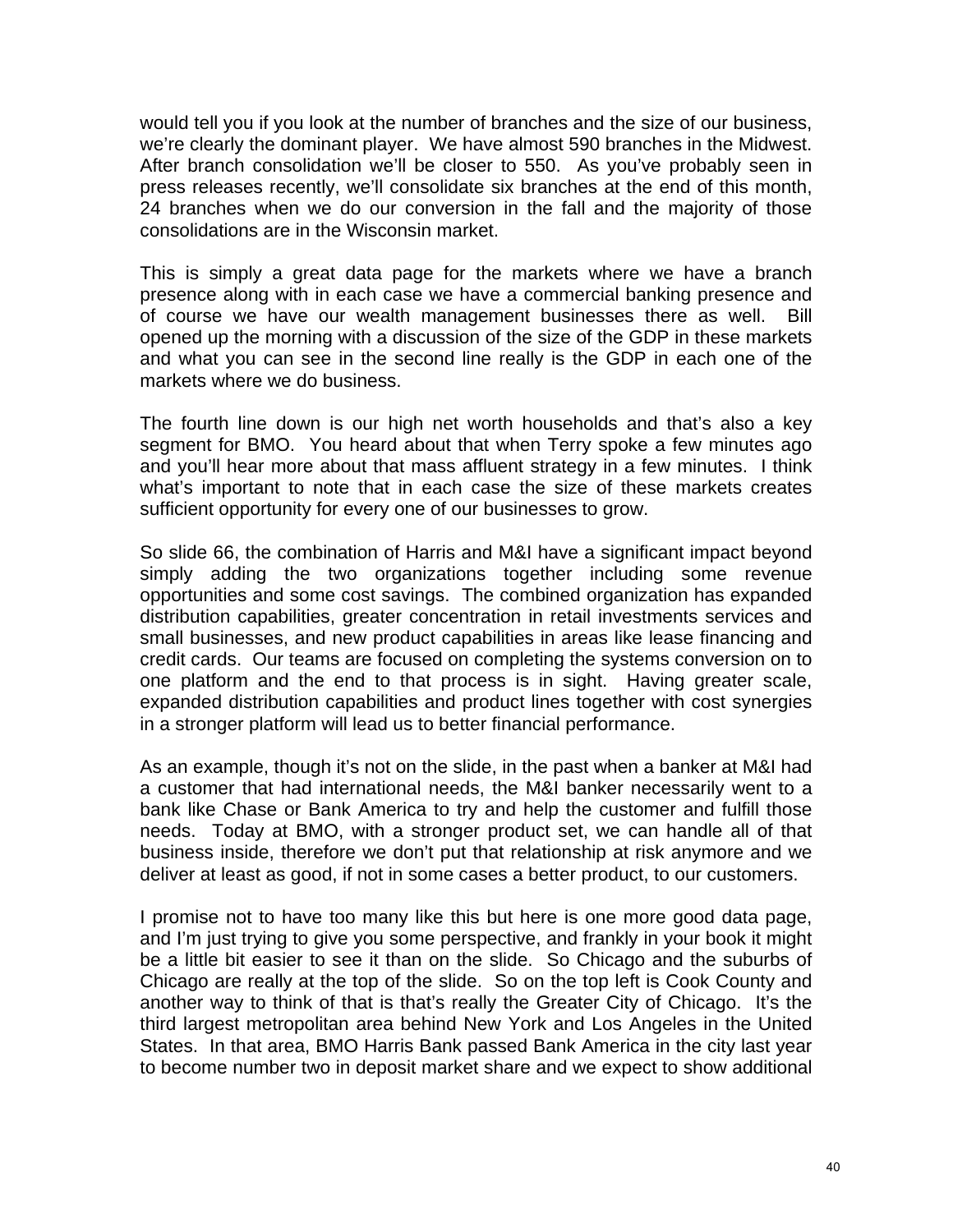good growth in that market this year. In the suburbs we're a close number two and growing.

Illinois is home to 32 Fortune 500 companies which places it number four in the United States. Chicago alone represents 27 of those 32 companies and would rank number five in the United States. It is a very diverse customer base.

Milwaukee is in the bottom left corner. As you can see, when you remove the \$11 billion of deposits I mentioned earlier from the former number two bank and we reduce about a billion dollars of funding, wholesale funding that we take out of the former M&I franchise that we allowed to run off just because of better pricing at BMO, our franchise is about double our nearest competitor both in numbers of branches and in deposit dollars. No one else is really a viable challenger in the Milwaukee market.

The Milwaukee market represents 1.6 million people and it has really changed quite a bit over the last 30 years. What was once a very automobile-dependent community is now very diversified from an employment perspective. Health and education represent 18%, manufacturing represents 14%. It has a strong medical center, in fact, if you look more broadly at the state of Wisconsin, it represents about 2% of the population yet in the biotech industry, about 10% of all studies are performed there and the reason that is is there are three very strong research centers: the University of Wisconsin in Madison has one, a city just north of Madison called Marshfield has the second one and then the medical college in Milwaukee is the third one.

Milwaukee also has a very strong water-centric community being on the Great Lakes, formed three or four years ago, it is led by two companies: A.O. Smith which if you live in the United States you would commonly see those hot water heaters and a variety of devices in your home, and another company called Badger Meter which really measures water flow in a variety of places, both commercial as well as consumer and they are both of course our BMO Harris Bank customers.

While the US has an unemployment rate of 8.2%, Milwaukee's unemployment rate is 6.8 and Madison is a very low 4.7.

Madison is in the bottom right-hand corner. We're a strong number one market share. Just a couple of years ago we were number two. Madison is the state capital so government represents about 24% of the jobs; education is about 12. Madison is an interesting community in the Midwest. It's been a hub of high technology development with companies like Epic. Epic develops software for hospitals to electronically transfer data through hospitals and through networks that they're linked to, and another company called TomoTherapy and they're a company that through laser technology identifies and eradicates cancer but what's made their technology so good is that it leaves minimal tissue damage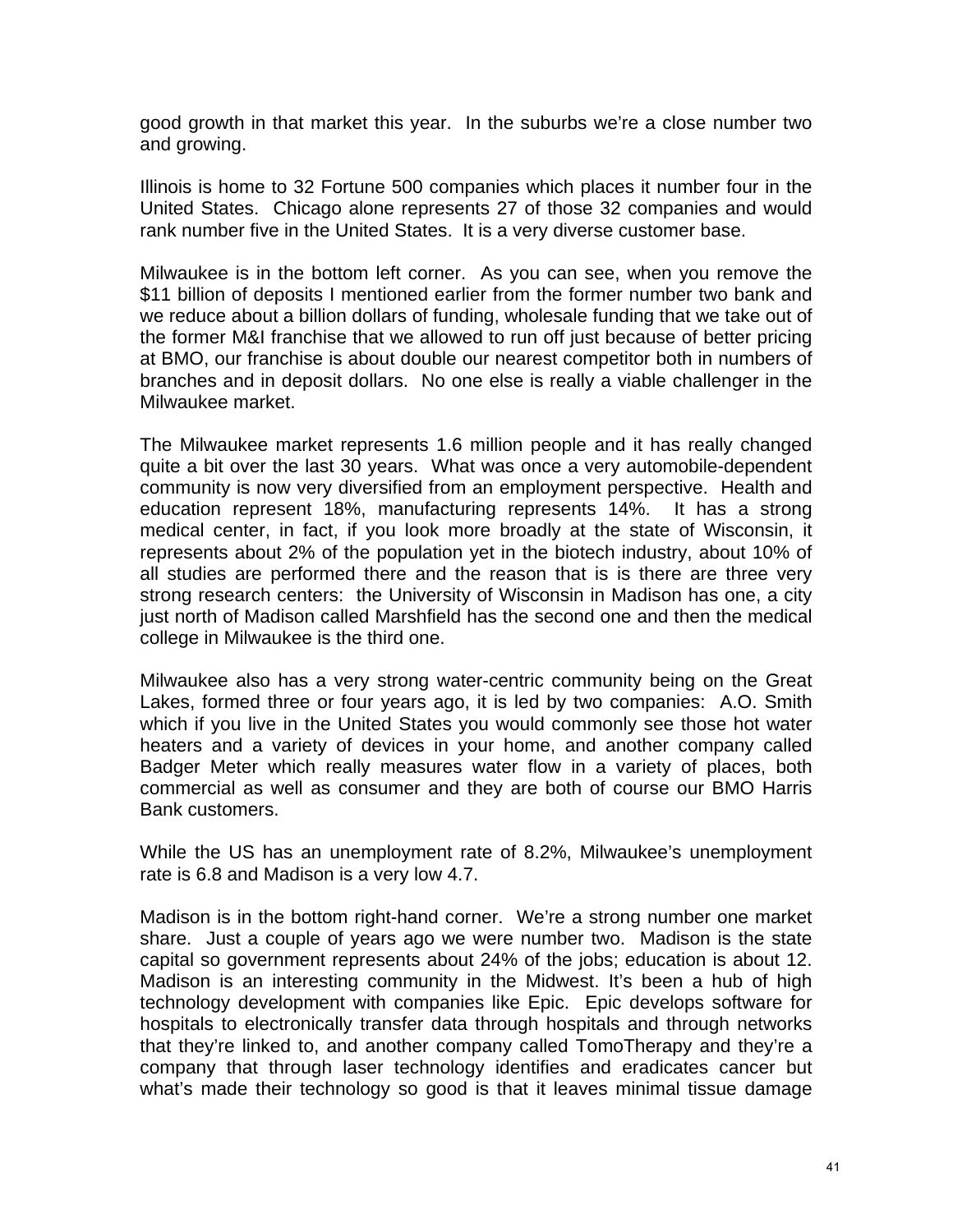around the area where the cancer is. And of course we bank both of those as well. Madison raises venture capital from all around the United States.

This next slide, slide 68, this slide represents the four Midwestern markets where we're a smaller but still very strong competitor. The common characteristics are that—with the exception of Kansas City—we're number four and number five in deposits with the ability to move up in these rankings over time. We will achieve growth organically as well as through fill-in acquisitions. We know the competitors very well because we see them in other markets and all of these are large markets that are performing better in terms of unemployment than the national averages.

In some cases like Minneapolis where we're the number three commercial bank behind US Bank and Wells Fargo has provided a great opportunity for us as another solution for commercial customers that aren't satisfied with the services they get. At 5.1% unemployment, Minneapolis is growing again. Minneapolis is home to 19 of the Fortune 500 companies. In each one of these markets we have a strong mix of local bankers that understand the companies that do business there and understand the markets very well.

So slide 69, this slide demonstrates that in most cases our share of deposits which is on the right side exceeds our share of branches which is on the left side, which usually means our performance and cost structure is superior to that of our competitors so it's another way of saying we're getting our fair share of business in those markets.

Our strategic approach in the far right column lays out what we plan to do to continue to build an efficient franchise. Milwaukee and Madison and suburban Chicago will most likely move around and relocate or close or consolidate branches although we are still interested in growing all throughout the Chicago market. Downtown Chicago and Indianapolis, they'll most likely grow via organic growth through de novo offices or small in-fill acquisitions. And then Minneapolis, St. Louis and Kansas City, we need further acquisitions really to augment de novo growth, to make those markets as efficient as we know we can. Of course any acquisition would have to fit our financial and cultural profile.

A short comment about the two markets that I did not go into so far, Arizona and Florida. Our Arizona business is doing well given the economy and has the scale to be a good market as economic conditions in and around Phoenix continue to improve. Our business in Florida is holding its own. Our P&C operations are working closely with our wealth management businesses to take advantage of the opportunity. Clearly we don't have the scale in Florida that we do elsewhere but our people are working hard and we will address the strategy in Florida over time. At this point it's not a distraction and really does not have a material effect on our business one way or the other.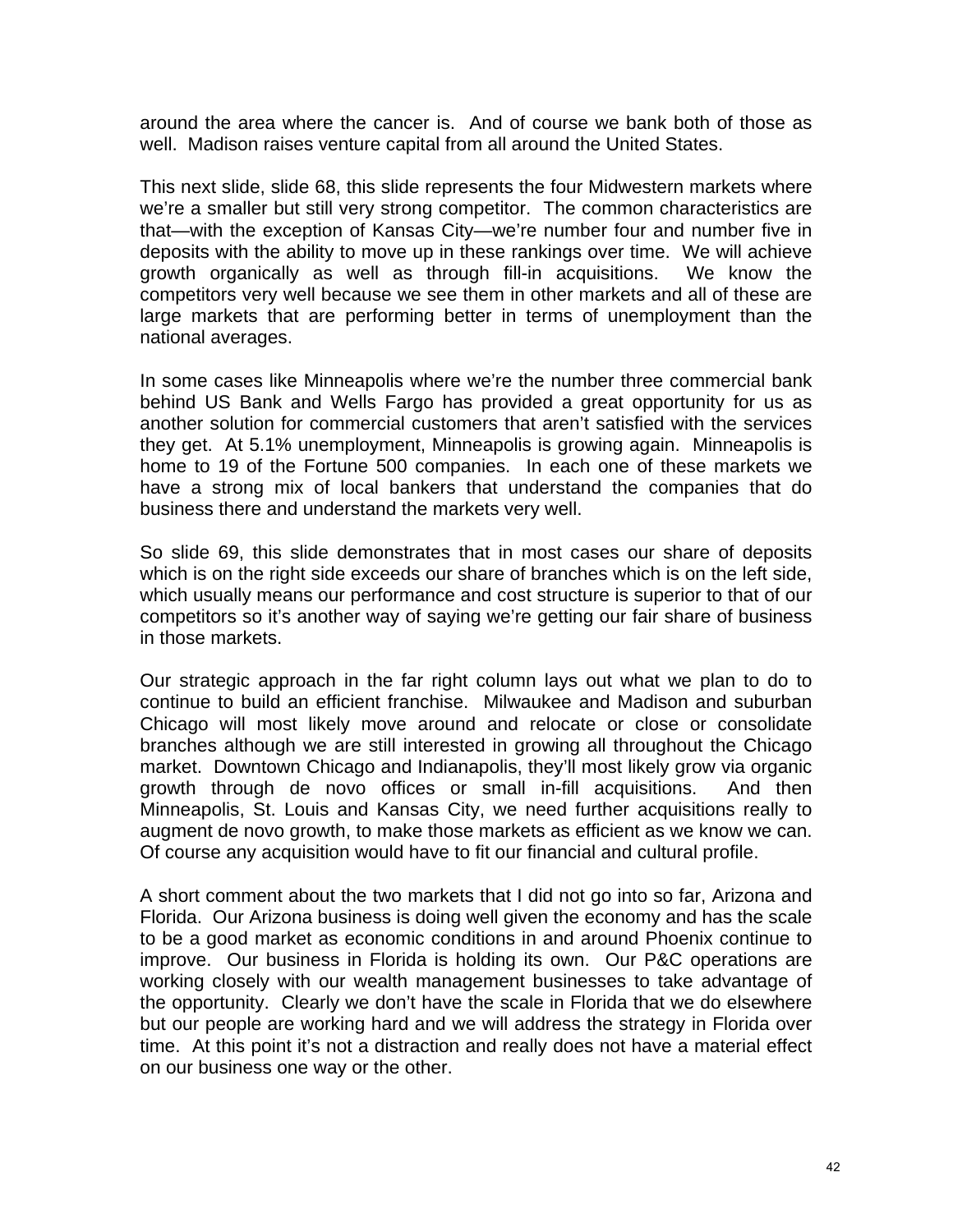As you think about the headwinds we face, we have real strength in all aspects of serving business customers, from the entrepreneurial smaller businesses that we serve throughout our branches to the larger, more complex commercial customers that we serve in our commercial line of business. We think this is a good place to be as the US economy continues to strengthen on the back of what continues to be a business-led recovery. Our strong market position in Chicago and throughout Wisconsin means that we can compete efficiently and continue to deepen relationships while improving customer experience.

Like every other bank doing business in the United States, we too are faced with changing regulatory conditions. We will certainly have some additional changes to deal with as legislation is finalized but overall we're well prepared to respond to any regulatory reform.

We like our position, especially in the Midwest, which is what we've discussed to a great extent so far.

We have some clear goals in the United States. First is to reach \$1 billion of earnings. Through a combination of increased earnings based on the current run rate in both our US retail business units, combined with achieving our targeted synergies and benefiting from improved credit quality, we feel confident this goal can be attained in the near term. Our target to get there is three years.

Clearly, the completion of the integration will allow many of our employees to focus on growth priorities and that is important to us. We'll continue to make productivity gains with the integration synergies and we'll continue to focus on the level of expenses relative to revenue growth opportunities. Our commercial banking position is strong and we expect to grow and get even stronger. In most markets we're in the top five of deposit share or very close with a very good chance to move up. With a strong base of business we should be able to grow consistently at or above GDP. And we expect our focus on delivering great service to customers will get a positive shot in the arm with the completion of the integration. So as you can tell, we're very confident about where we stand today.

You'll hear from our leaders today about these priorities, though given their time, they're really going to focus on just the biggest ones. We have a great deal of opportunity almost anywhere you look in our business. Mass affluent, we have 240,000 households or about 20% of our customer base. These are households with \$250,000 to a million dollars in investable assets. Credit card penetration, M&I has a 16% penetration; Harris sold the business a few years ago. We just started—we just relaunched credit card sales into our branches just in the fall of 2011. Our branches have done incredibly well selling it. We expect to grow this business as we have our other businesses.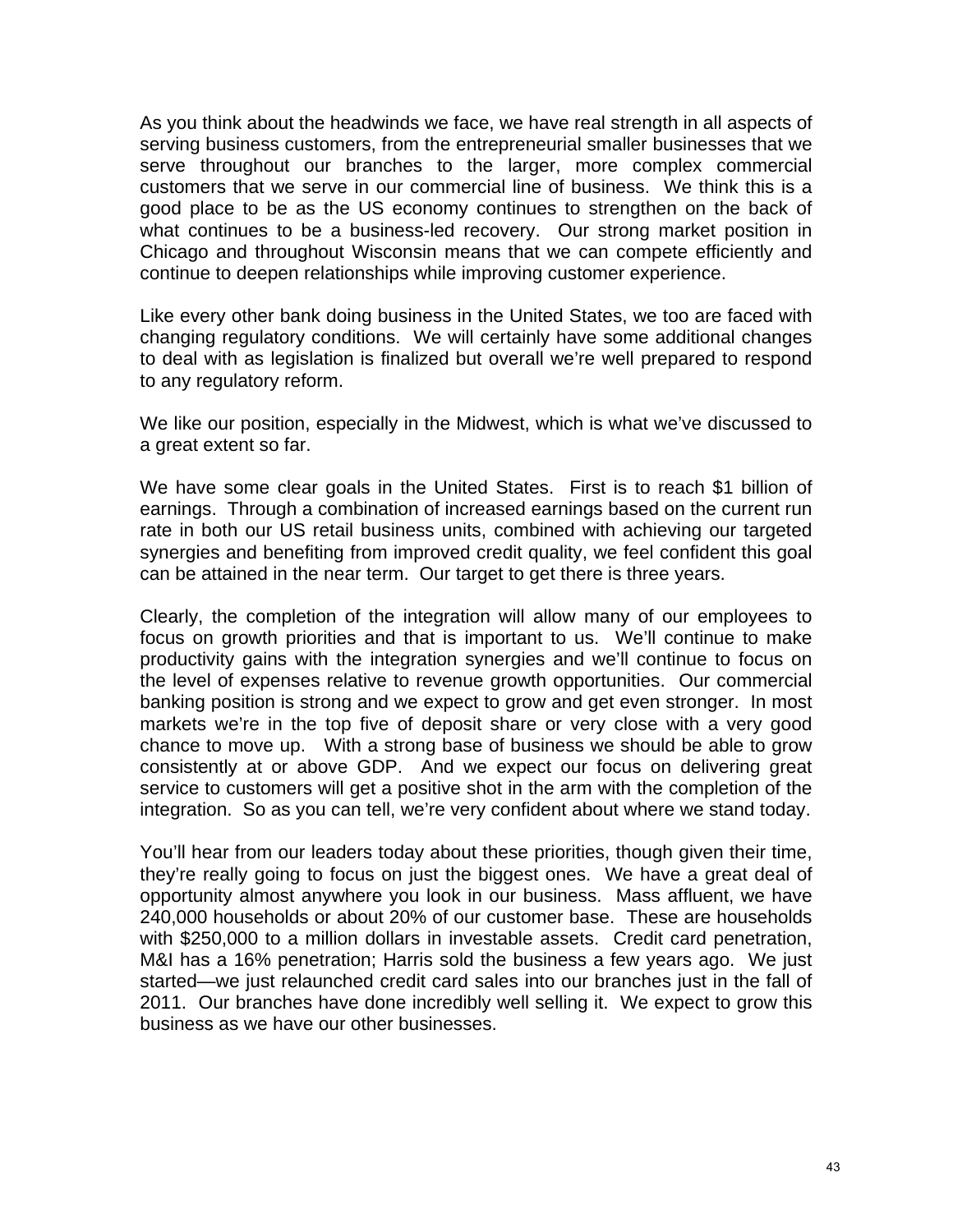We're also building capability to further penetrate the mortgage market, to bundle deposit products in a useful way for our customers and improve our sales management capabilities.

You'll hear from Dave Casper about Commercial Banking later this segment so I'll let Dave tell you about the exciting actions he has underway in his growth plans.

In each instance, we'll measure customer experience and take steps to improve it where it needs to be improved.

And finally, to leverage our scale and improve productivity, we're working closely with our counterparts in Canada to find technology, operational and product development opportunities to reduce costs.

So enough from me at this point. Let's move into the business lines and you'll hear from the team.

# **Chris McComish - EVP Personal & Business Banking - BMO Financial Group:**

Mark, thank you and good morning everybody and I also want to thank you for being here with us today. I'm going to do three things this morning. First, discuss who we are as Personal line of business. Then I will highlight how we differentiate ourselves in the marketplace, working to grow our customer relationships, acquire new customers and take share. Third, I'm going to give you some proof points on the progress we are seeing.

As Mark highlighted, we've experienced very strong growth, significant growth over the past few years. Essentially we've doubled the business since 2009. We currently have more than 2 million customers across retail and business banking. We generate over \$1.5 billion in revenue which is just over half of the P&C US total. Today we have over \$26 billion of loans and \$42 billion of deposits. This very deep deposit base gives us a great opportunity to cross sell into our customer base, grow our loan mortgage share while also increasing the share of wallet in our investment management business. Our customer base is shown to be strong and very loyal as our attrition is quite low. Our customers skew towards the mass affluent and this creates the share of wallet opportunities I just mentioned and a great growth opportunity for us in the future. We've built a very strong foundation and we're adding scale in key markets, segments and products that will enable us to drive more sales and improved productivity resulting in growth and improved financial performance. In addition, due to our North American scale, we are able to provide our customers with a full multi-channel experience built off the overall size and strength of BMO.

Some details on our loan portfolio. Our loan portfolio is the portion of our business we believe we have opportunities to take share. In spite of the relative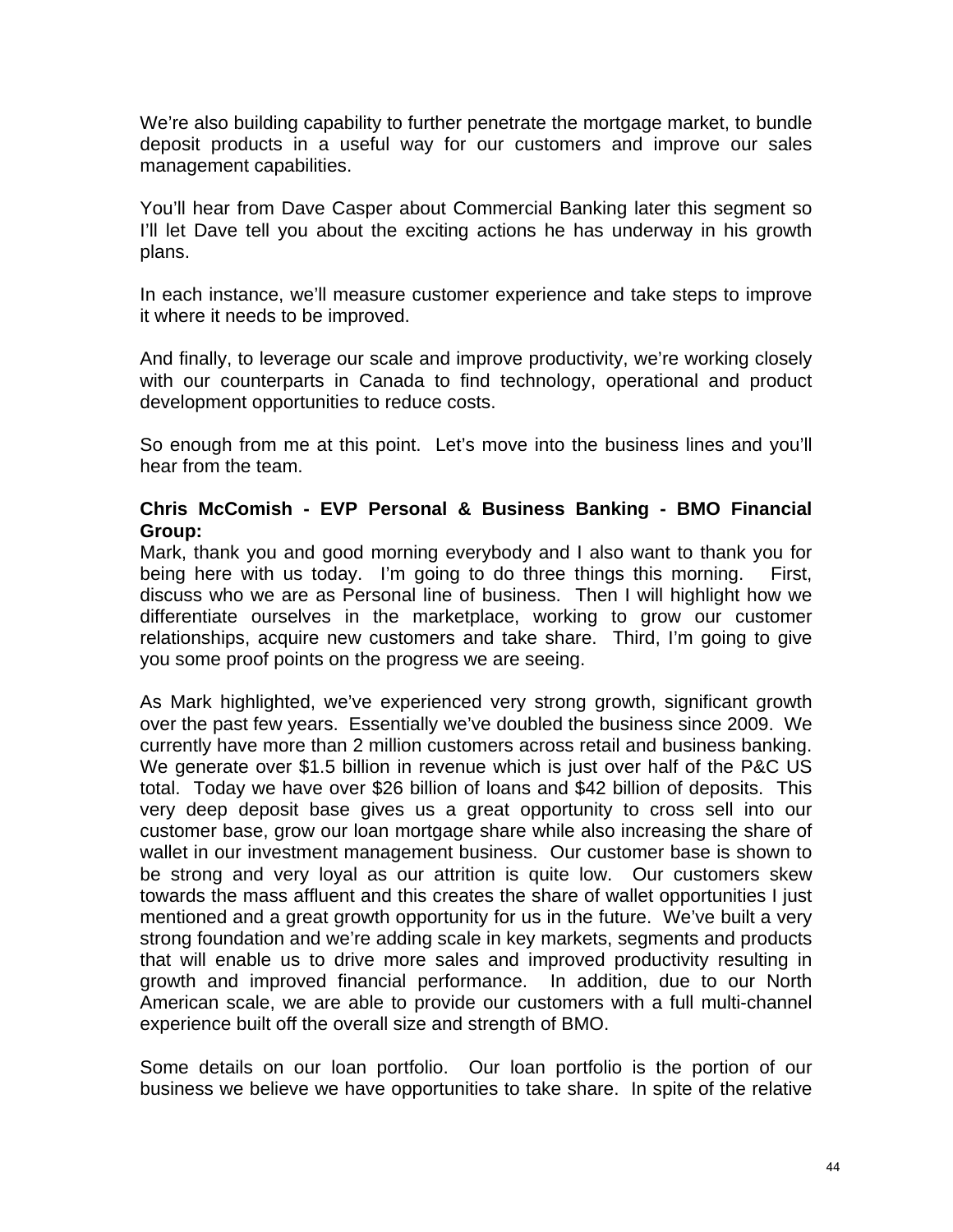softness in business and consumer lending related to the slow economic recovery, we have been able to significantly grow our pipelines and you will see more on that later.

The portfolio is broken down into four big buckets: first, mortgage, our mortgage share trails our deposit share and we are currently targeting that gap. We recently announced that we are hiring an additional 100 mortgage loan officers and mortgage loan originators across our footprint. This will take place over the coming year and we look to aggressively grow this business. And while our mortgage originations have been strong as a result of the current refinance boom, we've also made strategic decisions to sell many of these mortgages, as Mark mentioned, off of our balance sheet while maintaining the servicing to minimize interest rate risk and credit risk while maintaining our customer relationships. Others may have elected to take a different approach but we feel this is the best model for us.

Business banking also represents a significant portfolio. We define this business as companies up to \$20 million in revenues. Our pipelines in this segment have grown significantly due to the product suite we offer, our approach to customer experience and the dedicated professionals and branch staff that we have in the markets.

Indirect auto is also a large business for us. We operate in 17 states. It's continued to be high performing throughout the current cycle and it's a growing part of our portfolio. We believe we have more opportunities to further build this segment.

Our home equity portfolio, while this has been a narrowing market, we are seeing improved production results due to an increased focus by our combined company.

Cards, as Mark mentioned, cards you can see that our card business makes up a small portion of our overall portfolio but I will discuss opportunities and early results there in a minute.

We also have a portion of our loan portfolio which we consider non-strategic. These loans are primarily real estate secured loans in product types and in geographies that we are no longer originating.

Overall, the key point here is we do see opportunities to grow our lending businesses and capitalize on the deposit share we have to drive customer acquisitions, deepen relationships and drive greater revenue.

This slide speaks to the major banks that we compete with in our markets. The key takeaway here is that we have a very strong distribution network, particularly in our home markets and we are able to capitalize on the strength of BMO to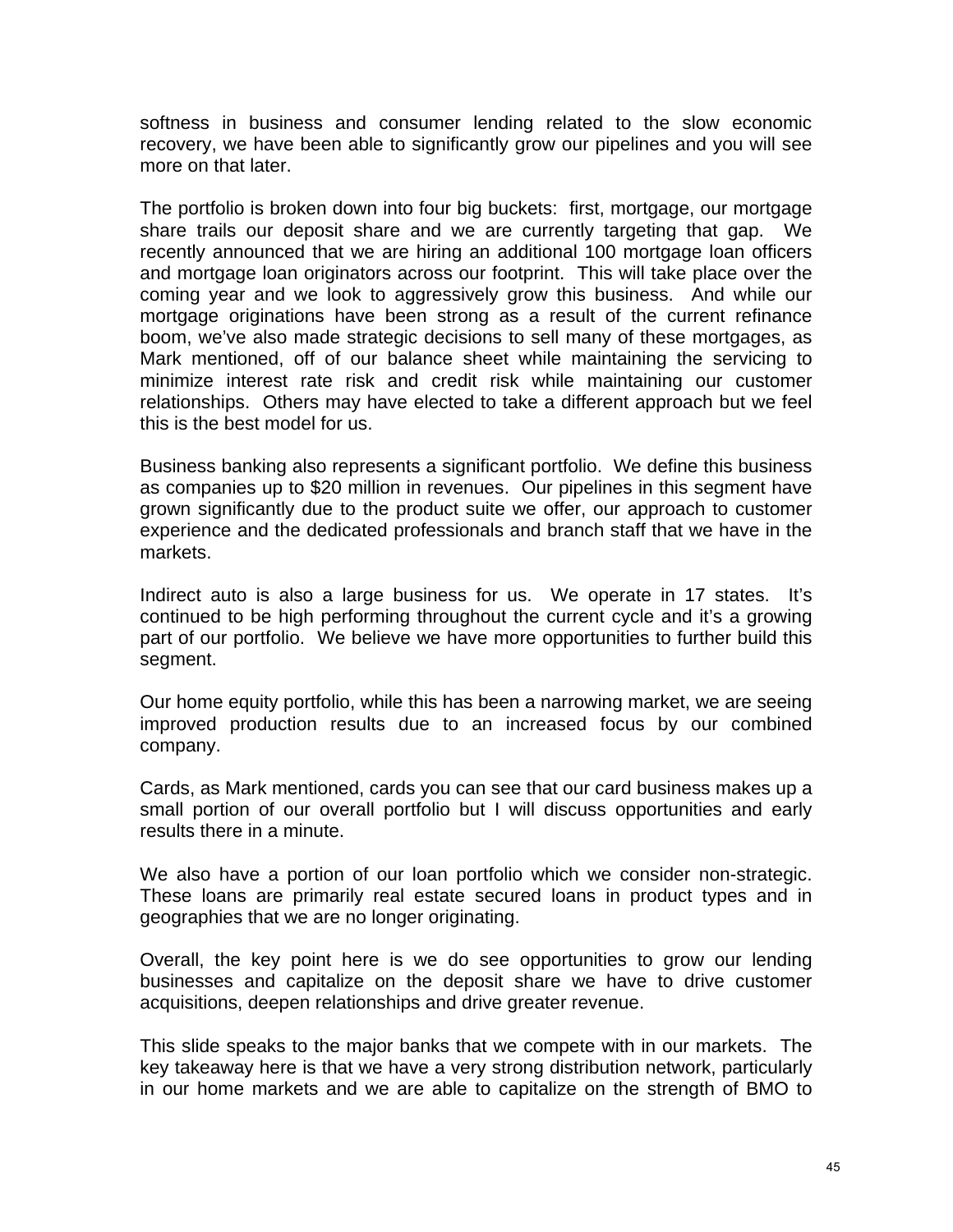invest in improved capabilities and acquire share. While we don't compete with everyone highlighted in all of our markets, they do represent the core of our competition. While each has their own strategic approach, we believe we can gain share everywhere, just as we have in Chicago where, as Mark mentioned, this past year we moved into a second position in deposit share, passing Bank of America in the process. We believe our strong distribution and proactive customer experience approach is a competitive advantage for us. And while we also compete with many smaller community banks, they really don't have the deep product depth, certainly don't have the capital that we have nor the integrated solutions that we are able to provide to our customers.

This slide is a little bit repetitive so I'm not going to spend too much time other than to emphasize the fact that our leadership team has been together for over a year. While we've been operating under two brands in the marketplace, the BMO Harris brand here in Chicago primarily, and the M&I brand in the rest of the footprint, our leadership teams have been in place working together. We're anxious to get through the integration and operate externally as one organization just as we are internally.

I want to spend a few minutes on our Net Promoter Scores and driving growth through customer experience. Our focus on driving growth through customer experience defines who we are and how we approach the business both in Canada and here in the United States. Our customer experience focus is not a separate program but rather it's embedded in everything that we do. Being known as a customer experience leader will drive growth throughout our company. To build loyalty, we have built an extremely proactive approach towards customer experience. Everything we do is centered on proactively providing guidance, making things simpler for our customers and giving them the information they need to make smart decisions. There is a big difference between being proactive in the marketplace versus simply reacting to our customers' questions and inquiries because many times our customers may not have all the information or certainly may not even know the right questions to ask. Our approach builds loyalty which we then proactively measure with our Net Promoter Score process. This ongoing process for us and our Net Promoter Score performance is part of everyone's compensation and we measure NPS down to the branch level.

And I'll give you a couple of stats. For those of you that were in Hinsdale yesterday and you were in the Hinsdale Main Branch and our Oak Brook Terrace Branch, you can see that our legacy Harris scores are a 42 which compare very favorably with—certainly well ahead of the collection of large banks we compete with and we're gaining on the community banks. Hinsdale as a market has been a top performer for our company. It was number one in 2011 and it's currently ranked towards the top. Our Net Promoter Scores for Hinsdale in this quarter ended March 31 for the entire market were 53 compared with the 42 for legacy Harris overall and our brand new prototype branch in Oak Brook Terrace was a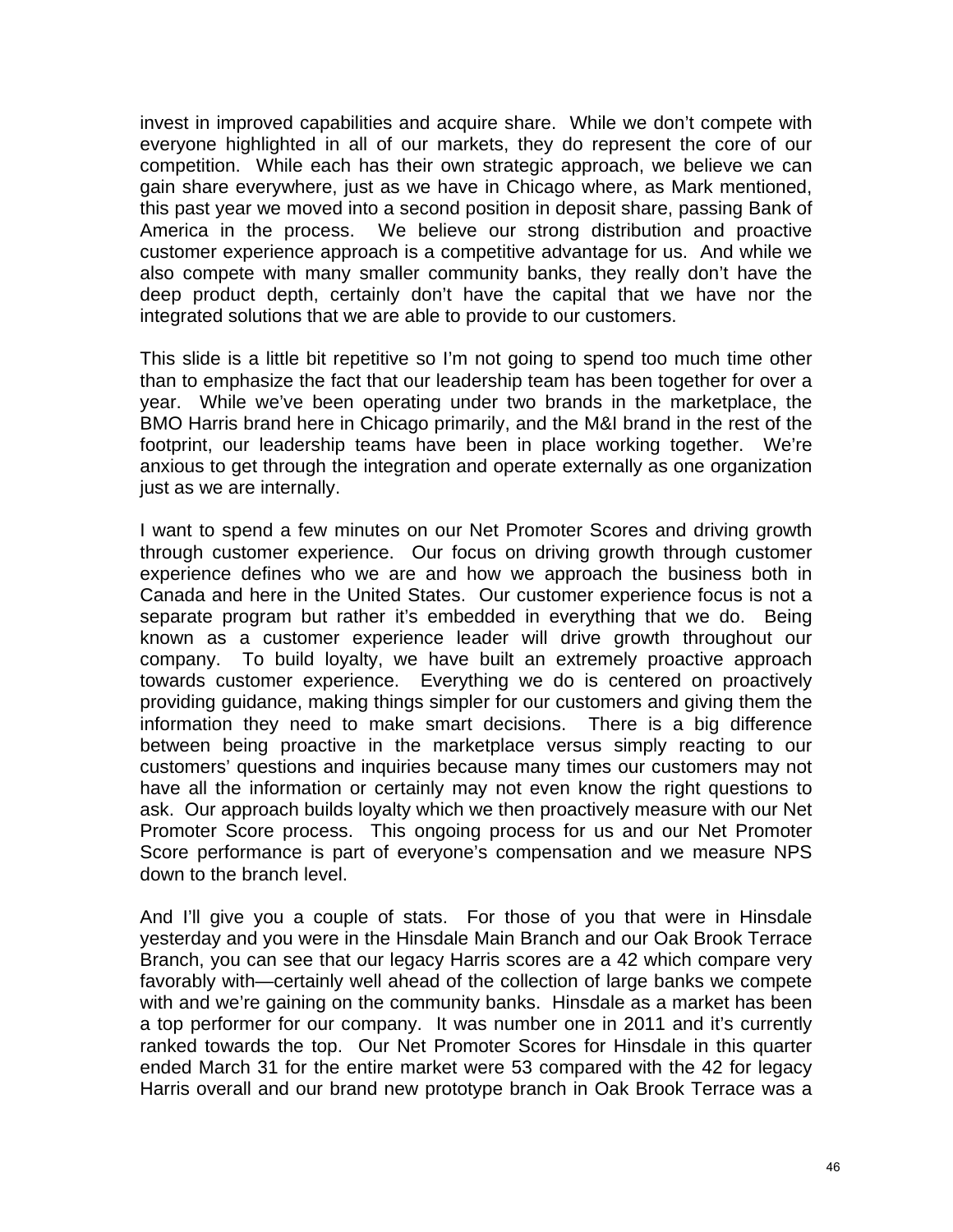58. So you can see very strong sales productivity, very strong financial performance translating to very strong Net Promoter Score performance and that's why this is at the core of all that we do. We're building on this measurement platform throughout the enterprise. We're introducing it into the M&I footprint today and Dave and the Commercial Bank is also very focused on it.

Now I'd like to touch for a minute on some proof points around some growth and the momentum we're seeing in the business. I mentioned earlier that in spite of the softness in consumer and business lending related to the slow economic recovery we have been able to significantly grow new business and add to our pipelines in many of our lending categories. To me, this helps answer the question: Are we getting things right?

Our mortgage business, as you can see, applications and fundings are both up significantly. In home equity, while on the slide it says we're up 18% linked quarter, that number would basically be double the production that we saw in the fall of 2011, where we stand today. And if you were to talk to the teams in our underwriting shops, they would tell you this is the busiest that they have been in five years.

Our credit card business, which we launched within the legacy Harris footprint, as Mark said, just this past fall, is a relatively small portion of our business, but there's potential for good growth, leveraging our strong cards capability, and you can see that we've basically doubled the production there in the credit card business.

We're also rolling out new and enhanced deposits and payments products, channel capabilities, to further drive loyalty built off the capability and capacity of our North American footprint.

Our teams in business banking are also showing growth, as evidenced by our business banking pipeline, up double from where it was in Q1 2012. This is a segment that you can see that we're recognized externally for our excellence.

Another tangible way that we're leveraging our North American scale was the launch of Helpful Steps®, known in Canada as SmartSteps®. This follows on our idea of build once/use many for all of our investments. We launched Helpful Steps for Parents in October of this past year. Through March, we opened up 14,000 new savings accounts in the market, 25% of which were new households to the bank, and many of those customers would be defined as "mass affluent" customers. We've also recently launched Helpful Steps for Small Business and we have similar expectations.

To summarize, we're very focused on key segments in the market, we will continue to drive better sales productivity and improve the effectiveness of our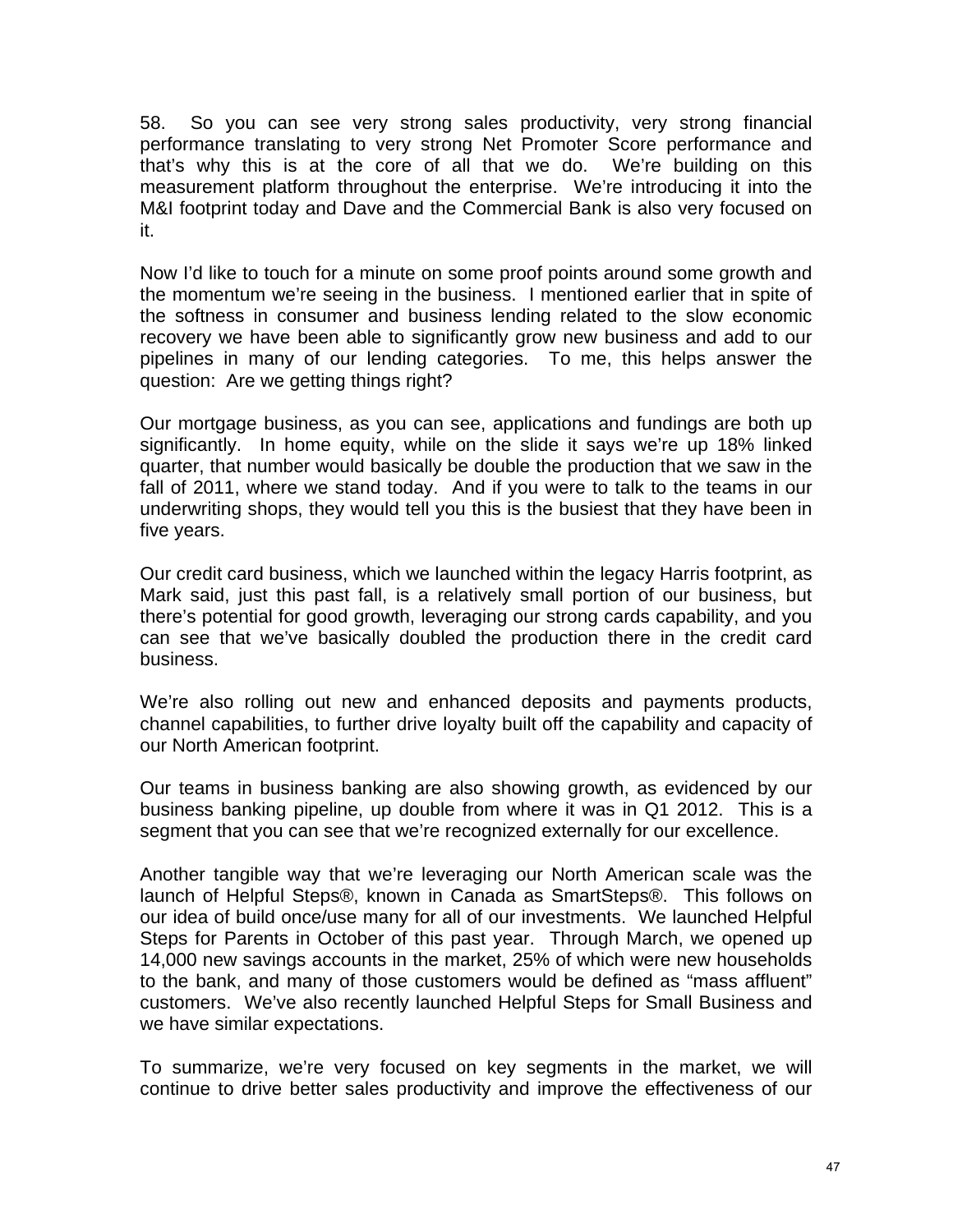channels, and we will further leverage BMO's size, strength and product capabilities in all of our markets. All told, we have a significant opportunity to grow share, we've set high expectations for ourselves to deliver, and we're seeing progress.

Thank you. Brad

**Brad Chapin - EVP Personal & Business Banking - BMO Financial Group:**  Thanks, Chris. Well, I kept a count, I'm the eleventh person this morning to welcome you to Chicago and thank you for being here. So, in all sincerity, thank you for being here.

Today, I'm going to talk about the Premier Services work that we've been doing, and we're going to do this by covering four topics. We're going to talk about the clients themselves who are currently in the Bank; we're going to talk about what those clients' needs are, what they tell us; we're going to explain to you what our delivery model looks like, to take care of those clients; and we're going to talk to you about how we're measuring success and what we're seeing in the market.

So, let me give you a little bit of history first. This is an offer that we've actually been providing for our clients for the past several years. At the time of the acquisition, there were about 40 of these teams scattered throughout the regions, and during 2010 and 2011, we looked at the program, we thought it was successful, but we thought we could make it even better, so we spent some time and re-engineered our strategy, identified the success areas, looked for additional opportunities to improve, and we really looked at soup to nuts, you know, how we hired, how we trained, how we managed the process, what the products were, how we develop products, customer experience, marketing—I mean, you name it, I think we looked at it. As a result of that re-engineering of the process, what we now have as a strategy for Premier Services is the most promising strategy that we have in Personal and Wealth in the US. So, that's what we want to talk about today.

Let me start by taking you to slide 84. I think you've heard some of these numbers before, but they're worth repeating because they're really important. 20% of our clients today in retail US are in the mass affluent market. That's 240,000 clients. You recall we define "mass affluent" as those households that have between 250,000 and 1 million of investable assets. If I put a little bit of greater magnification on that, there are 36,000 of those households that actually do today keep 250,000 or more with us, and there are about 5,600 of them that are actually in Premier, but that means that there are approximately 200,000 of those mass affluent households that only do a small amount of business with us and would not consider BMO Harris to be their lead financial services provider. So, in other words, we have an opportunity to significantly enhance those relationships and our profitability with a large number of mass affluent households that already do some business with us. So, that's the first point I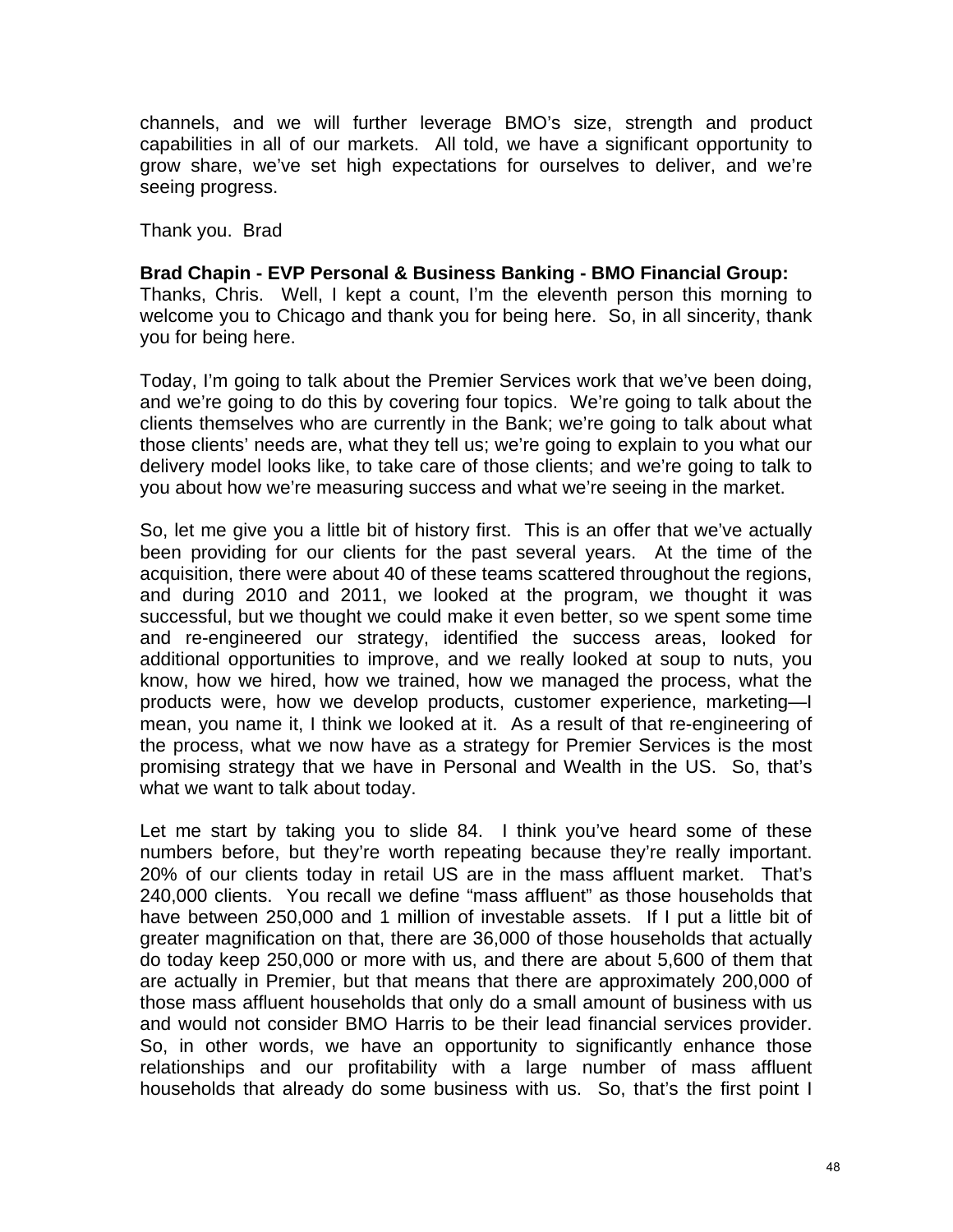want to make, we have a large number of mass affluent households who use us for something, but wouldn't consider us to be their main bank.

Bear with me for a second here, I'm going to take you through a little bit of math, it's verbal—it's a little hard to do it verbally without paper, but if you do the math on those 200,000 undersold households that we've been referring to, and I want you to make two assumptions. So, first of all, assume that those households have on average \$400,000 of investable assets, so the low end of the 250 to a million. The second assumption I want you to make is that we at BMO Harris only get 70% of their wallet share. So, two conservative assumptions on that 200,000 client base. If you do the math, on those assumptions, you'll find that for every 1% of those clients that we convert to full customers, we will bring in \$560 million of new assets for every 1%. That's why we view this as an incredible opportunity for the organization.

So, we know a lot about these households because there have been a lot of studies that have been done on this segment. We know that advisor knowledge is the greatest single factor in determining whether or not they'll bring more assets to you, and that's why having an advisor as part of this team is critically important to us. We also know that they're looking for a dedicated point of contact, this is what they tell the researchers. And interestingly, they're less confident about the future than those households that have less than \$250,000 of investable assets or than those households that have more than \$1 million of investable assets. So, we have a segment here that is less confident about the future. Finally, they tell us that they feel they're underserved by financial planning that they're receiving today. So, we have 200,000 of these households that are underserved, they tell us that they're not confident about the future and they don't feel that the industry is serving them, and that's why Premier Services makes so much sense for us.

At the center of our new strategy is a strong and uncompromising partnership, that the others have talked about, between PCG and P&C. That partnership is resulting in something completely different from the market. It's a relationship team made up of a Premier banker and a financial advisor. Those two people work together and are now known as Premier Services. Now, together, that team works with our bankers and jointly identifies the Premier Services opportunities that we have in the portfolio. So, if they're working in the portfolio, they're talking to our personal bankers, our business bankers, our bank managers, they're also working through their own centers of influence and contacts in the markets, and as a team, they will identify who those households are and they'll work together to collect as much information about that household as they can. They will together schedule a joint appointment, they'll together prepare for the call, and they become the point of contact that that household was looking for.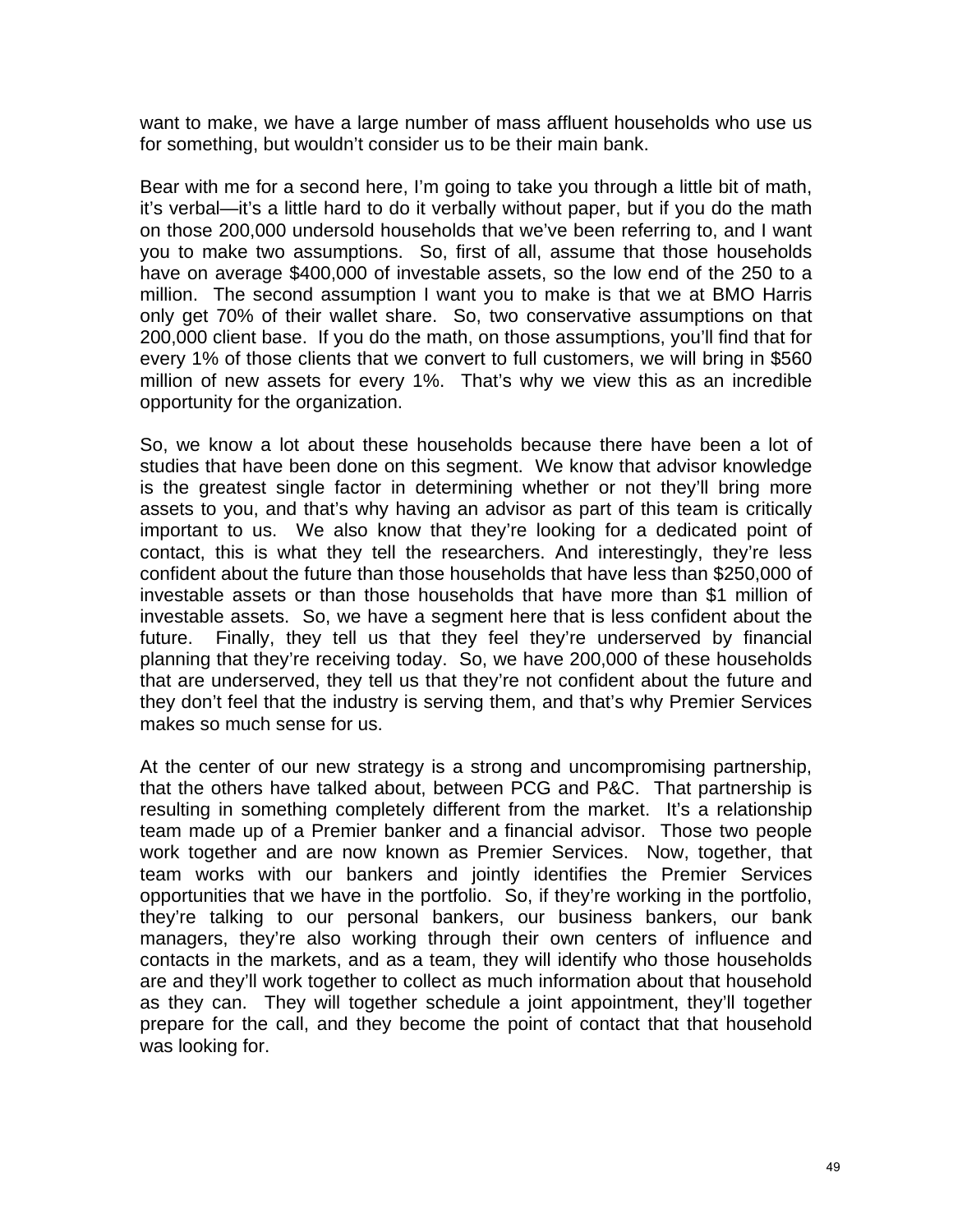So, while the partnership between P&C and PCG is critical to the strategy, the joint meeting is really what differentiates us in the marketplace with the customer experience, and that joint meeting is designed to build a conversation around the client's total financial needs. We talk about deposit and investment services, we talk about credit needs, credit card, we talk about insurance services and life events, and we talk about our technology capabilities to make their lives easier. Those joint meetings are designed to drive through a financial plan for that client that gives them confidence about the future.

Our value proposition is simple, we provide an integrative financial experience there are no hand-offs here—we provide an integrative financial experience and personalized service, with the Premier Services team as the point of contact to provide value to this relationship. So, our value and our strategy, I think, are linked. They're enhanced by our households who skew mass affluent and by our capabilities.

This is a great slide. This demonstrates what happens when we take a mass affluent client and move them from the retail bank into the Premier Services organization, and what you can see is that average household balances increase by a factor of five and average brokerage penetration increases by a factor of 2.6. This doesn't happen easily. We actually work very closely with these Premier teams. They're held accountable for reaching weekly and monthly customer contact and production goals. As a team, we coach them on call preparation, on new client identification and on relationship reviews. The partnership between P&C and PCG has really enabled us to integrate the training of these teams, the coaching and the management, it's allowed us to align our incentives, our goals and our tracking, and we're now jointly developing process upgrades and new product development, to name a couple of things. So, the close partnership between P&C and PCG is one of our distinct advantages. Gilles and Mark are completely aligned with the strategy. Terry Jenkins and I are responsible for the execution. So, in other words, we have a very flat organization and we all understand the value of the goal here.

These are some results that we're going to share with you from our pilot markets. Originally, we opened this up in Phoenix and Indianapolis seven months ago, and in that seven-month time period we've seen deposit and loan sales grow by 46%, investment sales are up 4.5 times, and all other closed referrals are up 2.5 times. PCG and P&C are both benefiting from this partnership. We're actually ahead of our original targets by a nice factor, and because we're ahead, we've accelerated the roll-out in the rest of the regions. So, today, we're rolled out in every region except Chicago. We currently have about 50 of these teams in place, we expect to double that number within the next 12 months, and we expect to roll out in Chicago in early 2013. Chicago's a critical market for us. You've heard Terry talk about the amount of wealth that's in this market and we want to be sure that Chicago is completely ready to go as we roll it out.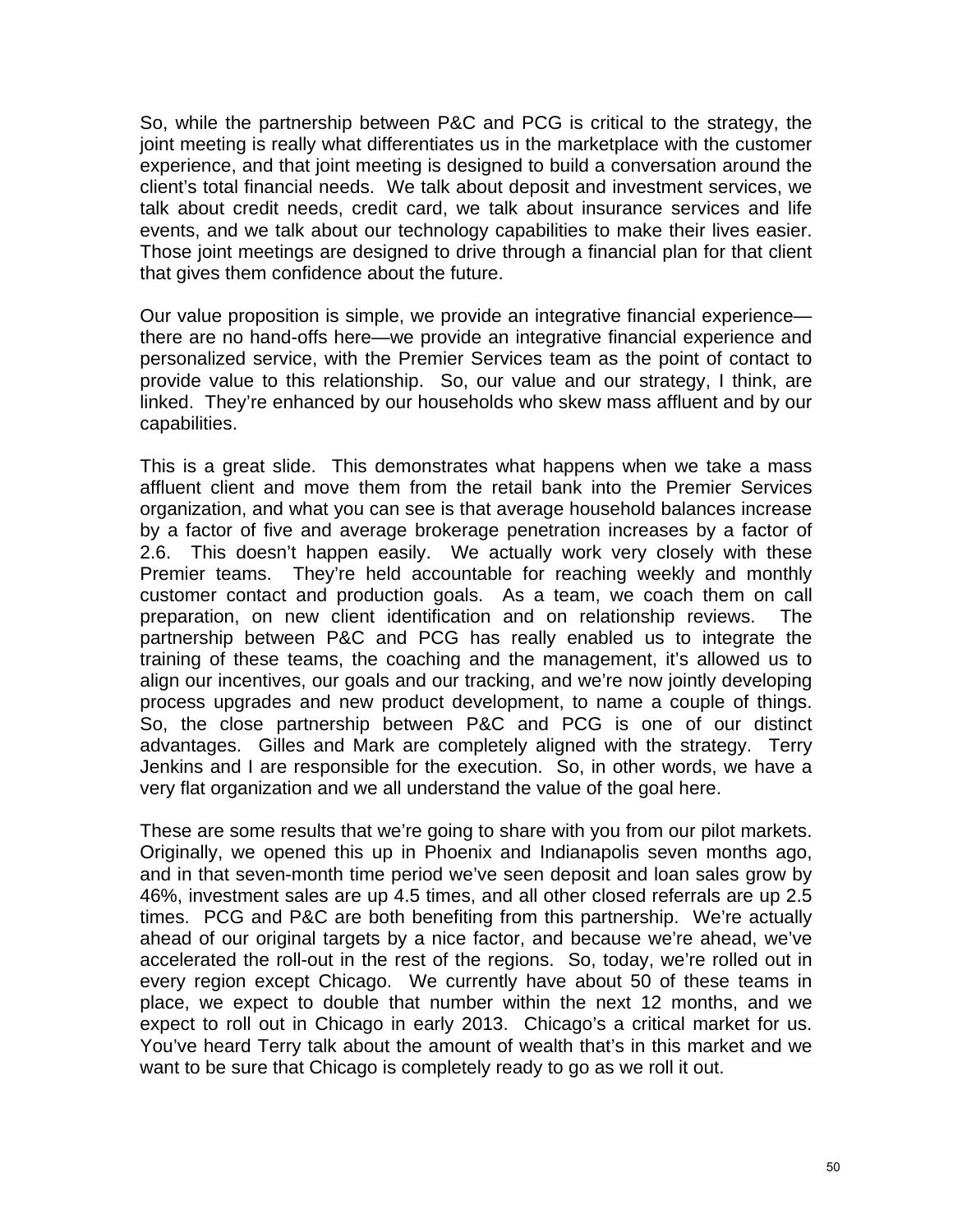The feedback that we're getting from our Premier Services clients is really terrific. I'd love to read these all to you, I won't, but let me give you a couple of key things. They value the partnership approach, they like the single point of contact, and they appreciate talking about and addressing all of their financial needs at once.

So, I'd like to wrap this up. As I've said, we have a strategic approach to managing our mass affluent households' financial services needs. The segment provides a significant revenue opportunity to BMO Harris Bank. It's one that we're strongly positioned to serve, given the markets that we're in and the strong reputation of trust and service that we enjoy with our clients. We've made Premier Services critically important to our success. It has huge visibility. We've flattened the organization structure, we've eliminated the silos between P&C and PCG, and we have full support from the top. Our pilot results and customer feedback, as you saw, are strong and ahead of our original projections. So, we're really excited about this strategy, we see that it's working, we're rolling it out as fast as we can, and that's why we're going to succeed here.

So, with that, I'm going to turn it over to Dave Casper to talk about commercial banking.

# **Dave Casper - EVP Commercial Banking - BMO Financial Group:**

Brad made a good point. So, I want to thank all the people in cyberspace that are listening on the webcast. You have been great and, like me, I love hearing from all of our colleagues, great stories, I have great partners, but I'm dying to talk about our commercial story, which is a good one, and it's just beginning. What I'd like to do is talk about our Commercial Bank, how it's positioned for growth; we'll walk through a little bit of our loan portfolio; we'll break down our commercial segments; and we'll talk a little bit about how we compete and how we win in what you all know is a very, very competitive environment.

So, this slide is a lot like Chris'. As you look at the growth on the right-hand side, let's just level set a little bit, and we've talked about this, but let me remind everybody. In 2009, as we talked about in Tom Milroy's comments, we did really take a fresh look at how we were doing business with our commercial and our investment banking capital market clients in the US. We were looking really for the best alignment of the people and the capital to optimally serve both of these really important segments for us and to get each segment growing on the right path. In the commercial side, we hoped to capitalize, in 2009, on what we saw then on what we thought would be a business-led recovery, and we also sought to take advantage of what was a bit of a disruption in the banking market, and we have done that. By consolidating the US commercial banking business within our P&C unit, we wanted to, and we have, focused on what is an extremely important sector for the entire BMO Financial Group.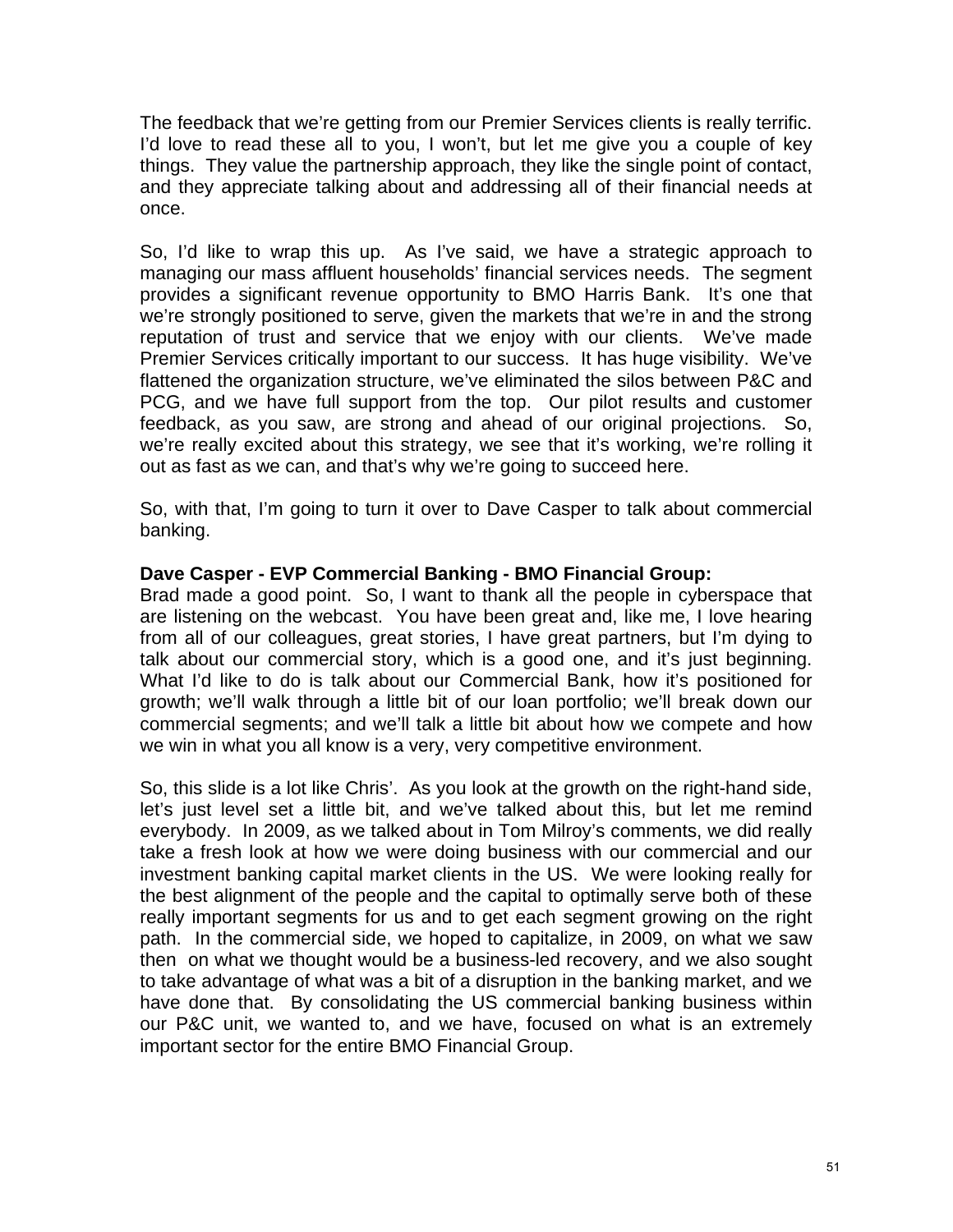Following the acquisition of M&I, we've become the twelfth largest commercial bank, measured by commercial loans, in the US. We now represent about half of the P&C revenues and a significant portion of the US income for BMO. It's been a very significant transformation over these last three years. It's been very significant for our commercial bankers that have been energized and love the fact that we have these two businesses together. It's also been quite noticeable for our customers.

Before leaving the slide, I would just call your attention to the market shares. We have a great market share in Wisconsin in commercial banking, largely due to the great efforts over a long, long period of time by M&I bankers, and as someone that has tried to compete against those bankers, we're delighted that they're now part of this team. In Chicago, we have a very good and growing number three spot, and in Minneapolis, we have a very solid number three spot, and in each of our markets, beyond these three, we have great plans over the next few years to significantly increase that market share.

So, let's take a look at our loan book, and as you look at it—I like to think of this, really, in three chunks. The first chunk is what we call our C&I book. That's about 75%, a little under \$20 billion of loans, and if you looked at this as a clock and you started at twelve and you went clockwise all the way around to nine o'clock, you would see that we have in that entire C&I portfolio about \$20 billion, a very good and diverse group of clients that cover a number of geographies, as well as certain segments. The second portfolio, which is about \$3 billion, is our go-forward real estate business. This is a business we intend to rebuild and grow. Currently, it's about 12% of the book. Lastly, is our run-off portfolio, which is also about \$3 billion. Mark's already commented on this book, so I'll only add that as this runs off, and it will, we plan to replace it with core C&I business, as well as commercial real estate, to the extent the opportunities exist.

The last point on this slide, our credit quality is quite strong, and as you think about our diverse set of clients, I would say in the vast, vast majority of these corporate clients, regardless of size, would have a year-over-year improvement in their earnings and in their capital structure, and that's really good news, it helps our credit metrics, it reduces our loans a little bit as they pay off, but it really positions them quite well for the growth that we expect in the future. We've largely transitioned now in our books to the BMO risk practices and the clients have been largely unaffected by that.

So, this is a lot of detail on this slide, but I really focus on the segments that we're in. On the left-hand side of the business, each one of these segments is run by one of our commercial managers. And I make three points: First, in this combination of M&I and Harris on the commercial side, the real winners in this combination have been the customers of both banks. Each bank's customers now have capabilities that they did not have before. The Harris customers now have a leasing capability that we never had in the US. So, we've, in essence,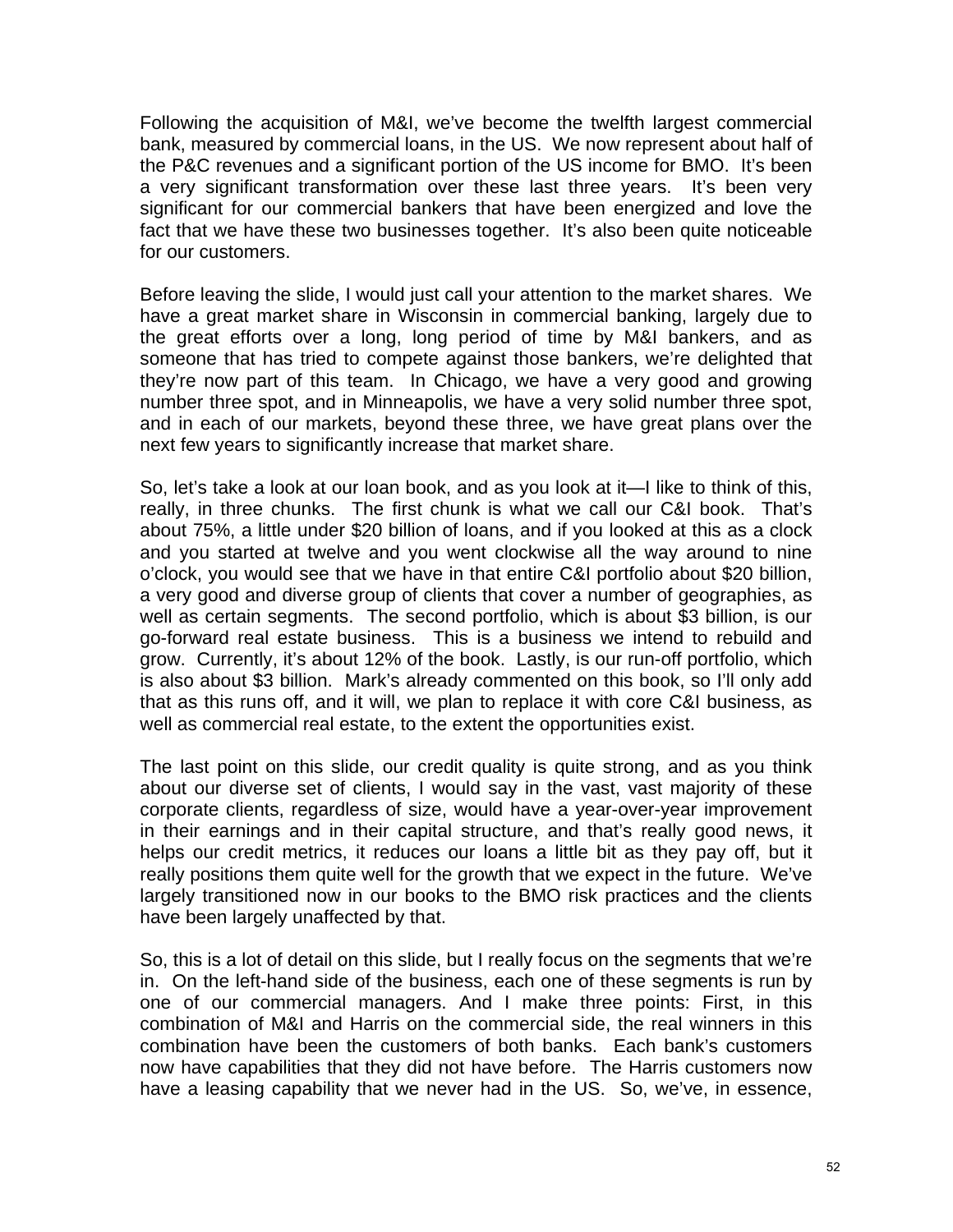been given that business, because many of our customers' lease and have longterm equipment financings, we've been giving that business to others, which we will not do in the future. We also have—as Barry has mentioned, we have a great platform now for retirement services, another business that Harris clients had to go somewhere else if they were going to buy it, and now they have the Premier product. The M&I clients now have access to greater international capabilities. They've got additional sector expertise that was not available to them in the past, they've got additional product expertise, and they have more capital, which is really the only concern that a lot of our M&I clients and the C&I had about M&I, and the day this was announced, that was wiped away. There's countless examples of relationship managers both at the Harris and M&I, now BMO Financial Group, bringing new products, new services, talking about new opportunities that neither one of these bankers could talk to their clients about before. So, great examples of how this will over time be great for our clients, and already has been.

The second point I would make speaks to our approach in this integration. All of you have seen integrations in the past. There isn't a long list of successful integrations and we were going to make sure that ours was. From, literally, a week after these businesses were put together and announced, before it was actually closed, the commercial team sat together in rooms and we built what we thought was a very cohesive and thoughtful strategy as how we were going to market as one team on day one. Each of our leaders of our specialty groups, like our food and consumer, our financial institution group, sat with the leaders of the geographic groups to figure out how they could grow the business, add to the business, augment the business that we already had over the near terms. I was in this commercial management team that gelled early. The view from this group was of sector expertise, specializing and footnoting our expertise in various sectors, coupled with a very strong local presence, which we now have, which Harris didn't have before. That will drive increased market share over time. We were fortunate on the commercial side that there really was very, very little overlap between the two groups in products or geography, and so that eliminated one of the big concerns that you have in any integration. There was no fear on this management team or the people below them that they were going to lose their jobs, because it was a great story for the commercial bank, that we were going to grow this business and there was not the overlap. The commercial team also, you should know, that leads this group is a great combination, almost a 50/50 mix of M&I and Harris. It speaks to really the strong capabilities that both sides had.

Lastly, on this point, the strategy really from day one, and particularly in Wisconsin where it was such a great market, was to make sure that we kept the bankers. That was critical. The M&I culture and how they managed their Wisconsin base was absolutely outstanding and we needed to keep the bankers. If we kept the bankers, we were going to keep the customers, and if we kept the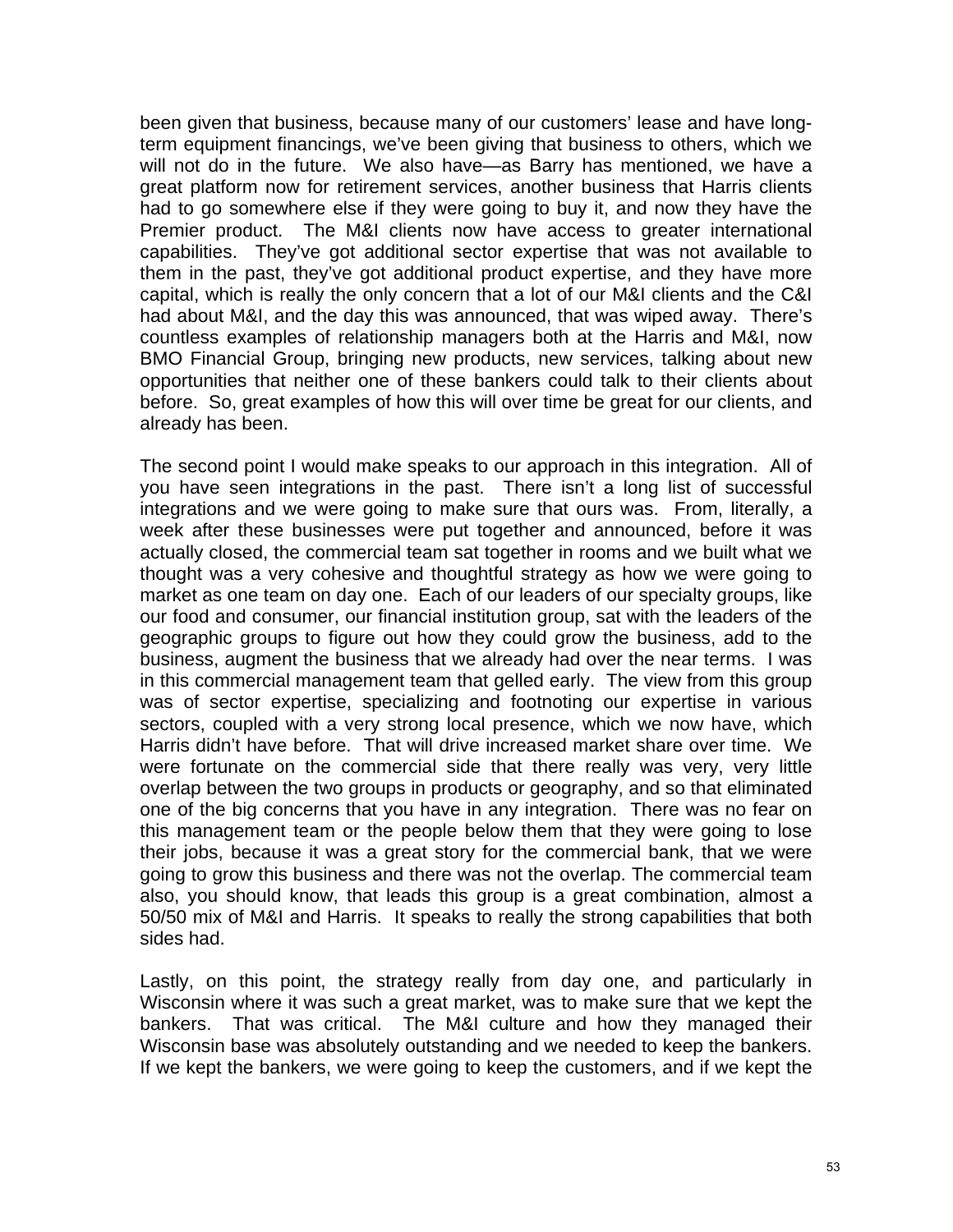bankers and the customers, we could then grow the business. So, we're well past point one and point two and we are on to growing the business.

The last point as you can see under Global Treasury Management, which covers all of the segments, it's a huge product for us. This is a business we're growing and we have a lot more to do there. Our penetration rates are pretty good across our customer base, but with the additional capital that we're spending and with the importance of this product and the platform that we now have together, our penetration rates can and will be better. This is, I think, as all of you know, a very sticky product, and when we lien transactions we're able to get this, and as a combined bank we are liening a lot more transactions. Selling Treasury Management is important and we make it a very important part of all of our relationship managers' compensation plans. By doing that and we're doing more of it and we've already seen some good results here.

So, pulling this all together, on page 96, our team, we think is poised for growth and market share across all of our sectors and across our geographies. We're going to continue to expand nationally. We'll leverage our footprint with our new capabilities and we will prudently, as I said before, rebuild our real estate.

So, this will be a lot of easier if we didn't have any of the people on this page, but we do, and as you can see, we have a very wide variety of competitors and most of them are all quite good—I'll say they're all quite good. When I look at this slide, I'm reminded that one of the competitors on this slide was with me in Wisconsin recently and—as if you guys don't know this—he said to me, "Dave, you should know your bank is every bank's strategic plan in Wisconsin." I laughed and I think I understood that and I think our bankers understood that, but when pressing him, he also acknowledged that that strategic plan of theirs to get all of our customers is not working very well, and it really isn't working very well for any of the banks, because we've been able to keep our employees, and when we keep our employees, we keep our customers.

So, how are we trying to compete? Part of this we talked about, but it is a combination of sector expertise, a mid-market focus, and the local access to knowledge in the Midwest. I believe we've got the right strategy. When we compete against the smaller players, they don't have the sector expertise, but they do have a local presence and they play that up, as they should and as we would, but they don't have the balance sheet strength, they don't have the ability—particularly with the companies we're spending most of our time with, companies that are growing and want to grow, they don't have the sector expertise, they don't have the balance sheet often times to grow with them to the next level, and that's where we do our best. The largest players, all of them are good and all of them have good market shares. We now stress the local knowledge because we have more feet on the ground in many more markets, but we also use our sector expertise here, and clients like both, they like having local presence, they like having people that know the sector, regardless of where they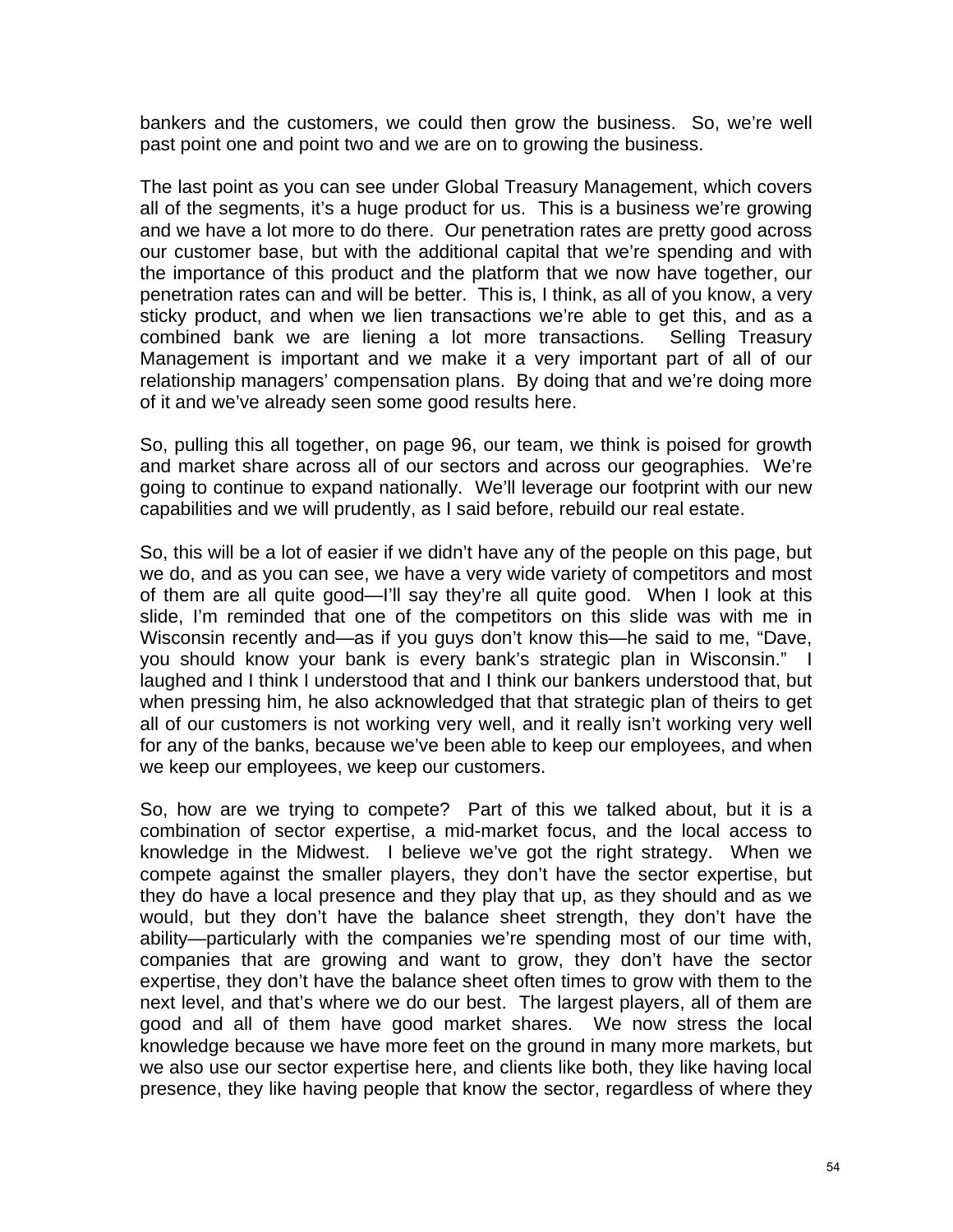are. By putting these together and focusing on the mid-market, mid-cap size of companies, I think we do this a lot better than some of the bigger companies that have local presence or they have sector expertise, sometimes they have both, but they don't take it down to the level of the market that we are.

Lastly, we do have, particularly with some of our businesses, in corporate finance and our leasing business and our dealer finance business, we do compete against some of the non-bank specialists, but we compete well against those. A good example would be how we developed our dealer finance, our floor planning business, which two years ago we were not even in in the US. Frank's business had built a wonderful business in Canada and we brought it down into North America, capitalizing on the knowledge we had before, and we did it at a time when a lot of the captives were getting out of the business and the weaker dealers had already gotten out. So, we came in, a fresh look, and we built that up.

In every meeting that we have with our clients, and with our prospective clients, we try to stress ideas and solutions that will grow the value of the client's enterprise over time. We stress the long-term nature of our commitment to this business, the fact that we have been in commercial banking for almost 200 years, and that impresses clients and that impresses customer prospects. Whether a client is \$20 million and wants to grow to \$200 or 500 million, or wants to grow to \$5 billion, our bankers, in conjunction with Terry's bankers on the investment banking side, are trained to put themselves in the customer's shoes and bring products to help that vision happen.

You're looking at our newly designed commercial website. This is a shameful promotion for this. This website shares industry data, has various insights from experts throughout the bank, and some great customer stories. You'll see this on our website. You'll also see—I notice a whole bunch of you have iPads and you'll see—in the Wall Street Journal version of the iPad you'll see our digital ad. So, I thank Doug for making that happen, and he also does that in our investment banking. And they are great success stories. I would encourage you to check them out, it's a good thing to do on the plane, and anybody else's other than our Investor Conference, and there really are some good stories. My favorite is the red/gold story, which tells the story of how the bank, in a tough time for the client, stayed with them, and it's—I don't want to cry, so I'll let it go. The point is, though, we're getting our story out, we're getting it out all over the place, to our customers and to our potential customers, and the strategy's working. Our commercial loans are up over 16% these are our C&I loans, over 16% on an annualized basis, and all of our markets have very good pipelines as we move into the tail end of this year.

On the right-hand side of the slide, you'll see our trademark red frame. This is the ad campaign that we really developed in 2009, as we were putting these businesses together, and as you recall, it was a difficult time for the economy,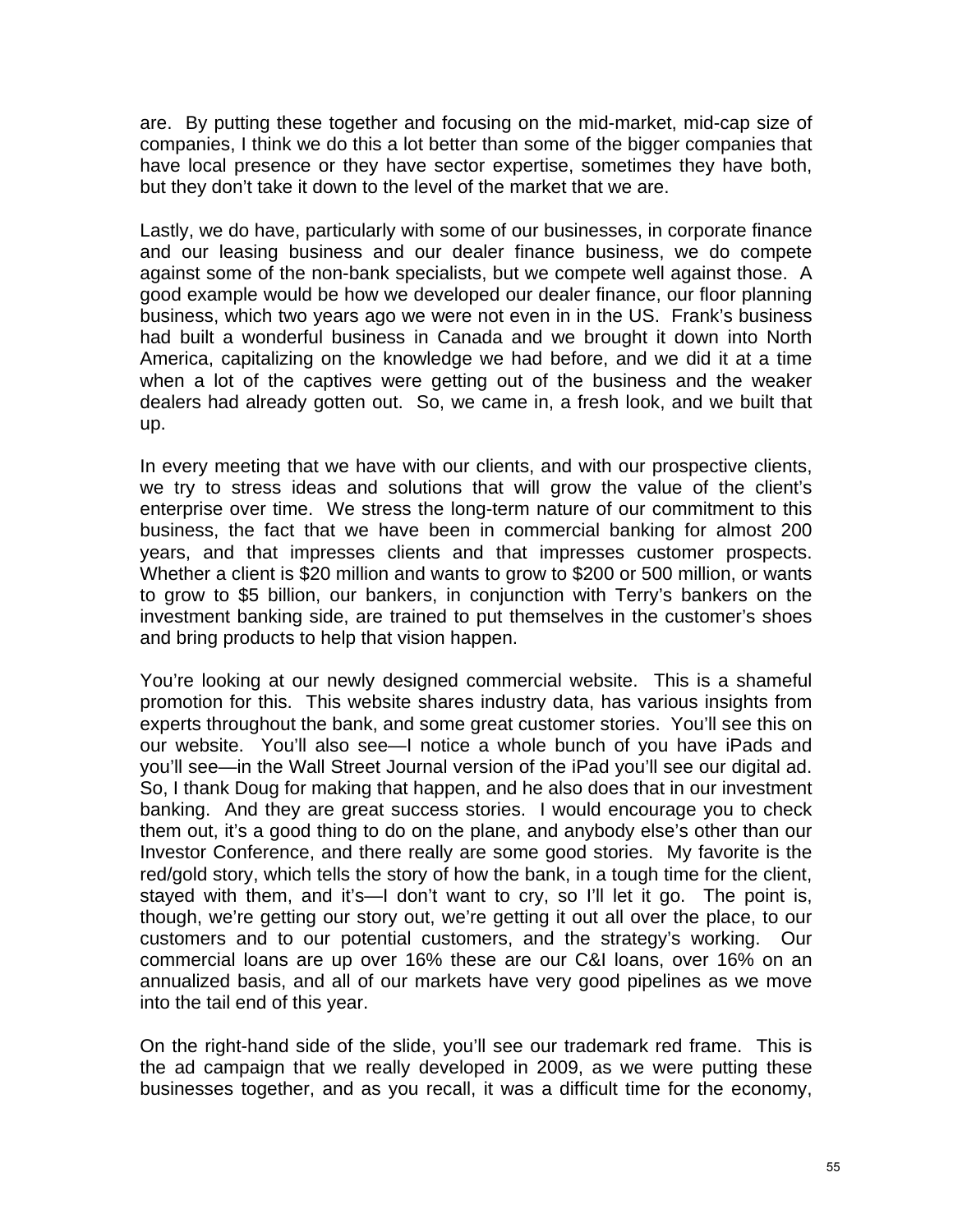with our customers, and we were really trying to get people to recognize that there were going to be better days ahead and we were going to be there for them, and the idea was if they can envision the growth, if they could see past what happened in 2008 and into 2009, if they could see past that, we could help make it happen. The message was really intended to let our corporate relationships and prospects know that we were invested in their success. So, it wasn't about us. It was about them and growing that business over time.

So, the red frame has taken on a bit of life of its own, internally with our teams, as well. The plans our management team has put forth form the basis of this slide and really the framework of our strategy. The operating model that we discussed, the paths to growth that we outlined, and the redoubling of our efforts in Treasury Management, all came from commercial banking, the management team, which is both banks together. They developed a plan and they're now implementing it.

In one of our early planning sessions, early on, actually before the two banks got together, it was a fairly contentious meeting, as we were talking about how we could go to market, and everybody had a view—and that's the beauty of our team, everybody's got a plan, everybody's got a view, but we were trying to pull it together, and one of our M&I colleagues was great—I'm getting to the story on the red frame—she stopped everybody—there was a little bit of a fight and she held this thing up and—well, she said, "Gall darn it, if our clients can see, if we can see it, we can make this happen," and I think that has been the battle cry of what we're trying to do with the entire commercial banking group. I'm confident because our troops are confident that we can significantly grow our commercial banking business and be an increasingly, even more relevant part of the US income for BMO.

So, thank you. We are going to turn it back to Mark to take questions, I believe.

#### **Mark Furlong - President and CEO, BMO Harris Bank, N.A. - BMO Financial Group:**

Yes, we have microphones on both sides, like earlier. I guess there are questions on like Gilles' section. Hands were going up before the microphones got there. We were clearer than they were, though, right, of course.

# **Rob Sedran:**

Brad, I just want to take you back to the mental math—oh, sorry, it's Rob Sedran from CIBC—your mental math slide where you kind of went through—I think you said assume an average of 400,000 assets, assume about 70% of that business you get. I'm curious to know, of the 36 odd thousand that you already have, how those numbers would compare. Then, in terms of sizing the market, you gave us the asset potential. Is there a rule of thumb we can use in terms of the revenue potential from that kind of a move?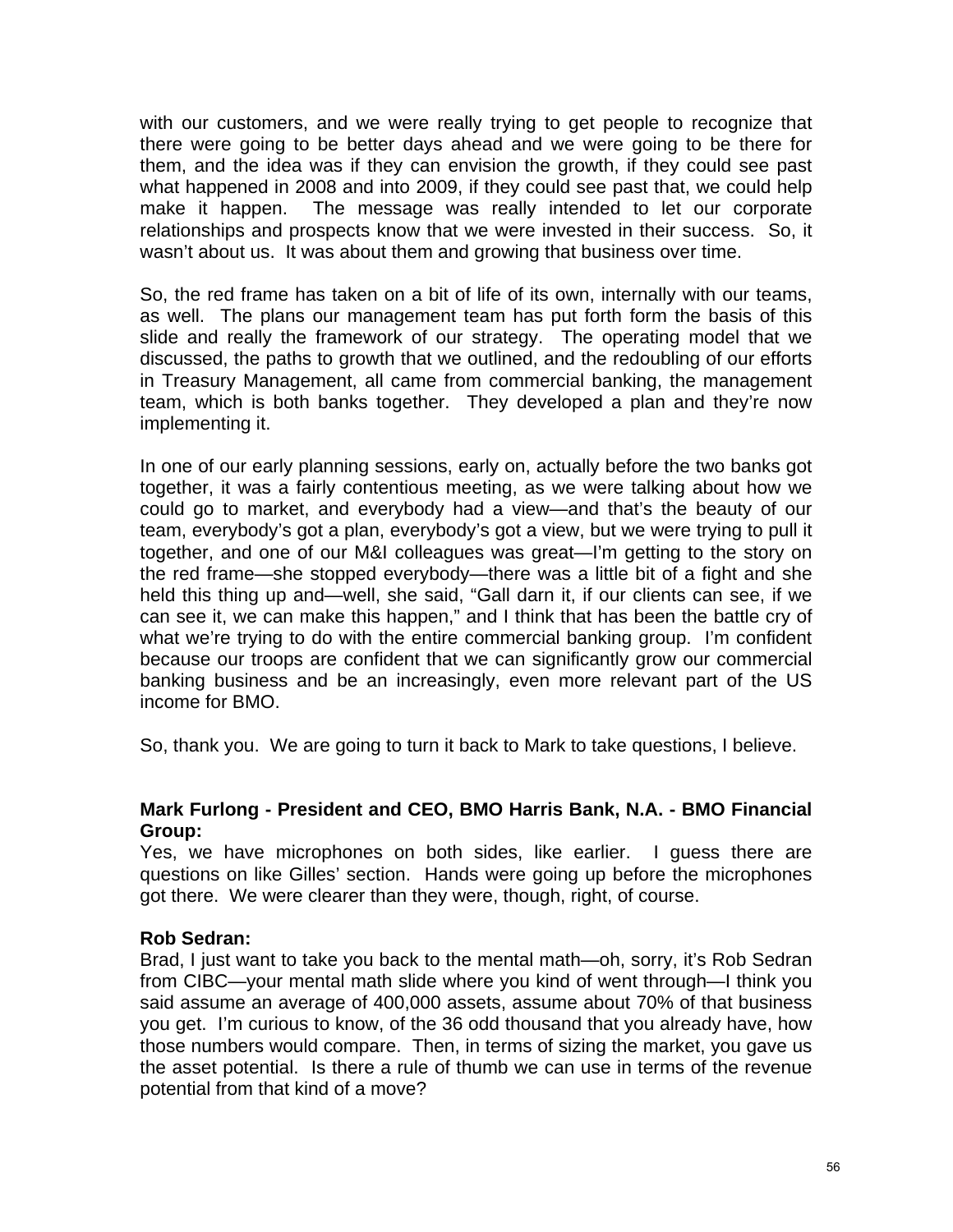# **Brad Chapin - EVP Personal & Business Banking - BMO Financial Group:**

Well, the reason we chose to talk about the 200,000 clients is because that's where the bulk of the incremental profit exists, because those are the people that do the least amount with us right now. However, when we convert some of the 36,000, which we have been doing, to more full relationships, we clearly increase the profitability on those relationships, and we actually track profitability within the bank by even finer segments than we shared with you today. I can tell you of the 200 and the 36, we've actually augmented about 2,500 of those relationships in this fiscal year. So, there is profit in the 36,000, but it's not nearly the amount of incremental lift we get in the 200.

I'm sorry, what was the second …

# **Rob Sedran:**

I was curious how the—well, first, how the profile of the ones you already have compare to those average numbers that you threw out there to assume is the potential?

# **Brad Chapin - EVP Personal & Business Banking - BMO Financial Group:**

Okay. The average Premier banking client—so those are the ones that are now in Premier, they're being handled by a Premier team, there are about 5,600 of them, as I mentioned—they have over \$500,000 of investments with us. We have about six core products that we've sold on average into each of those households, about nine cross-sells, a 39% penetration in card versus the 16 that Mark had talked about in the overall portfolio. I think about 47% of them are borrowers. We've got lots of statistics on that. So, the bottom line is we are able to increase the relationship with them across the board.

# **Mark Furlong - President and CEO, BMO Harris Bank, N.A. - BMO Financial Group:**

The short answer to that is that, separately, for both PCG and P&C, it's tens of millions of dollars in annual revenue, so it's a big target. So, is Brad focused on it? You bet.

# **Rob Sedran:**

And how much of the associated costs would be variable versus fixed? Like, what's the incremental cost impact of on-boarding some of these clients? How should we think about the expense side?

# **Brad Chapin - EVP Personal & Business Banking - BMO Financial Group:**

I can take you through some of the numbers on the salaries, although I need to look at Tom and make sure that's something I can talk about here.

# **Tom Flynn - EVP & CFO - BMO Financial Group:**

That's fine.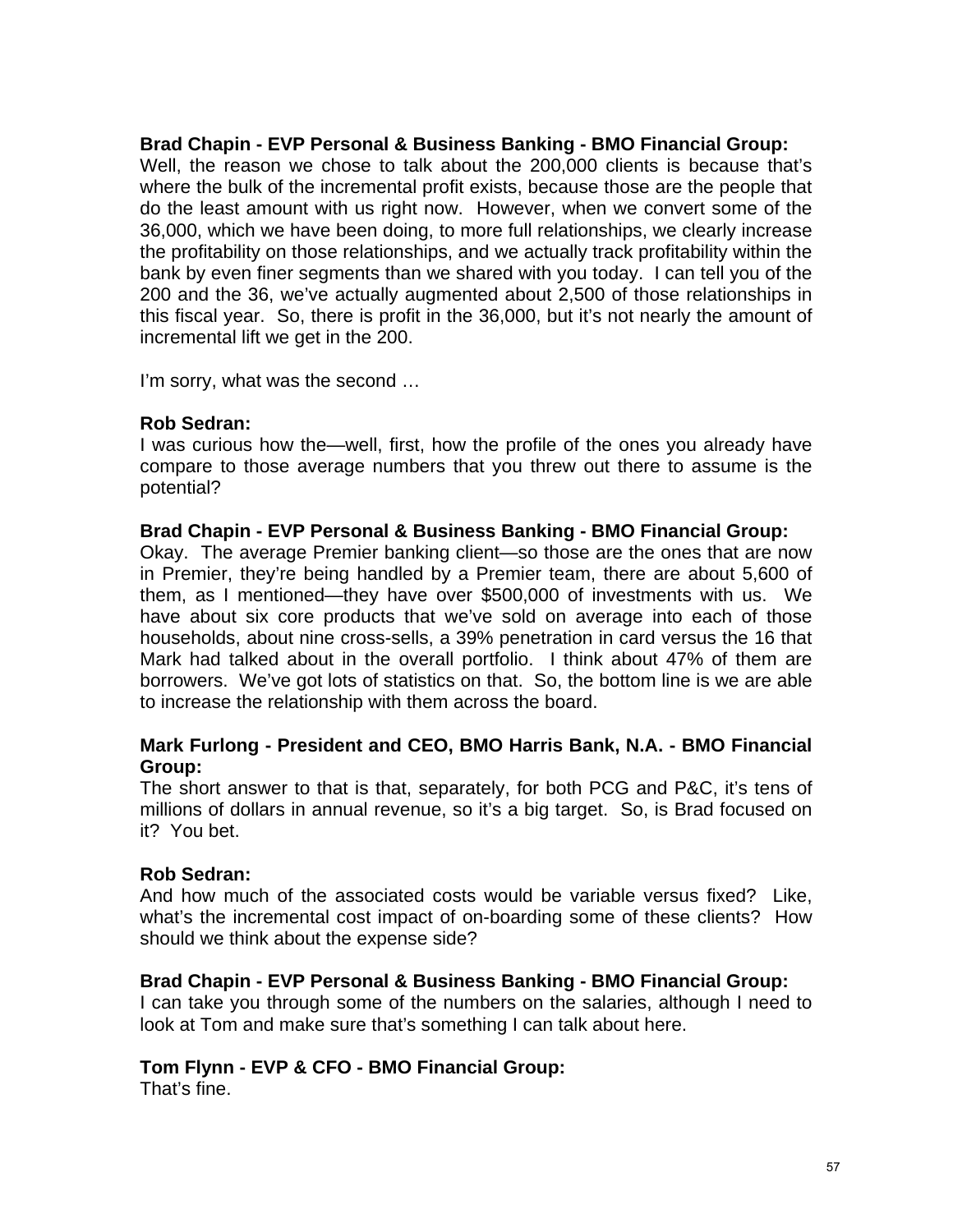# **Brad Chapin - EVP Personal & Business Banking - BMO Financial Group:**

Okay. So, the incremental cost of a Premier banker, remember, I'm going to put a caveat around this, we're seven months into this new engineered program, so these numbers will change over time. The last 15 Premier bankers that we hired came to us at about a \$60,000 base salary versus about a \$40,000 base salary of a personal banker. That's actually down from where we used to be. That was part of the re-engineering. Because a big part of this—as we balanced the new dollars coming in with the expenses going out, we wanted to make sure we had that equation right, and so one of the changes that our re-engineering resulted in was to use more of our top-end personal bankers, and retrain them or give them augmented training to make them Premier bankers…as opposed to going out into the market and hiring at higher salary levels. That's, I think, an example of what you're looking for.

# **Mark Furlong - President and CEO, BMO Harris Bank, N.A. - BMO Financial Group:**

The magic of this—and it's just hard work, but the magic is when we hire financial advisors, because they have customers who need expertise that can't be provided for in the P&C group, the ramp-up is very quick, because we have the customer already, so they have a comfort level with us. Instead of requiring Terry's team to go out and cold call all over the country, or all over their markets, instead, they get to use the existing customer base we have and ramp up, and they're breakeven period is cut dramatically. We don't do it for that, but why we do is because we have a customer that has unfulfilled needs and our job is to provide them the capability to fulfill those needs, and it ties right into the customer piece that Chris talked about, which is try and deliver great service to your customers. They don't go out to sell the service, they go out to explain the capabilities that we have and the capabilities sell themselves without them having to turn on the sales engine.

# **Male Speaker (company rep):**

Brad, just one point on the Wealth Management side of that equation. Your revenues in the FA book for these assets are probably averaging about 1% and your variable costs are in around 45%, which is kind of a nice margin there. So, if you go back to Brad's math, it gives you some of the upside in this initiative.

# **Chris Buonafede:**

Chris Buonafede, from Hutchin Hill Capital. I have a couple of questions. It seems like there's a lot of momentum on the loan side, if you take out the run-off book. You've got C&I growing. You've got CRE that's turning around and starting to grow. Auto is growing and card looks like it's a pretty big opportunity in terms of growth off of the base that it's at. How should we think about that in terms of ability to grow net interest income and defend net interest margin as we go forward, given now we're seeing a potential acceleration of loan growth?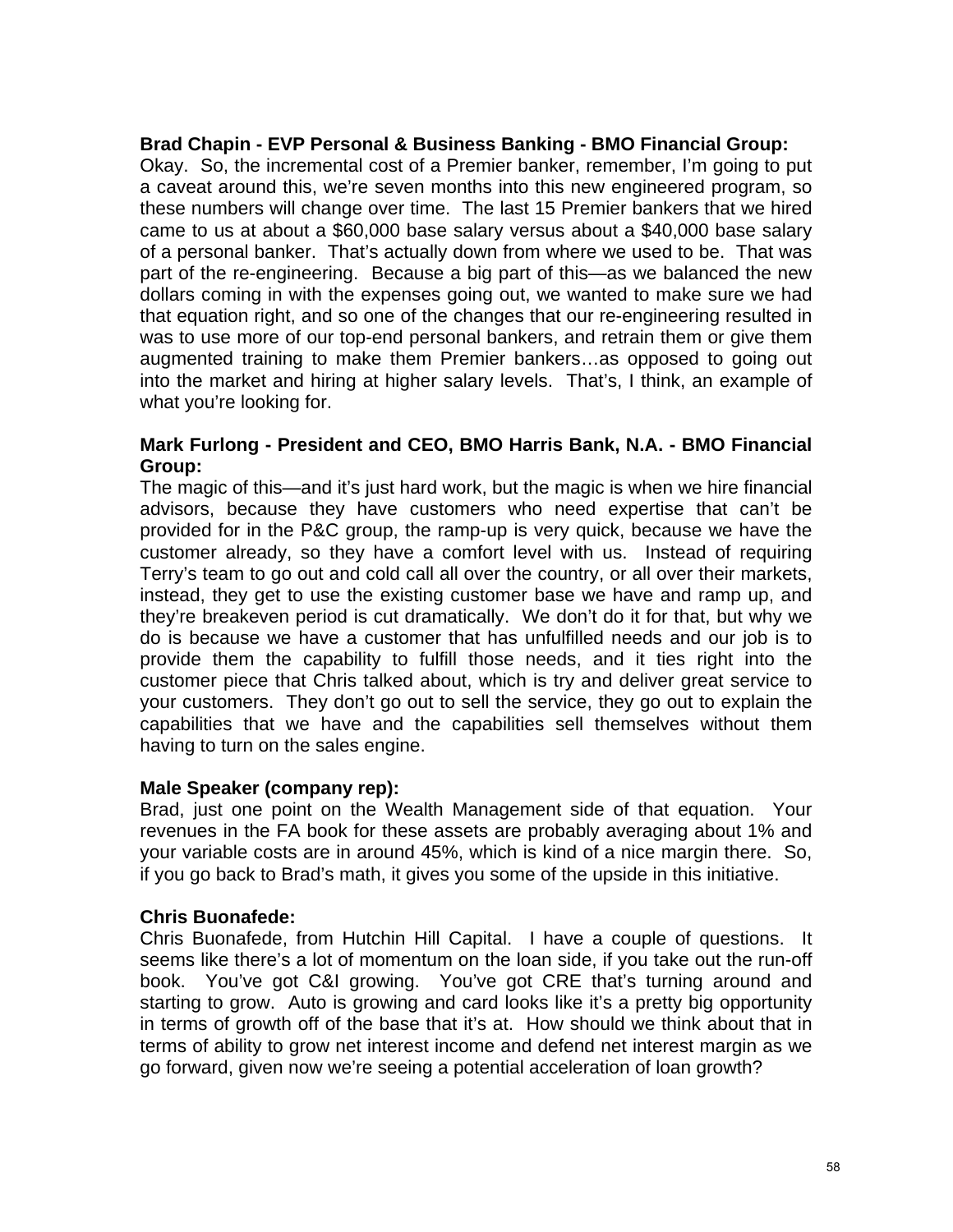# **Mark Furlong - President and CEO, BMO Harris Bank, N.A. - BMO Financial Group:**

Yes. So, the perspective I think in the near term, what we'll see is an acceleration in the run-off portfolio. I mean, it's been running off kind of in that 20/25% range, and I would say I think that's not unreasonable to think about that for the next, I don't know, maybe 12 to 24 months. I mean, it's sort of a guess, but that's the experience we've had. So, that will wash out a little bit of the growth, but in the core portfolios, we'll continue to see pretty robust growth.

Also, I wouldn't say that what's in the run-off portfolio is necessarily higher spread. There might be small pieces of it in there. So, the pressure that you'll see on margin, I think would be more related to the current environment we're in as opposed to any remixing of assets, per se. I mean, it's just a pretty competitive environment, as Dave spoke about, on the commercial side, and you'll probably see the same on the consumer side. The pressure on the margin is more downward than upward and we won't see that lift in the margin you get until we see upwardly rising rates and the ability to reprice deposits with a lag, and the normal things you see in that environment, and, I mean, I think that just takes a little bit of time before we get there.

# **Chris Buonafede:**

Can we see net interest income growth given that you are getting loan growth and you are getting actually, a decent amount of C&I growth and card and auto. You've also got on the fee side, mortgages are strong, you've absorbed all of Durbin, and then when I think about the expense side, with the conversion coming, we should get some relief there. So, when I think about it, there's actually the three pieces, I think, fees are probably relatively good near term, expenses are probably flat to down, and net interest income in dollars, it seems like it might have the potential to grow and offset the spread compression you might see because of the environment.

# **Mark Furlong - President and CEO, BMO Harris Bank, N.A. - BMO Financial Group:**

I feel like we're in a plan review right now and all the people that are in the plan review are critics, and right here in the front row. They're actually colleagues, but they're critics in that review. Well, I think, you know, that's a fair way to look at it. I think in the near term, we won't grow the loan portfolio a lot in the near term, the core piece is going to grow, but the run-off portfolio is going to mask a little bit of that and our job is to make sure we highlight it well enough so everybody understands what's going on. So, if you said bet the next quarter or two, which isn't our bet, then I think it could be flat. If you said bet the next four to six quarters, I think you'd get a different answer.

# **John Reucassel:**

John Reucassel. This question is for Mark. A couple of things. First, in the past when you've talked about tuck-in acquisitions, there's been this unrealistic view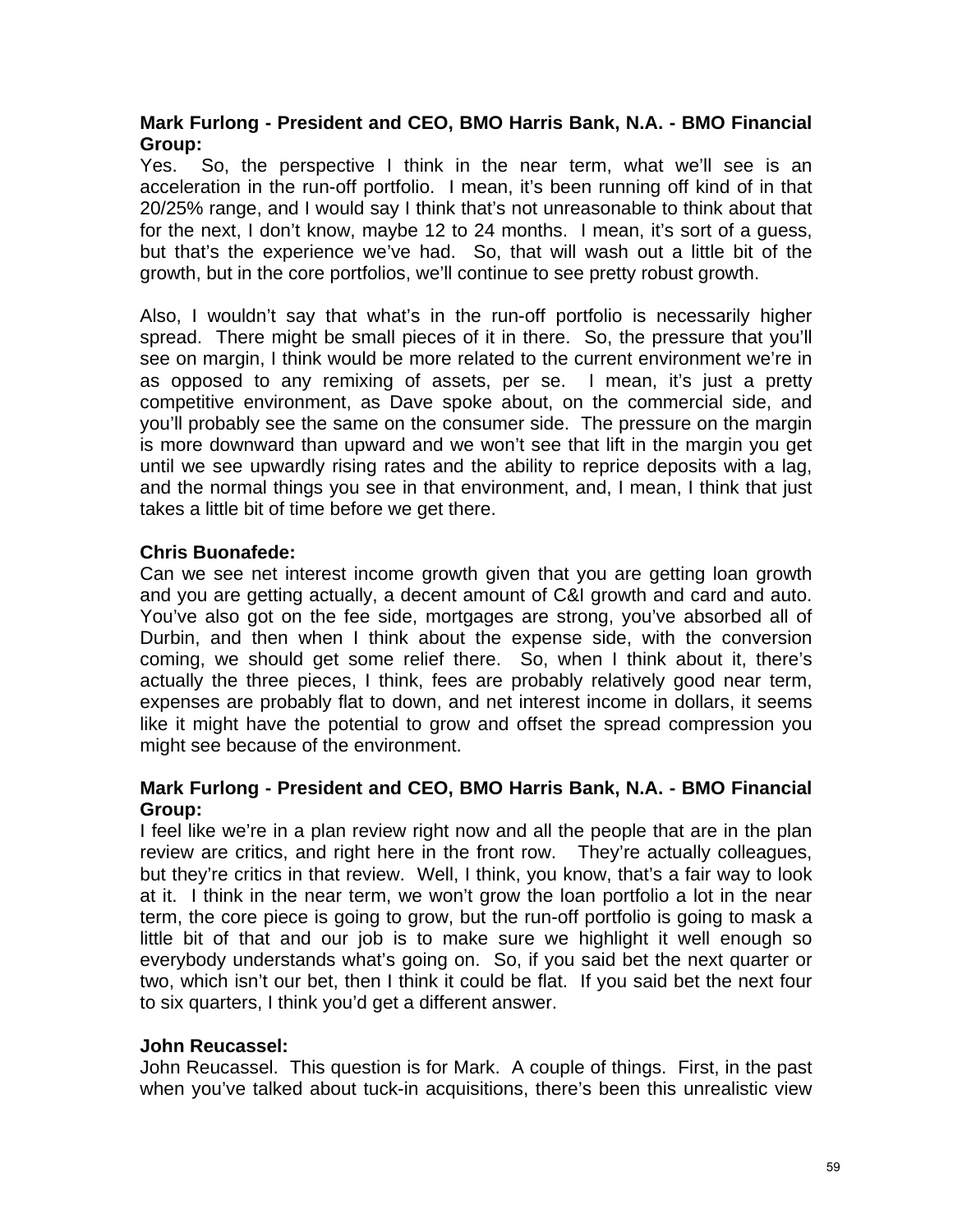of what these smaller banks want to sell for and what people are willing to pay for it. Has that gap narrowed at all or is there still quite a big gap between, you know, when you look at target valuations?

# **Mark Furlong - President and CEO, BMO Harris Bank, N.A. - BMO Financial Group:**

You know, I am probably a little stale on that piece. What I know is we've had inbound interest, but I don't think that I can tell. Everything in the market I see you see, but I'm probably a little stale on the pricing. We've been focused, of course, on the other issue, which is put the team together and integrate well. Evidence in the market would say that there's more rationalization right now. So, for a seller, you know if you sell, you don't buy, right, and that banks, except for the state of Texas, everybody else has a little more reasonability in their expectation.

# **John Reucassel:**

Okay. Dave did touch on this, but one of your peers or competitors in Wisconsin has been quite vocal about their ability to pick up the best M&I bankers, and it doesn't sound like that's the case, but could you talk about the competition for talent in Wisconsin and is it driving up some of the costs there, have you been losing people that you didn't want, or how does that all work?

# **Mark Furlong - President and CEO, BMO Harris Bank, N.A. - BMO Financial Group:**

I think you said, Dave, right?

# **Dave Casper - EVP Commercial Banking - BMO Financial Group:**

On the commercial side It's two things: Number one, we have lost no one on the commercial side in the commercial management team, we have lost no one of anybody that reports to any of those commercial banking management teams, and we've lost a couple—and I mean a couple of people that I would have liked to have kept, but we didn't have the spot and we were not able to, but there is no mass exodus. We talked about this, John. You do not have to go much further than a hundred yards from this building to look at what happens when a big bank buys another bank and what you worry about, and what I worried about on the commercial side was losing the people. There's a lot of case studies where you do lose a lot of people. We haven't had that. So, as far as the competition, we made sure that our employees stayed. It wasn't just pay, but they wanted to make sure that they were still going to be able to service the clients they wanted to and do it the way they could, and the clients wanted to make sure that the bankers that dealt with them in the past and understood them the best and knew how to support them in good times and bad stayed, and because of that we've been extremely happy with our turnover. Now, does that answer your question?

# **Mark Furlong - President and CEO, BMO Harris Bank, N.A. - BMO Financial Group:**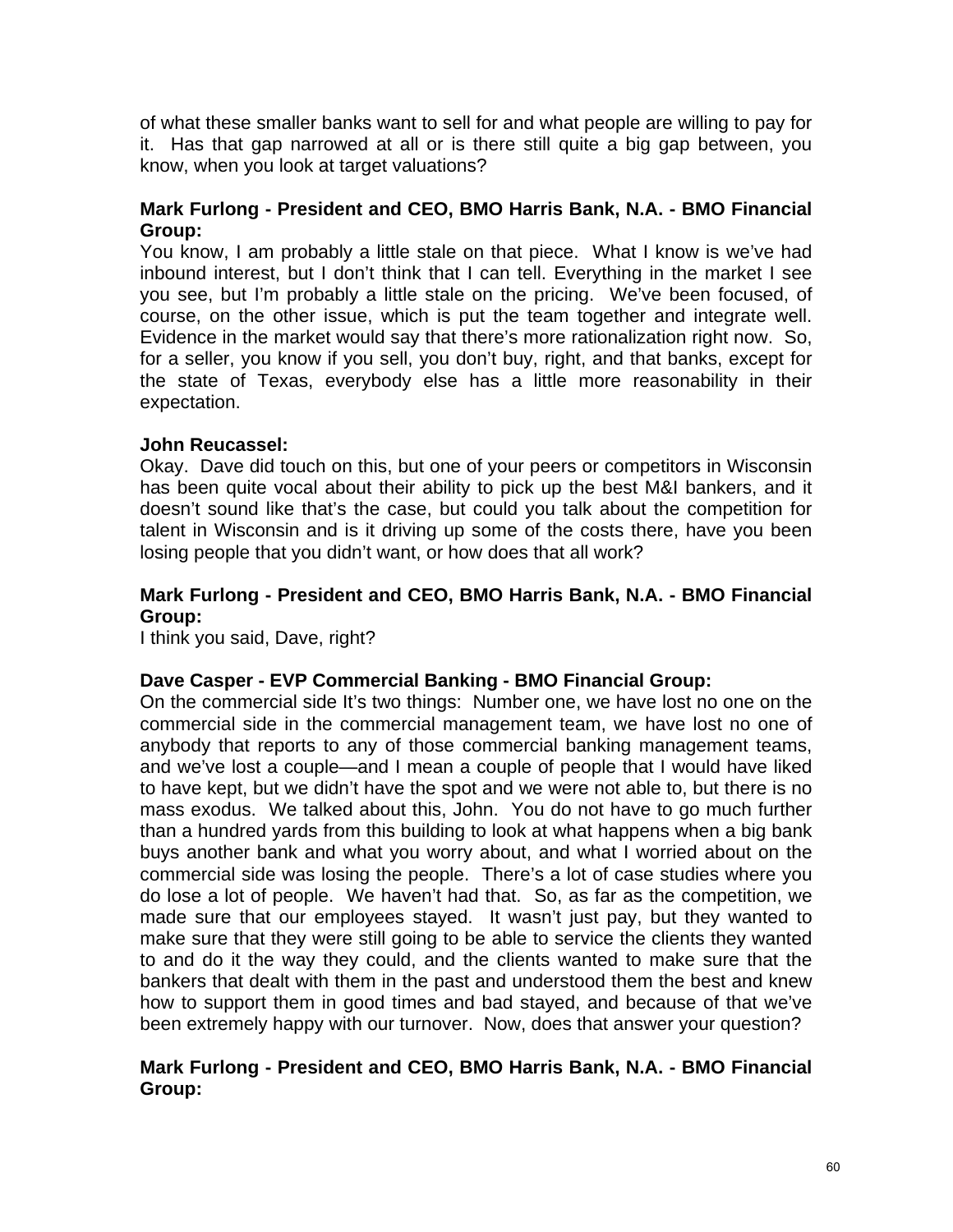I'd just add, from an internal perspective, we're at normalized levels, not getting there, we've been at normalized levels. As Bill mentioned when he opened up, we did an employee survey for the whole organization, 82% participated in that. The results between the two former franchises almost identical, every category, all the way through; in fact, in areas of employee engagement, we went up in every category. That said, we have an integration that's in process, so there'll necessarily be some implications out to the branches that'll get consolidated. I am confident that you will see that peer, or some other folks in the community say they've hired all these folks. Well, there wasn't a job for everybody in identical duplicative roles. So, as Dave said, we watched this really, really tightly, both in an incredible amount of detail market by market to make sure we understand it both in Chris and Brad's business, as well as in Dave's business, and we haven't seen the prolific numbers you see in the market. That said, I hope, these are good people—I hope when we get through the consolidation of operations, they, too, find good opportunities and some will be at peers.

# **Peter Routledge:**

Hi, Peter Routledge, National Bank Financial. It sounds like, particularly on the personal banking and the mass affluent side, you're trying to implement the M&I sales closer onto the Harris network. The first question is do I have that fair? The second question would be how did customer penetration in the M&I network, how does it or how did it differ from Harris? In M&I, we're you deeper particularly in the mass affluent, were you deeper penetrated into those customers on the M&I side as opposed to the Harris side, and just maybe talk about the differences, as well, and sales culture.

# **Chris McComish - EVP Personal & Business Banking - BMO Financial Group:**

Actually, there's some blend of both that's going on, but in actuality, Peter, it goes back to the slide on the Net Promoter Score process and the customer experience process that we've built, that is actually the BMO and BMO Harris sales process, sales culture that's in the organization. We've certainly take in a lot of what we've learned with M&I. I touched on it. You see a customer base that looks very similar in both organizations, both skewed towards the mass affluent, fairly deep customer relationships. If you look at depository relationships with numbers of products, low attrition, and going into it with generally positive opinions of the provider, we're integrating our sales process into our customer experience work. So, the proactive outreach that we're doing on a daily/weekly/monthly basis between our employees in the branches or in the call centers or online in our customer base is consistent throughout the organization. We've had our teams together working on that. We have the same play book that we're operating under, and for the most part it's a combination of the legacy Harris and the BMO sales process, sales culture, with some influence over M&I. Things like credit card penetration, Mark touched on it, would have been greater in the legacy M&I footprint. They had a card that they were selling. We had a white-label relationship through MBNA, then BofA—talking about "we"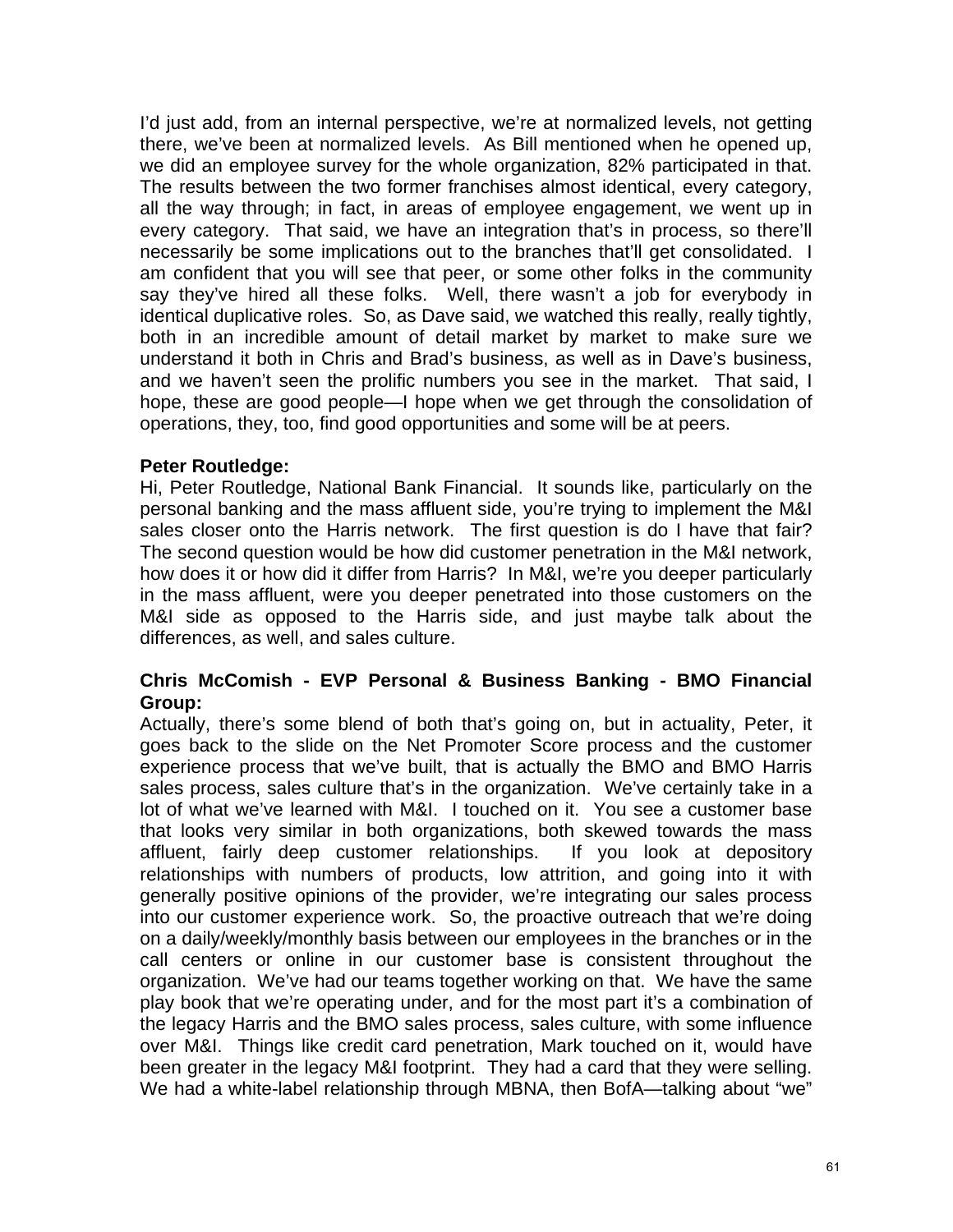being the legacy Harris business. So, that's the type of product that was introduced in the fall. We went from a standing start of zero cards per month per branch and we're up to about five right now, and that would look very similar to organizations that have an equal size footprint, and that sales productivity would look very similar.

# **Peter Routledge:**

On the mass affluent side, were you deeper penetrated into the M&I customer base than the Harris customer base?

# **Brad Chapin - EVP Personal & Business Banking - BMO Financial Group:**

Actually, it's pretty interesting how similar the two organizations were, and I think within a percent or two, both customer bases skewed in that direction. If you look at things like, you know, share of wallet and core product sales per relationship, you'll see very similar results. So, it's ironic how closely these two organizations actually were from the mass affluent penetration.

# **Chris McComish - EVP Personal & Business Banking - BMO Financial Group:**

I would say, though, that the Premier model was a legacy M&I model that we brought into the organization. The focus on the legacy Harris business, Terry touched on it earlier, was much more focused on the mass affluent—I'm sorry, on the affluent market. So, when we were in Hinsdale, we talked about the integrated branch work and the referrals of really affluent customers, those customers above \$1 million, and the teaming that was going on there—we have an FA, financial advisor footprint in the branch network, but the teaming that was going on, it looked much more like a referral and a hand-off versus a team that's working together, that we're defining in the Premier model. So, that model was very much brought to the company from the legacy M&I organization. The team worked to perfect that, you know beginning really the summer of last year, and then rolled out, as we over the past talked about, into the market place.

# **Peter Routledge:**

Thanks.

# **Charles Nabhan:**

Charles Nabhan, Stifel Nicolaus. We've heard from some of your US peers over the past couple of quarters that—this question is for Dave, by the way—that they've seen a hesitation on the part of some of their middle-market customers to follow through with their capital expenditures. It seems that they have the plans in place, but there's a hesitation. That said, my question is are you hearing consistent commentary within your middle-market client base, and also what are you seeing for utilization rates across your footprint?

# **Dave Casper - EVP Commercial Banking - BMO Financial Group:**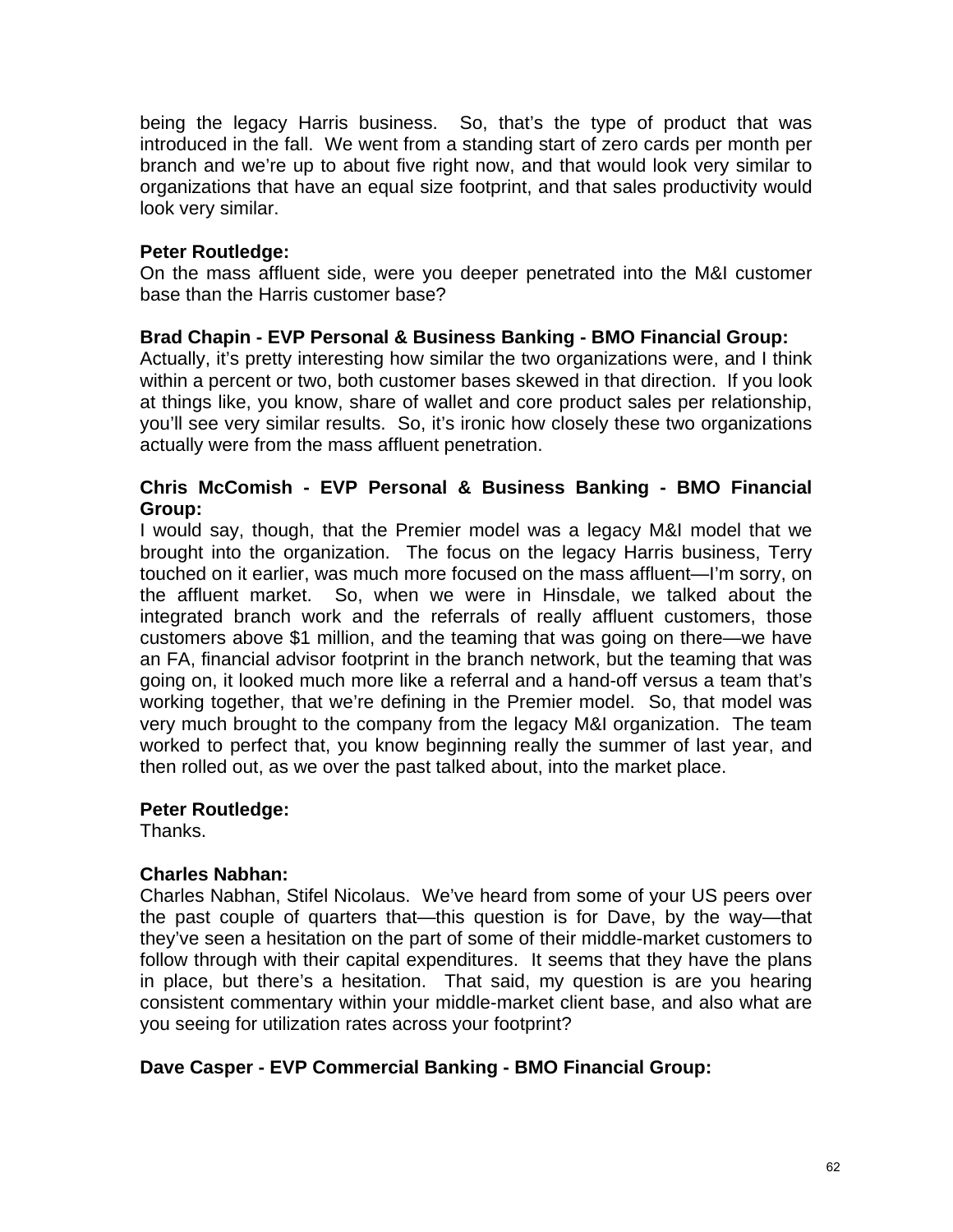So, Charles, to the first question, yes, we definitely hear that. We have about 5,000 customers in the commercial market and there's certainly some hesitation. I would say two things, less than there was a year ago, more confidence, and in many cases it's actually more about investing in capital equipment as it is more people. So, I would say the pendulum is moving a little bit more to optimism and it is going to, and has already started to, take hold in some equipment financing, which, by the way, is actually pretty good for us because, as I mentioned before, we're building up our equipment finance lease business.

The story of utilization rates is also actually pretty similar across both M&I and Harris, as we look at it. They've picked up a little bit. The good news/bad news of that is we have been very successful in some segments of, you know, getting ready for the future, so we are increasing the denominator, we're bringing a lot of clients on where we're putting some commitments out, but they're not using any of it, so that's offsetting some actual uptick in some of our commercial markets, where we've gone from maybe 40/45, up a little higher than that. Each one of sectors is a little different because of how we go after market, but in our core commercial market, I'd say we've gone up a tick or two despite having put more on the denominator. Does that help?

# **Charles Nabhan:**

Yes, very helpful. If I could ask a slightly different question, and I apologize if you touched on this, as well. I realize over the past few quarters FDIC acquisition, the flow of failures has slowed down. Are you still seeing opportunities for FDIC acquisitions and, I guess, are you even interested in that avenue?

# **Mark Furlong - President and CEO, BMO Harris Bank, N.A. - BMO Financial Group:**

Yes, we have an acquisition team that looks at them. You're right, there isn't a lot out there now. They have a couple of weaker organizations in our markets that they've looked at, but, you're right, the flow is very different. And not to be confused, priority number one, a first-class execution on the integration, right, but there is a group looking at them. There just isn't as much out there now as there was a couple of years ago.

# **Gabriel Dechaine:**

Yes, Gabriel Dechaine from Credit Suisse. Just on the earnings targets, between, you know, the P&C bank now and the Wealth, you're bumping up against 700 million of earnings. The synergy target that you're upping to 400 million, about 300 after tax, I guess, and you're already pretty much at your billion dollar target, you know, why is it a three-year target? Is it really like a situation where the core earnings are staying flat because of the environment? What am I missing in the equation? The other one is on the branch expansion. I see that you've got 24 branches that are being consolidated. Is there a gross add number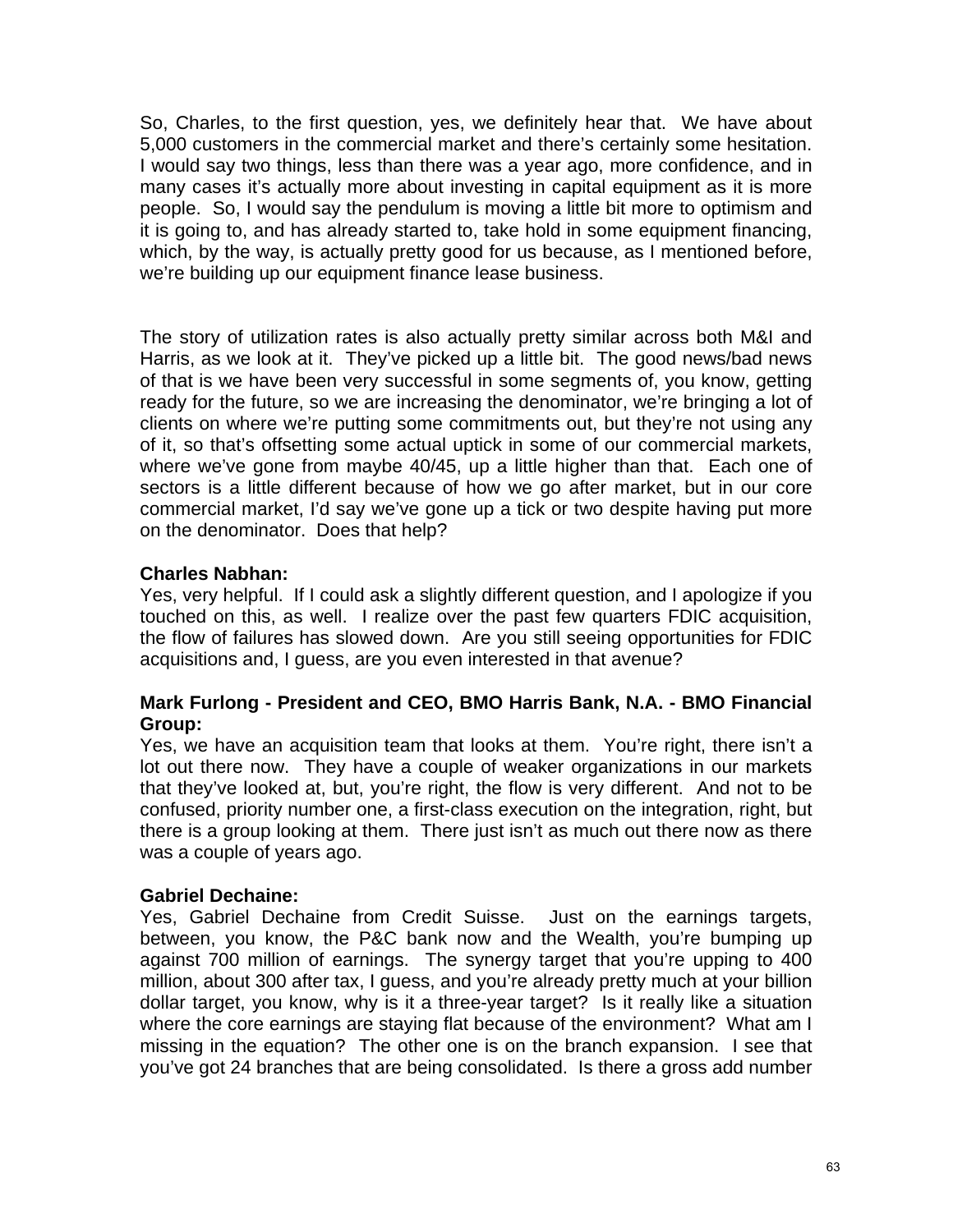that you can throw out there in, like, Minneapolis, or wherever else? I'll stop there for now.

# **Mark Furlong - President and CEO, BMO Harris Bank, N.A. - BMO Financial Group:**

That's all on your list? So, I was at a meeting and the same questions you had just the other day. Well, so all that 400 million doesn't allocated to me, although I think we're deserving of this, our business team should get all of it, but—so, earnings will be a little bit flat in the near term as we rebalance portfolios, but you're right, and the one piece you missed is credit quality, which is improving, and I think that will be one of the benefits that we'll see going forward. So, while I don't think it's quite as easy as you said, because we have that thing called taxes that we take out of some of that, and of course, we're ahead on our synergies, so some of that's kind of coming through the run rate, a piece to us and a piece to other business units.

I mean, you make it sound like it might be a year away, and that's what others would try and tell me, too. I think it's closer to three years. I mean, I'll tell you, if we get some economic boost here, that would be a real positive to us, but I think we're probably in the two- to three-year timeframe. I mean, we're only counting PCG and P&C US, and you saw the charts that Gilles had up there for his team and that we had up for our team, and then some of the synergies will roll through, some credit quality improvement, and we think we have a pretty fair shot at it. I hope we beat it. That's the goal, to beat it.

# **Gabriel Dechaine:**

On the synergy, I mean, maybe it's getting into Tom's closing remarks...

# **Mark Furlong - President and CEO, BMO Harris Bank, N.A. - BMO Financial Group:**

You guys are ahead. We're ought to let Tom do that when we get to the end, although, are you taking questions?

# **Tom Flynn - EVP & CFO - BMO Financial Group:**

I'll take questions, yes.

# **Mark Furlong - President and CEO, BMO Harris Bank, N.A. - BMO Financial Group:**

Okay, he said he'd take questions.

# **Gabriel Dechaine:**

Right, but where is it coming from? Like, is it a pure gift to shareholders, or are you kind of just, you know, upping it because the environment has gotten that much tougher? We can save that for lunch I guess.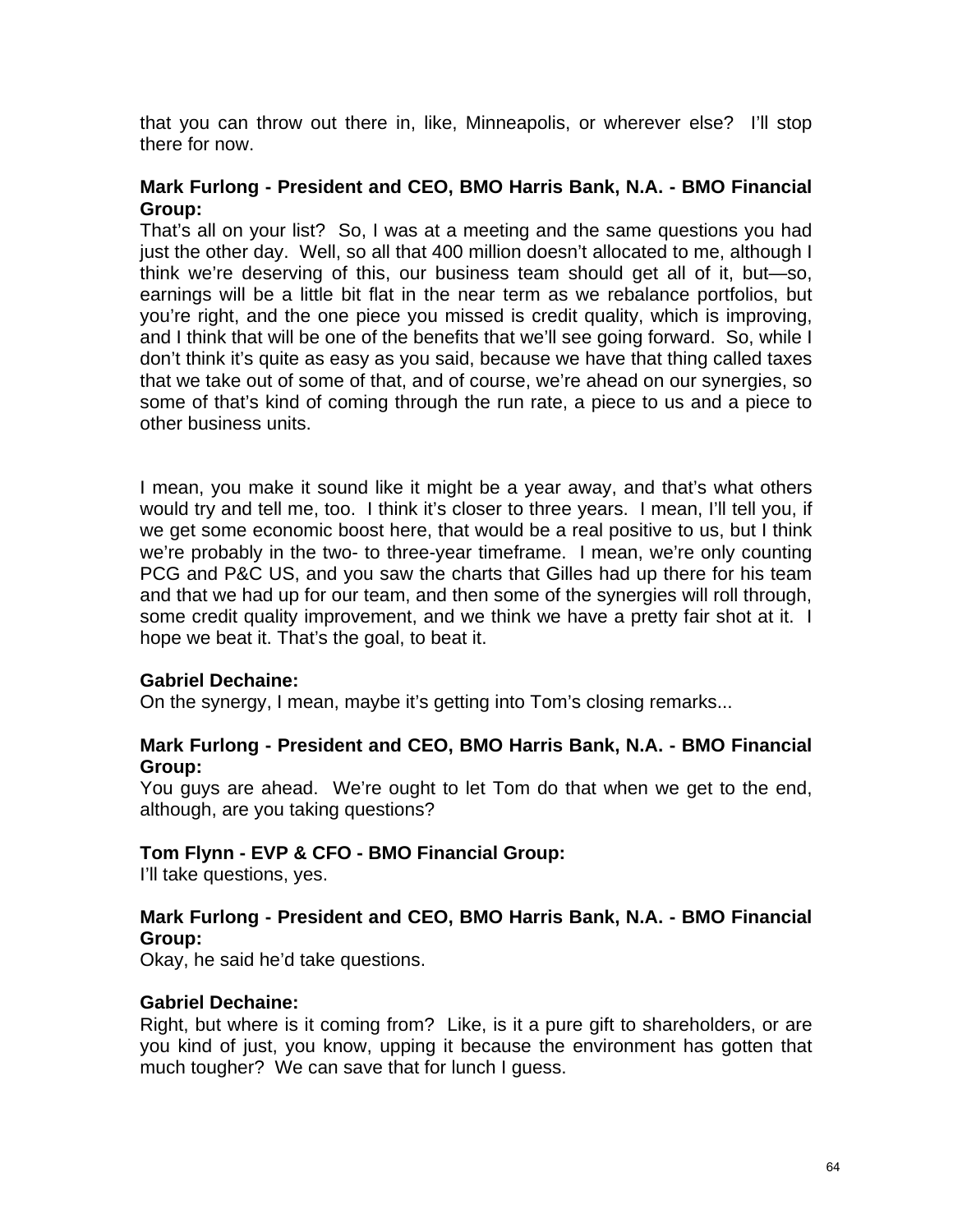# **Tom Flynn - EVP & CFO - BMO Financial Group:**

I'll address it now, though, just to deal with it while it's asked. So, we've upped the target to 400 million from the north of 300 million. I'll talk about this in my remarks, but we're currently at about 180 million. So, in Mark's defense, relative to growing earnings to the billion, a good portion of the 400 is already in the run rate, and so we'll need growth in the organic business to achieve that target. Of the 400 million, around 180 is related to lower employee costs. That's split between business costs and corporate function and back office costs, roughly equally, but the business side's a little bit higher. On what we call our technology and operations area, we've got costs that will, from a savings perspective, come in at a number that's approaching 150 million, and that's split, in very round numbers, evenly between IT, real estate and procurement. FDIC costs are significantly lower today than they would have been for the predecessor organizations, given the higher credit quality of the combined company, and that's around 35 million in total. Then, lastly, and as Mark alluded to, we do think that we'll have a pick-up in credit conditions over time, and we've currently got over 300 people in our work-out groups in the US and costs in excess of \$100 million, and those costs will trail down over time as the credit portfolio improves and the work-out portfolio shrinks.

# **Mark Furlong - President and CEO, BMO Harris Bank, N.A. - BMO Financial Group:**

We probably have time maybe for one more question. Oh, you had another one on branches?

# **Gabriel Dechaine:**

Oh, yes, branches.

# **Mark Furlong - President and CEO, BMO Harris Bank, N.A. - BMO Financial Group:**

How many will we add?

**Gabriel Dechaine:** 

Yes.

#### **Mark Furlong - President and CEO, BMO Harris Bank, N.A. - BMO Financial Group:**

Well, clearly, as many as we can successfully defend that we can get an adequate return. We do want to add them, but I think the slide up there said that it's kind of a mix when you get to the Minneapolis, St. Louis, Kansas City, that there would need to be some acquisitions in there, too. That was completely the intent. So, done over time to fit our profile. I think most of those markets—if you're saying what's the number, most of those markets could double in branch size, there's that kind of capacity, relative to competition, the top three in the market.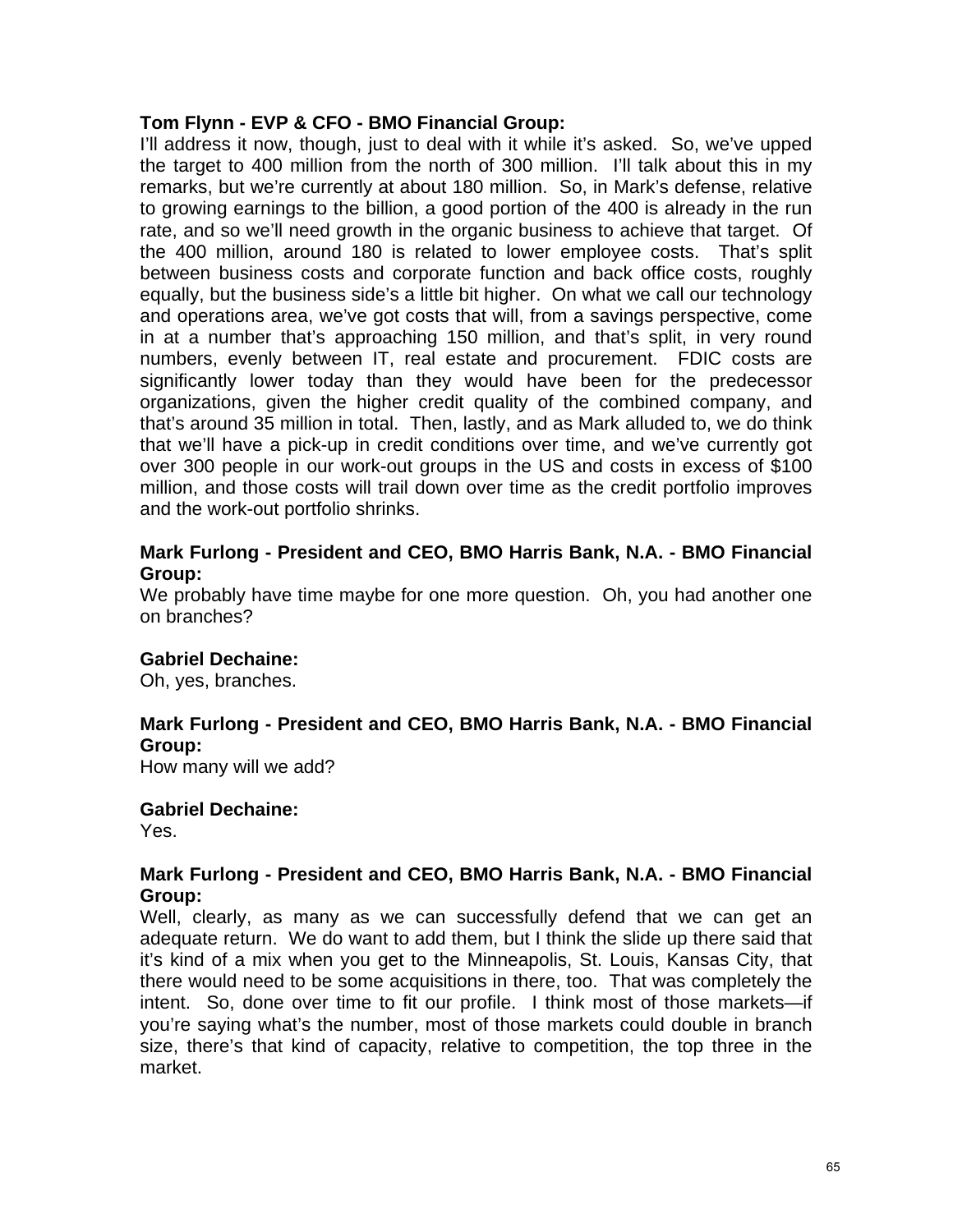I think we have time for one more question, I think, and then Tom's going to come up and close it up, the final question.

# **Chris Buonafede:**

In Wisconsin, you have the larger share, obviously, and there's two fairly sizeable banks that are in trouble. One of them was in the market share slide and I think it was in Madison. There's another one, I think it's a mutual holding company. And they're decent size banks. I'm just wondering what you think happens.

# **Mark Furlong - President and CEO, BMO Harris Bank, N.A. - BMO Financial Group:**

What I think happens to those guys?

#### **Chris Buonafede:**

Yes.

# **Mark Furlong - President and CEO, BMO Harris Bank, N.A. - BMO Financial Group:**

Well, my friend runs one of them, so I-he would shoot me if I said anything other than—I hope they survive, I hope they do well and survive. I don't think I should say anything other than that, right.

Anyway, thank you for your attention this morning.

# **Tom Flynn - EVP & CFO - BMO Financial Group:**

My job is to wrap our US Investor Day and I'll be fairly brief in doing that, as I'm standing between where we are now and lunch. Really, what I want to communicate is the confidence, in summary, that we have in our US business and the management teams that are executing our strategy. BMO is a truly North American bank and, as you've heard today, M&I has transformed our US retail operations. It's provides an excellent contiguous footprint in a large and attractive geography and we see good opportunities to grow in a market that we know well. The combination has complementary products in a number of areas across our businesses and establishes platforms for future growth in new markets.

The slide shows examples of the benefits of the combination from a product capability and a distribution perspective. You heard about a number of these from the management teams today.

From a financial perspective, synergies are coming in earlier and higher than planned at the time of the acquisition and credit performance has also been better than planned. The transaction has been accretive in each of the last three quarters, also ahead of schedule. The platform that we have now is stronger than it was previously, given the scale resulting from the combination and the approach we took to the integration, which was based on taking the best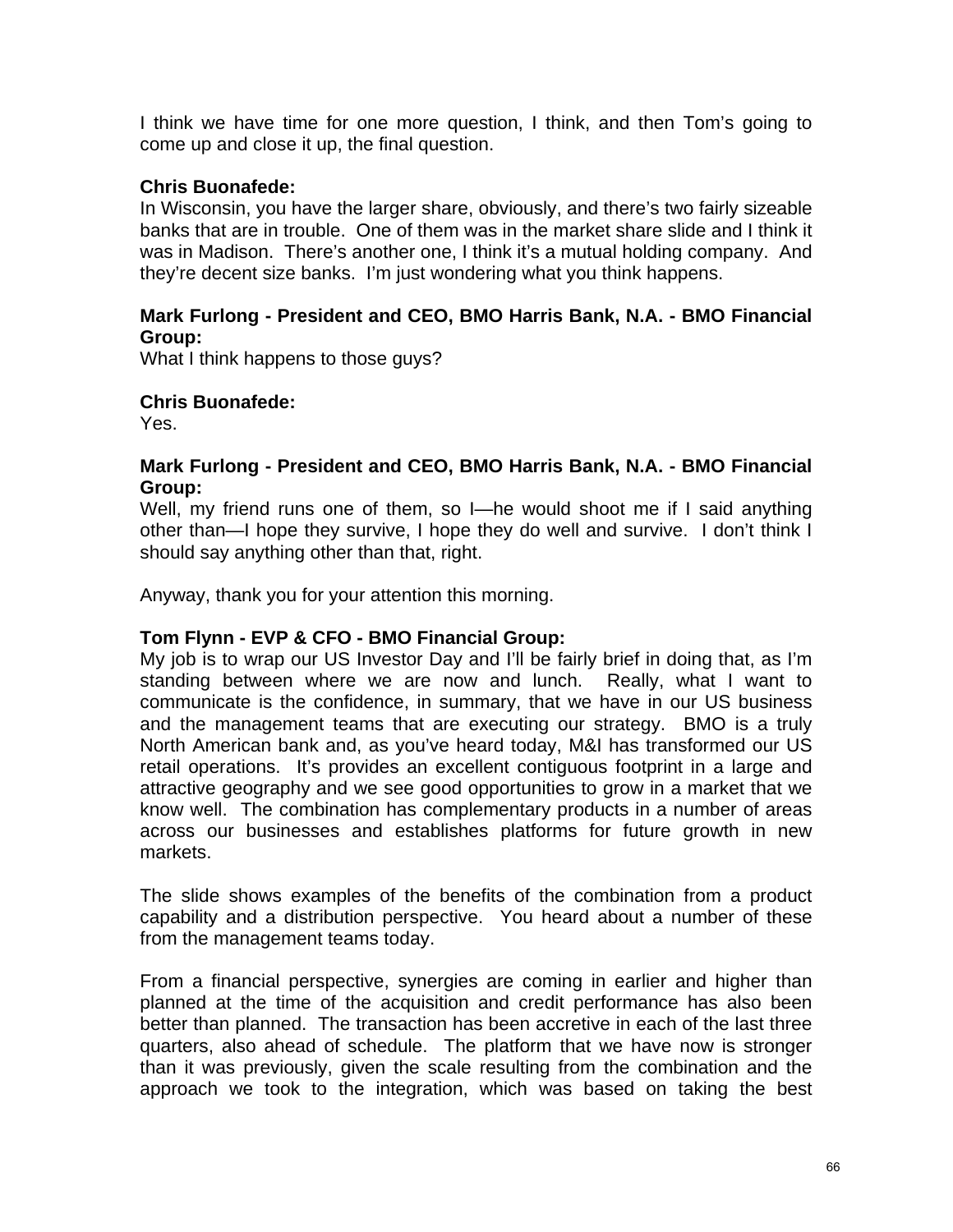products, people and processes from each of the predecessor organizations, and as people talked about through the day, the strength of the combined organization has energized both the management teams and the employee base.

An important driver of profitability will be synergies. Cost synergy realization is progressing well and is ahead of schedule. With the benefit of 18 months' worth of work, we now expect to generate cost savings in excess of 400 million. Focused execution has resulted in cost synergies to date of approximately 180 million or 12% of M&I's pre-transaction announcement costs. We're tracking synergies in a number of ways, from a bottoms-up perspective through detailed tracking that we do through our integration management office, and you can also look at costs by comparing the 2010 pre-transaction US retail costs of M&I and the BMO US business, and if you look at those costs, they were running at an average quarterly rate, in 2010, of about 670 million, and that number more recently has been closer to 625 million, and that annualized gives you 180 million. We're making good progress in key areas, such as business model alignment, employee savings, systems and back office combinations, procurement and real estate and branch closures. Cost savings are expected to accelerate in Q1 and then more fully in Q2 of fiscal 2013, following the systems conversion that will be completed in the fall of this year. In addition, we do expect revenue synergies to deliver some upside from this level.

I'll now end with some wrap-up comments from today's sessions.

In BMO Capital Markets, we are a focused US mid-cap investment bank, supported by a quality distribution platform. We have built out our distribution in the US, aligning capital and capabilities with client opportunity, focusing on strategic sectors. The strategy is taking hold, our capabilities have driven growth in book-run transactions, approved client votes and increased agency commission share. We are targeting, as Tom talked about, ROE in our US capital market business in the mid- to low teens.

In Private Client Group, we're leveraging our acquisitions, driving growth from existing clients and maximizing wider distribution capabilities. PCG is also working closely with P&C US to deliver an integrated retail wealth offer to leverage opportunities from our attractive customer base and larger distribution network.

In P&C US, we have a strong and experienced leadership team and operating platform. We are a leading commercial bank in the Midwest and are number three in our Midwest markets in deposit share. Our P&C US strategy is focused on delivering growth and good returns, supported by a productivity ratio target in the mid to low 50's.

Together, our US businesses and strategies position us well to deliver good performance from a revenue, income and return perspective in the US. We have